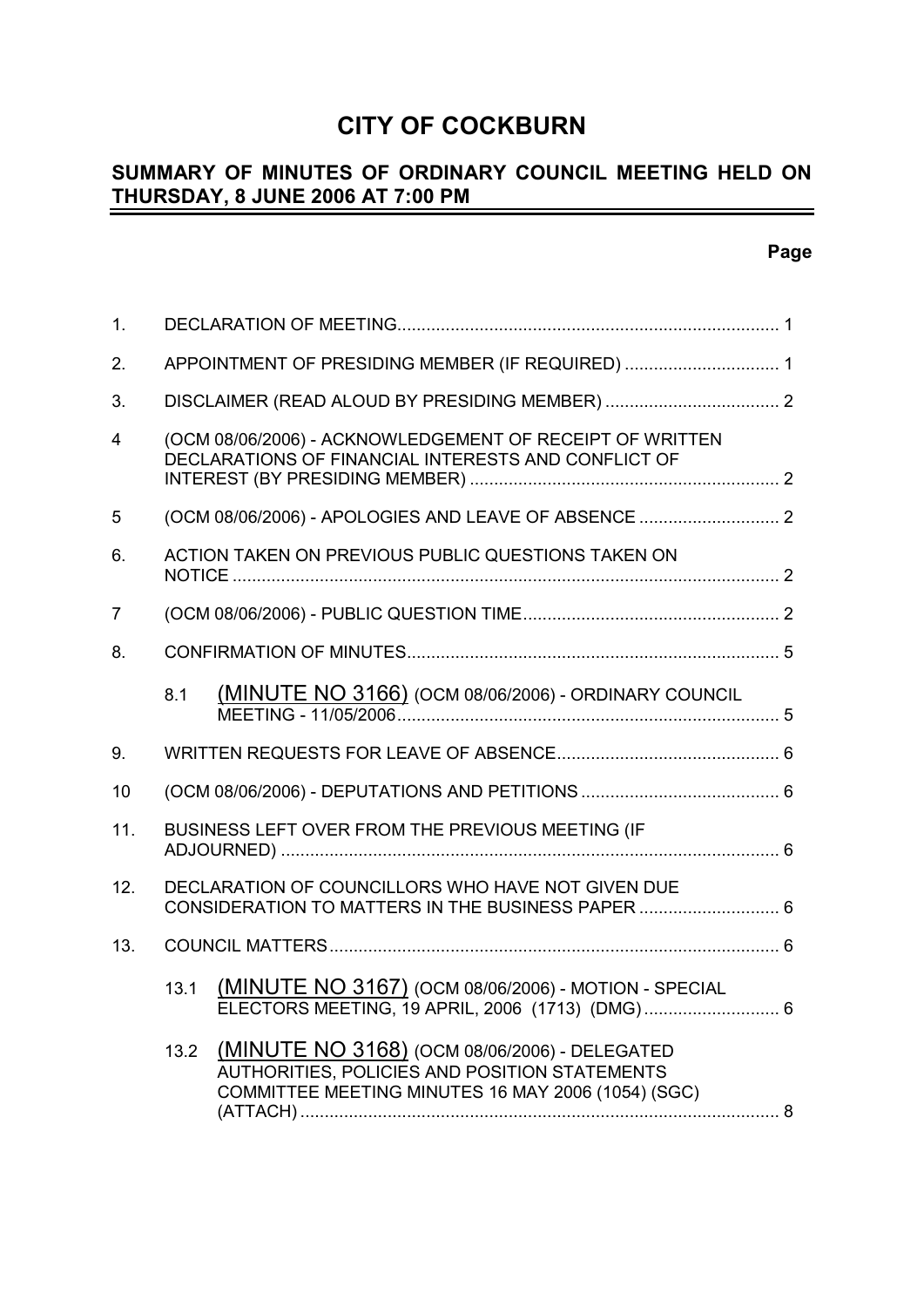# **Page**

| 14. |      |                                                                                                                                                                                                                                                                |  |
|-----|------|----------------------------------------------------------------------------------------------------------------------------------------------------------------------------------------------------------------------------------------------------------------|--|
|     | 14.1 | (MINUTE NO 3169) (OCM 08/06/2006) - METROPOLITAN<br>REGION SCHEME AMENDMENT NO. 1099/33 - LOTS 1-6<br>HENDERSON ROAD & LOTS 21-25 LORIMER ROAD, MUNSTER -<br>OWNER: WATER CORPORATION - APPLICANT: WA PLANNING                                                 |  |
|     |      | 14.2 (MINUTE NO 3170) (OCM 08/06/2006) - PROPOSED<br>STRUCTURE PLAN - LOT 9 BARFIELD ROAD, HAMMOND PARK -<br>OWNER: M MILLER - APPLICANT: URBANPLAN PLANNING                                                                                                   |  |
|     | 14.3 | (MINUTE NO 3171) (OCM 08/06/2006) - HOME OCCUPATION<br>- SWIMMING LESSONS (HO637) - LOT 543; 17 WAYLEN SQUARE,<br>BEELIAR - OWNER: A & A DVORAK - APPLICANT: A C DVORAK                                                                                        |  |
|     | 14.4 | (MINUTE NO 3172) (OCM 08/06/2006) - TEMPORARY<br>ANCILLARY ACCOMMODATION - LOT 33; 122 MILLS STREET,<br>COOGEE - OWNER/APPLICANT: M BOSCOLO (3309293) (TW)                                                                                                     |  |
|     | 14.5 | (MINUTE NO 3173) (OCM 08/06/2006) - PROPOSED<br>STORAGE YARD - MACHINERY/EQUIPMENT - 18A-18B PRINSEP<br>ROAD, JANDAKOT - OWNER: V & C D'AMATO - APPLICANT:<br>SEAFRONT SCRAPMETAL AND MACHINERY PTY LTD (5513322)                                              |  |
|     | 14.6 | (MINUTE NO 3174) (OCM 08/06/2006) - RETROSPECTIVE<br>APPROVAL TO A GROUPED DWELLING- 9/12 BOYD CRESCENT,<br>HAMILTON HILL - OWNER/APPLICANT: B J EADES (2213725)                                                                                               |  |
|     |      | 14.7 (MINUTE NO 3175) (OCM 08/06/2006) - FINAL ADOPTION OF<br>PROPOSED SCHEME AMENDMENT NO. 38 - SOUTHWELL,<br>HAMILTON HILL - OWNER: VARIOUS - APPLICANT: CITY OF                                                                                             |  |
|     | 14.8 | (MINUTE NO 3176) (OCM 08/06/2006) - REVISED APPROVAL<br>FOR HOME OCCUPATION - SPANISH DANCE CLASS - LOT 272;<br>36 MASEFIELD AVENUE, NORTH LAKE - OWNER/APPLICANT:                                                                                             |  |
|     | 14.9 | (MINUTE NO 3177) (OCM 08/06/2006) - PROPOSED<br>STRUCTURE PLAN - STAGE 2 OF THE WALK ESTATE - PART<br>LOTS 3, 4, 5 & 6 LYON ROAD, AUBIN GROVE (STAGE 2) -<br>OWNER: BELLCROSS HOLDINGS PTY LTD - APPLICANT:<br>TAYLOR BURRELL BARNETT (9645B) (MD) (ATTACH) 46 |  |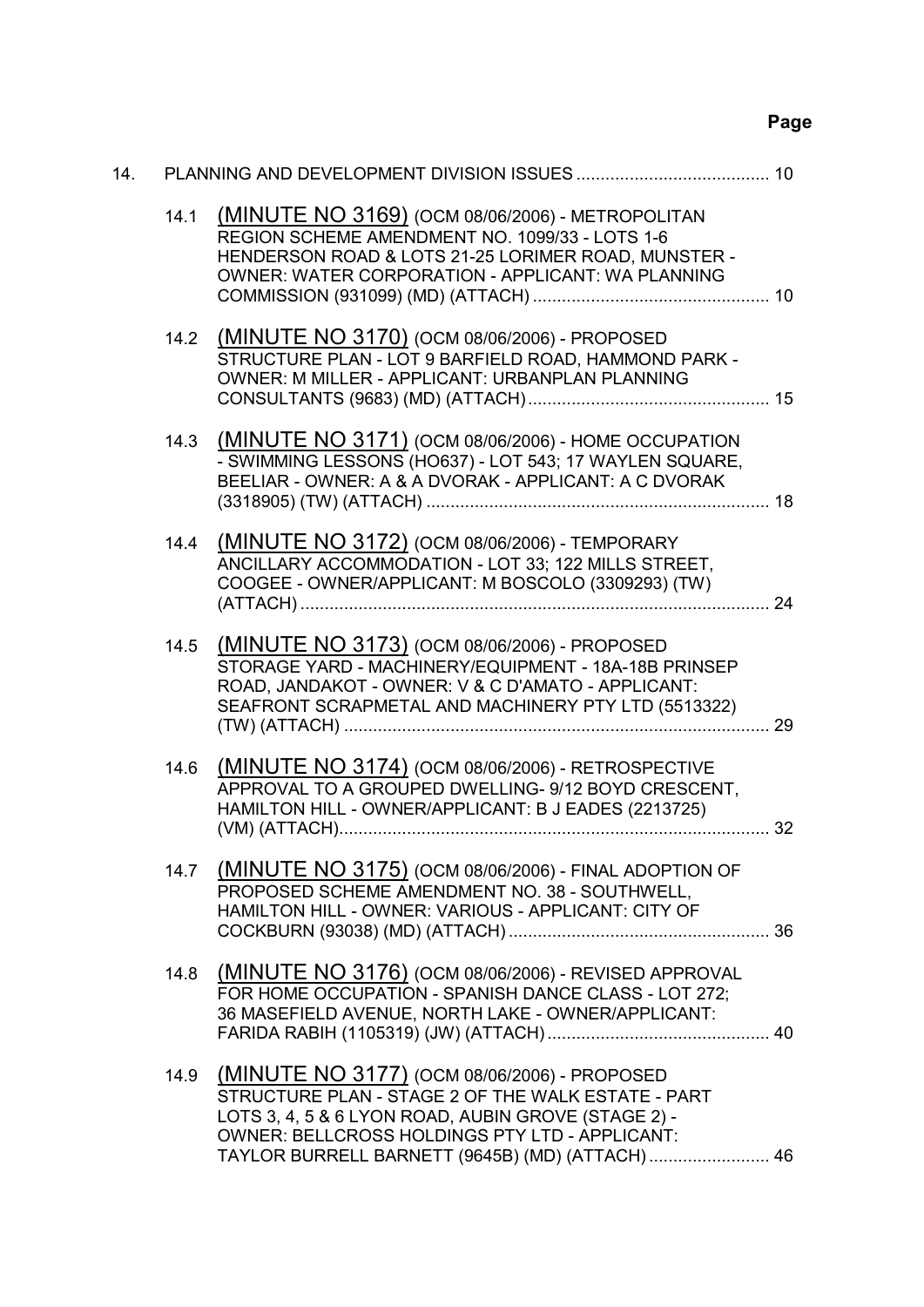|     |      | 14.10 (MINUTE NO 3178) (OCM 08/06/2006) - SOUTH BEACH<br>DESIGN GUIDELINES - VARIOUS LOTS WITHIN SOUTH BEACH -<br>OWNER/APPLICANT: LANDCORP (9653) (VM) (ATTACH) 52                                                                                                              |  |
|-----|------|----------------------------------------------------------------------------------------------------------------------------------------------------------------------------------------------------------------------------------------------------------------------------------|--|
|     |      | 14.11 (MINUTE NO 3179) (OCM 08/06/2006) - RETROSPECTIVE<br>PLANNING APPROVAL - SATELLITE DISH - LOT 459; 53<br>CINCOTTA LOOP, BEELIAR - OWNER/APPLICANT: C & M                                                                                                                   |  |
|     |      | 14.12 (MINUTE NO 3180) (OCM 08/06/2006) - EXTENSION OF<br>AREA AND USAGE - PORTION OF LEASE L3102 PUBLIC<br>TRANSPORT AUTHORITY LICENCE TO MOLTONI<br>CORPORATION PTY LTD - DISUSED RAILWAY, WELLARD TO<br>MIGUEL ROAD, BIBRA LAKE (4109346; 4113473; 4413031) (KJS)<br>(ATTACH) |  |
|     |      | 14.13 (MINUTE NO 3181) (OCM 08/06/2006) - MOTION - SPECIAL<br>ELECTORS MEETING - 19 APRIL 2006 - INFILL SEWER<br>PROGRAM IN THE SPEARWOOD LOCALITY (4908) (CW) 63                                                                                                                |  |
| 15. |      |                                                                                                                                                                                                                                                                                  |  |
|     | 15.1 | (MINUTE NO 3182) (OCM 08/06/2006) - LIST OF CREDITORS                                                                                                                                                                                                                            |  |
|     | 15.2 | (MINUTE NO 3183) (OCM 08/06/2006) - STATEMENT OF<br>FINANCIAL ACTIVITY - APRIL 2006 (5505) (NM) (ATTACH) 67                                                                                                                                                                      |  |
| 16. |      |                                                                                                                                                                                                                                                                                  |  |
|     |      | (MINUTE NO 3184) (OCM 08/06/2006) - MEETING BEHIND                                                                                                                                                                                                                               |  |
|     |      | (MINUTE NO 3185) (OCM 08/06/2006) - SUSPENSION OF                                                                                                                                                                                                                                |  |
|     |      | <u>(MINUTE NO 3186)</u> (OCM 08/06/2006) - RESUMPTION OF                                                                                                                                                                                                                         |  |
|     | 16.1 | (MINUTE NO 3187) (OCM 08/06/2006) - CONSTRUCTION OF<br>CELL 6 - PURCHASE OF PT LOT 2 ROCKINGHAM ROAD.                                                                                                                                                                            |  |
|     | 16.2 | (MINUTE NO 3188) (OCM 08/06/2006) - RESERVE 1712<br>RUSSELL ROAD, WATTLEUP - MINING TENEMENT DISPUTE                                                                                                                                                                             |  |
|     |      | (MINUTE NO 3189) (OCM 08/06/2006) - MEETING OPEN TO                                                                                                                                                                                                                              |  |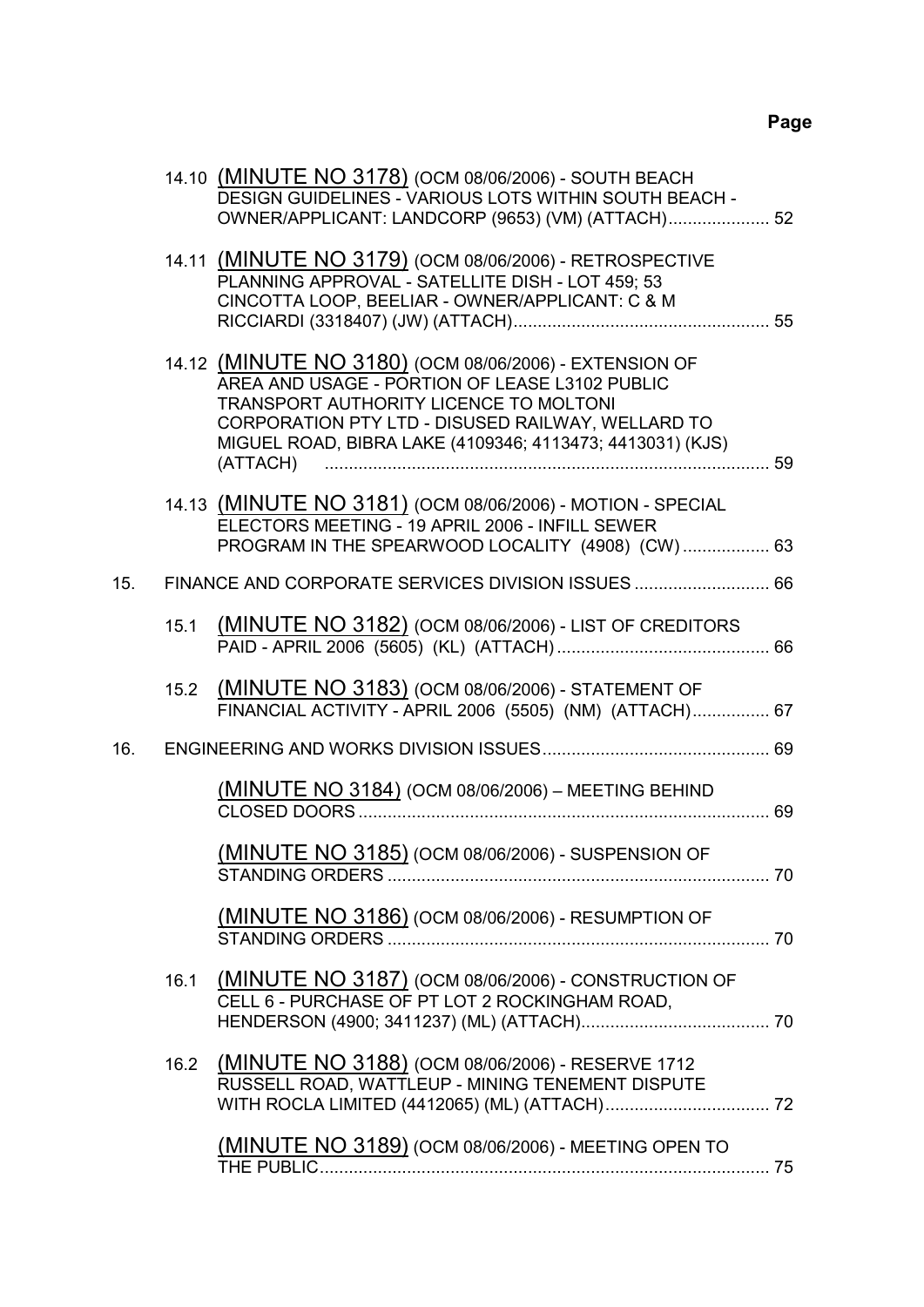# **Page**

|     | (MINUTE NO 3190) (OCM 08/06/2006) - FOOTPATH - HUSK<br>16.3                                                      |  |
|-----|------------------------------------------------------------------------------------------------------------------|--|
| 17. |                                                                                                                  |  |
| 18. |                                                                                                                  |  |
| 19. |                                                                                                                  |  |
| 20. | NOTICES OF MOTION GIVEN AT THE MEETING FOR CONSIDERATION                                                         |  |
| 21. | NEW BUSINESS OF AN URGENT NATURE INTRODUCED BY                                                                   |  |
|     | 21.1 (MINUTE NO 3191) (OCM 08/06/2006) - APPROVAL TO<br>ATTEND 13 JULY 2006 ORDINARY COUNCIL MEETING BY          |  |
| 22. | MATTERS TO BE NOTED FOR INVESTIGATION, WITHOUT DEBATE 79                                                         |  |
| 23. |                                                                                                                  |  |
| 24. | (MINUTE NO 3192) (OCM 08/06/2006) - RESOLUTION OF<br>COMPLIANCE (SECTION 3.18(3), LOCAL GOVERNMENT ACT 1995)  80 |  |
| 25  |                                                                                                                  |  |
|     |                                                                                                                  |  |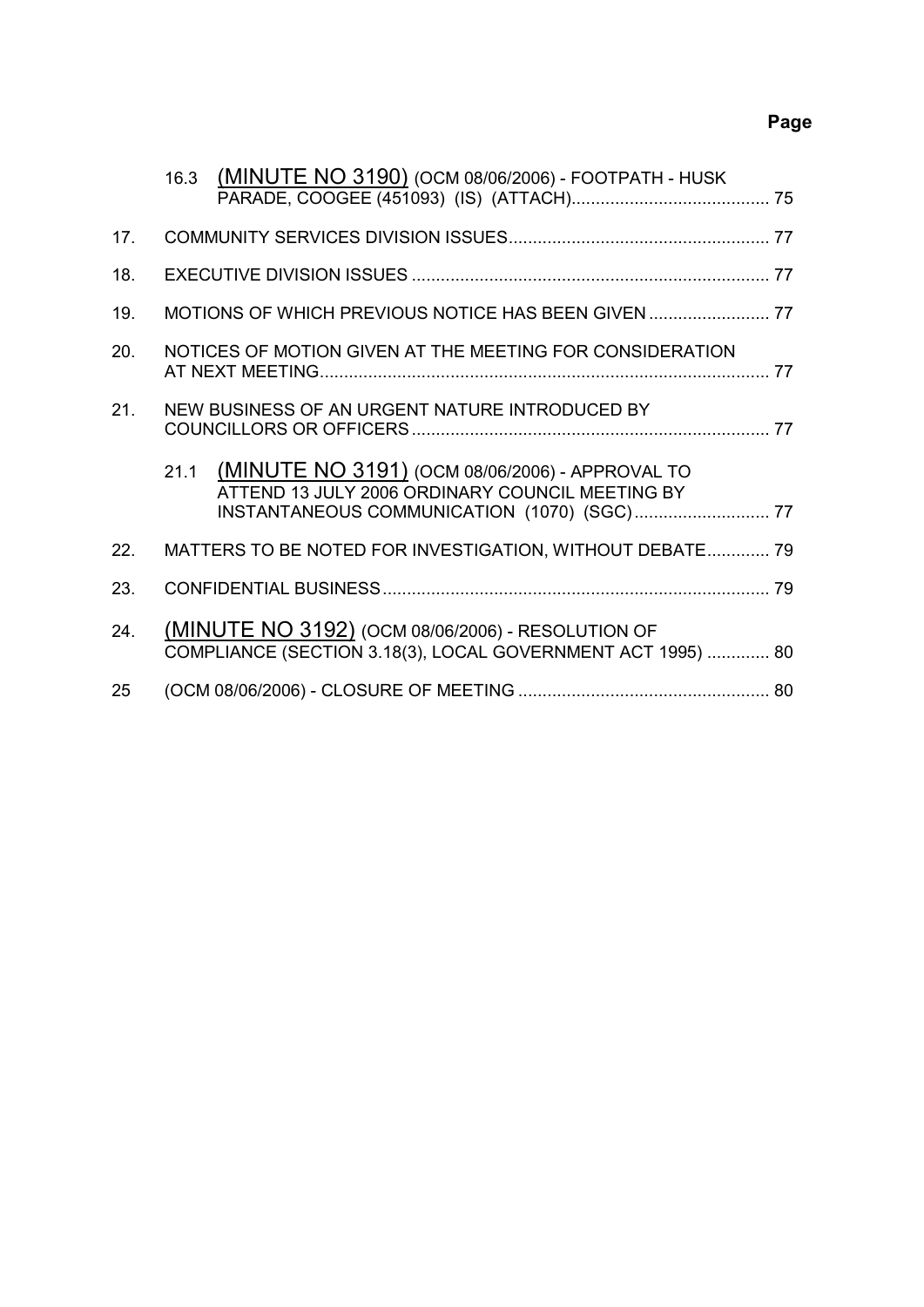# **CITY OF COCKBURN**

#### **MINUTES OF ORDINARY COUNCIL MEETING HELD ON THURSDAY, 8 JUNE 2006 AT 7:00 PM**  $\overline{\phantom{0}}$

# **PRESENT:**

# **ELECTED MEMBERS**

| Mayor        |
|--------------|
| Deputy Mayor |
| Councillor   |
| Councillor   |
| Councillor   |
| Councillor   |
| Councillor   |
| Councillor   |
|              |

# **IN ATTENDANCE**

| Mr S. Cain      |                          | <b>Chief Executive Officer</b>                |  |  |
|-----------------|--------------------------|-----------------------------------------------|--|--|
| Mr D. Green     | $\overline{\phantom{0}}$ | Director, Administration & Community Services |  |  |
| Mr A. Crothers  | $\omega_{\rm{max}}$      | Director, Finance & Corporate Services        |  |  |
| Mr M. Littleton | $\blacksquare$           | Director, Engineering & Works                 |  |  |
| Mr M. Ross      |                          | Acting, Director, Planning & Development      |  |  |
| Mrs B. Pinto    | Ξ.                       | Secretary/PA to Director, Finance & Corporate |  |  |
|                 |                          | <b>Services</b>                               |  |  |
| Mr N. Evans     | -                        | <b>Communications Manager</b>                 |  |  |
|                 |                          |                                               |  |  |

# **1. DECLARATION OF MEETING**

The Presiding Member declared the meeting open at 7.02 pm.

# **2. APPOINTMENT OF PRESIDING MEMBER (If required)**

Nil.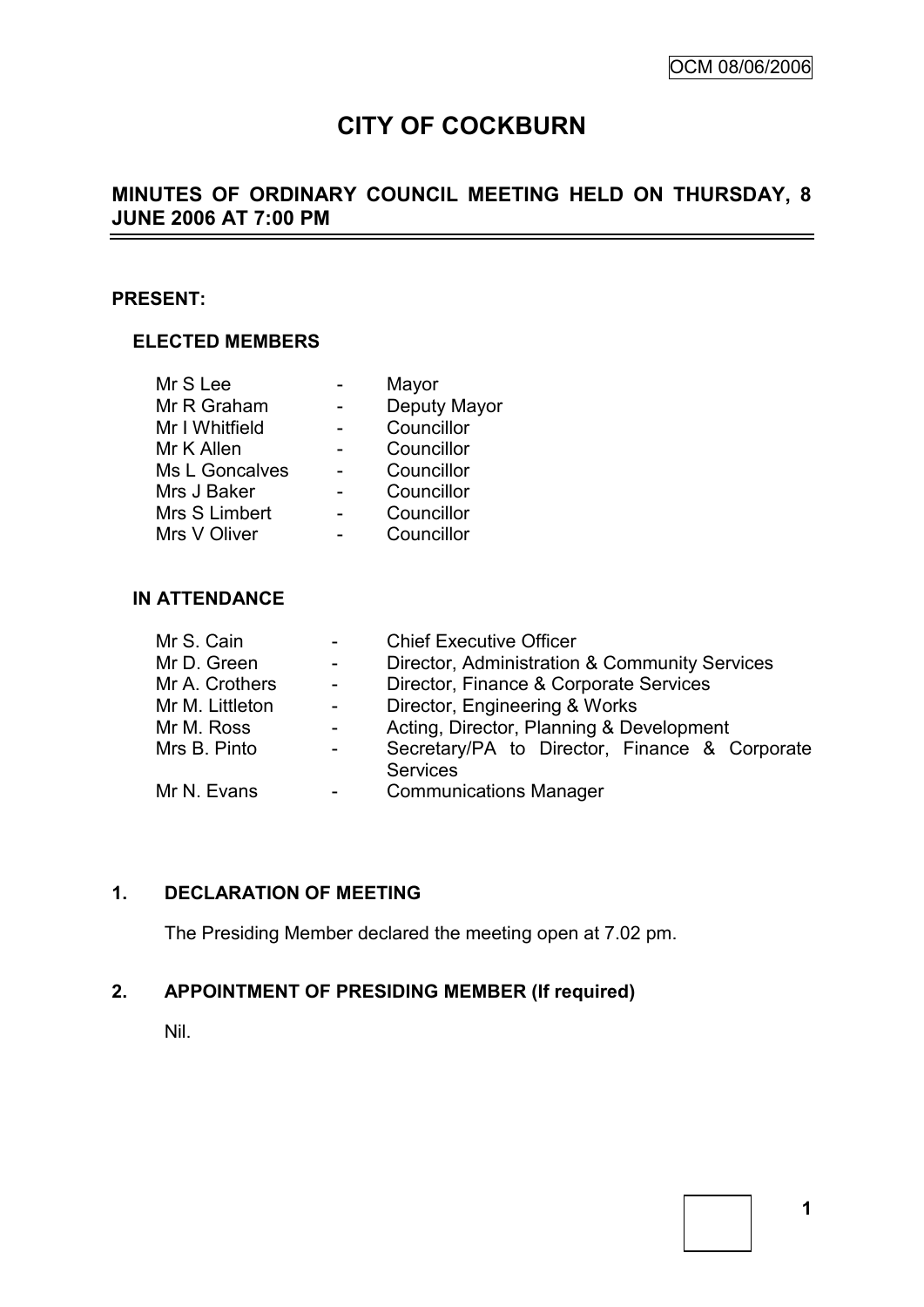# **3. DISCLAIMER (Read aloud by Presiding Member)**

Members of the public, who attend Council Meetings, should not act immediately on anything they hear at the Meetings, without first seeking clarification of Council's position. Persons are advised to wait for written advice from the Council prior to taking action on any matter that they may have before Council.

# **4 (OCM 08/06/2006) - ACKNOWLEDGEMENT OF RECEIPT OF WRITTEN DECLARATIONS OF FINANCIAL INTERESTS AND CONFLICT OF INTEREST (BY PRESIDING MEMBER)**

The Presiding Member advised the meeting that Clr Allen declared a financial interest in Item 14.7 which will be read at the appropriate time.

# **5 (OCM 08/06/2006) - APOLOGIES AND LEAVE OF ABSENCE**

| CIr A Tilbury | -                        | Leave of Absence |
|---------------|--------------------------|------------------|
| Clr T. Romano | $\overline{\phantom{0}}$ | Apology          |

# **6. ACTION TAKEN ON PREVIOUS PUBLIC QUESTIONS TAKEN ON NOTICE**

Nil

# **7 (OCM 08/06/2006) - PUBLIC QUESTION TIME**

# **Colin Crook, Spearwood**

Agenda Item 13.1 – Motion – Special Electors Meeting, 19 April 2006

- Q1. Why isn't the matter discussed openly as previously requested?
- A1 Council is not bound to comply by any motion passed at an Electors' Meeting, nor is it required to debate all or any recommendations placed before it for consideration. Council's only obligation is to ensure that recommendations placed before it are considered and voted on by those Elected Members present.
- Q2. Why isn"t it acknowledged that the previous request was that Standing Orders be altered to remove the following clauses:
	- (a) 4.4 (1) 2 "subject to time constraints or limitations imposed by the presiding member".
	- (b) 4.4 (1) 4 "subject to time constraints or limitations imposed by the presiding member or otherwise by resolution of the meeting".
- A2. It is acknowledged that at the Annual Electors Meeting conducted on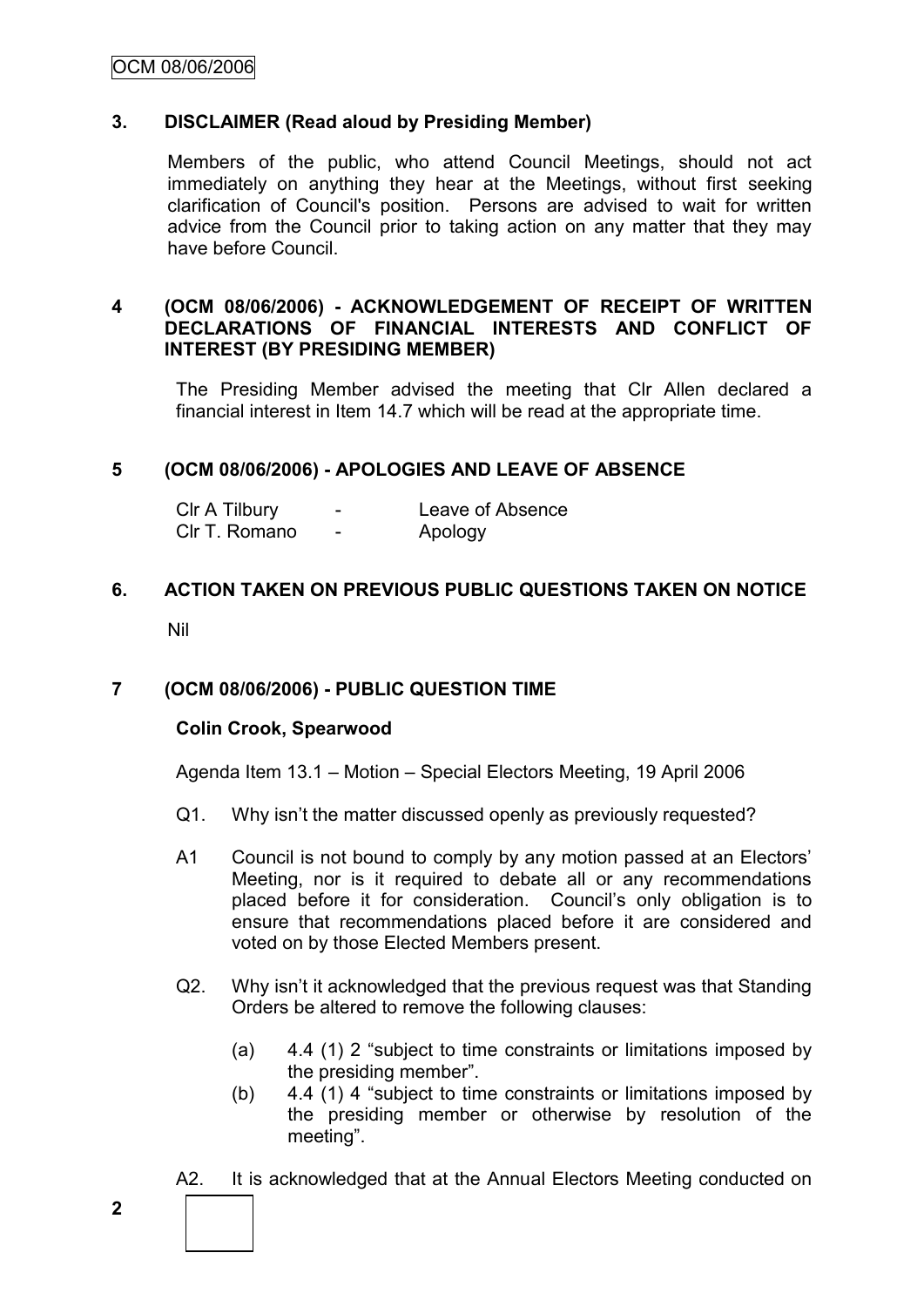31 January 2006 the following motion was carried:

"That Council *debate openly and reconsider* the recent changes to Standing Orders regarding Public Question Time, and in response to electors wishes shown tonight, remove the new clauses at items 4.4 (1) 2 and 4 which refer to "subject to time restraints etc."

- Q3 Why do the Reports misrepresent the questions being asked?
- A3. As it is not specified which "Reports" are being referred to, it is not possible to answer this question.
- Q4 Why do the "protocols" overrule both Standing Orders and The Act?
- A4. The City of Cockburn"s Public Question Time protocols comply with statutory requirements and confirmation to that effect has been received by Council from the Department of Local Government and Regional Development.

Mayor Lee requested the Chief Executive Officer to forward a copy of an email received from the Department of Local Government confirming that the protocols are within the objectives of the Local Government Act.

### **Debbie Gibson, Hamilton Hill**

Agenda Item 14.7 – Final Adoption of Proposed Scheme Amendment No.38 – Southwell/Hamilton Hill

- Q1. Will Cockburn Council be approving the extension of Jamy Place that links into Fluellen Way ?
- A1. This matter is the subject of Item 14.7 of tonight's Agenda.

Council officers have recommended that Council not proceed with the extension of Jamy Place to Fluellen Way at this time but notes that the link could be given further consideration at a future point in time should traffic conditions dictate or there is a change in the desire of local residents.

- Q2. Are Cockburn Council Planners planning to block/close the walkway from Fluellen Way/Honeycett Court westwards into Southwell Cres and the bus stop ?
- A2 No.

# **Ron Kimber, Beeliar**

Agenda Item 14.1 – Metropolitan Region Scheme Amendment No.1099/33 –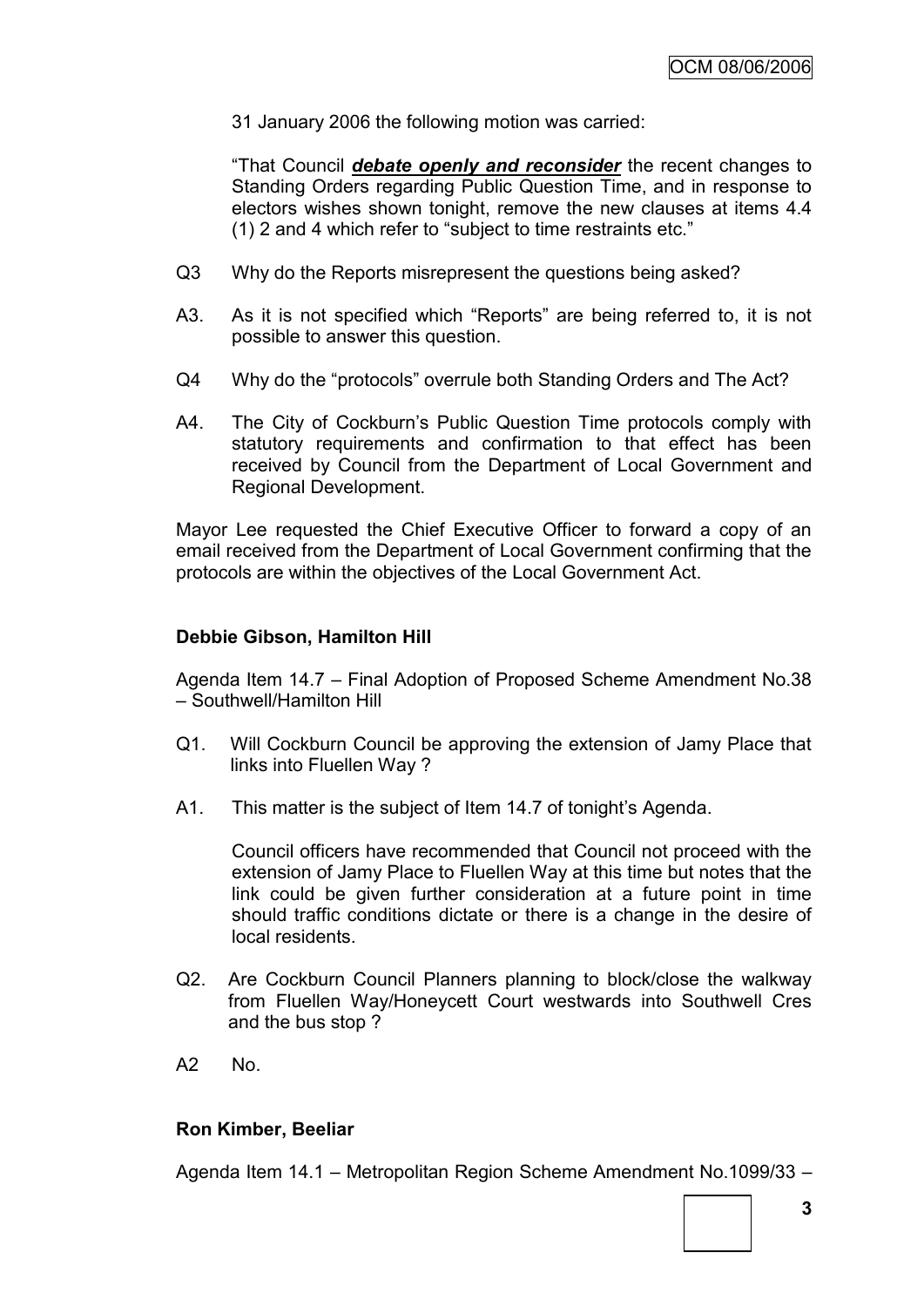Lots 106 Henderson Road and Lots 21-25 Lorimer Road, Munster.

It is appreciated that there are great pressures for development of land within the metro area and pressure to restrict the footprint of Perth within reasonable limits. It is recognised that Cockburn does in fact have large areas of nature reserves of one kind or another and that some of it is being sacrificed to satisfy these pressures.

- Q1. How does council view the value of these areas of "nature" in relation to conservation value, as opposed to development value?
- A1. The City recognises that development must fit in with the environmental qualities and other constraints affecting the land.
- Q2. Has Council considered properly the value of maintaining adequate vegetated linkages to ensure many areas of nature reserve are not isolated to an extent which renders them not viable as habitat for many native species?
- A2. Council is guided by the EPA's assessment of the MRS amendment where they have supported the approach described by the Bush Forever Office for the planning and conservation details to be developed through the Town Planning Scheme by the preparation of an Outline Development Plan. This site is still subject to further detailed investigation to optimise the protection of bushland.

To help offset some of the loss of it's nature value, if and when this land is developed:

- Q3. Has Council considered, carefully and very seriously, the taking up of opportunities for creating protected habitat links throughout Cockburn? Considered turning already once exploited areas of Cockburn which have been rehabilitated (such as old quarries for example) into protected areas for re-establishment of natural species in Cockburn? Considered areas of otherwise locked away land for other possible valuable uses, such as recreational and nature discovery?
- A3 Habitat links are an integral part of the Beeliar Regional Park and are considered in the establishment of new bushland reserves. The City is also constantly involved in bushland management of reserves and maximising recreational opportunities on land under its control.

The quarried areas are generally located within the Hope Valley Wattleup Redevelopment Area where Council's planning controls no longer apply. Land use in the redevelopment area development is administered by the WAPC in a manner consistent with the adopted Master Plan. These areas are however identified for future industry not as protected areas for bushland.

Q4. Is Council ever going to investigate an adequate control program

**4**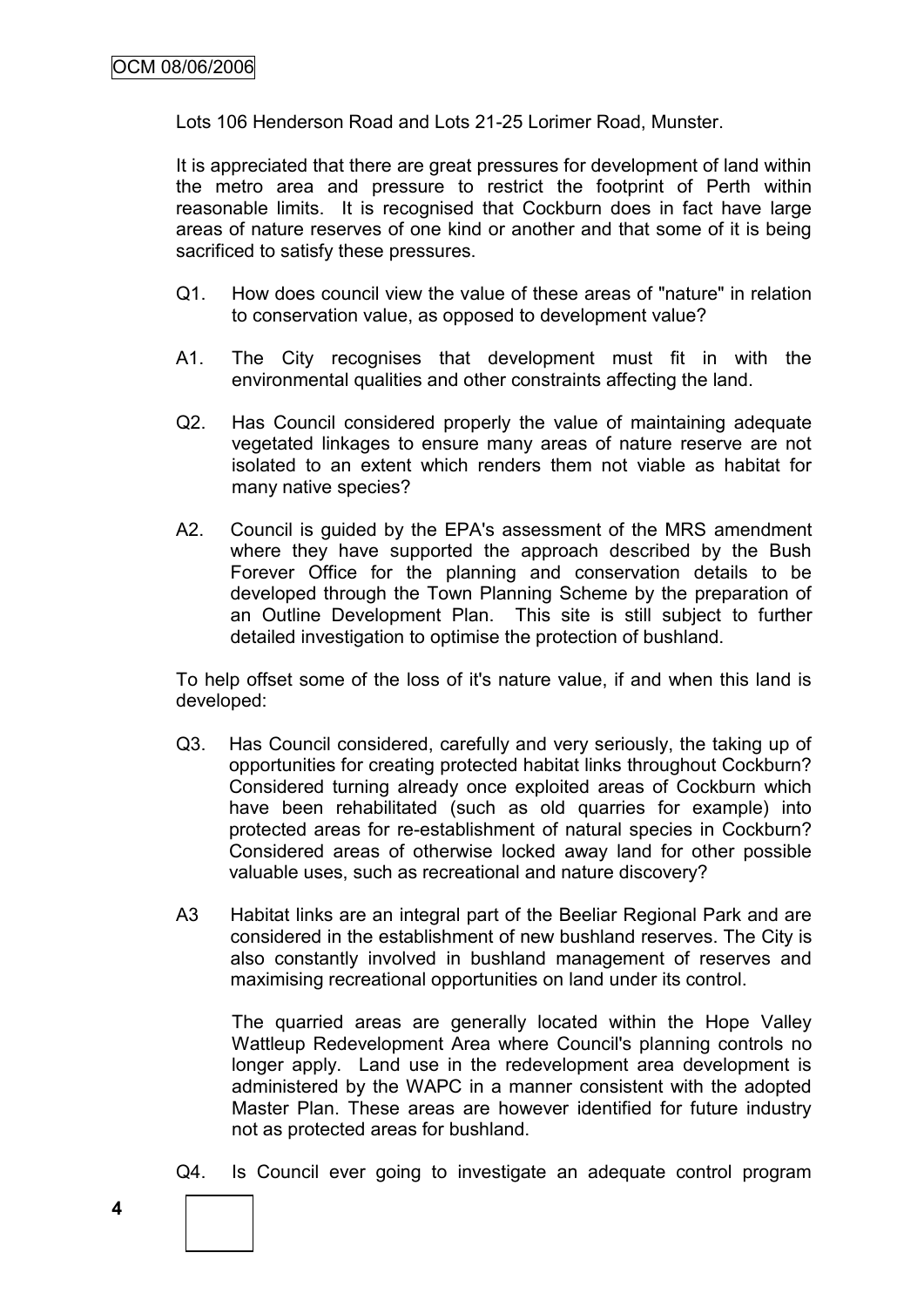within all areas of nature reserve, whether these areas be on public or private lands, to properly protect native species from the predation of both domestic animals and feral pests?

Q5. How will Council ensure there is adequate consultation with the community on the bush forever negotiations and that the community is kept well advised of the progress of these discussions?

As time was running out to provide a response to the remainder of the questions, the Presiding Member requested the Chief Executive Officer to forward the responses to Mr Kimber in writing.

# **Rosemaree Murphy, Hamilton Hill**

Agenda Item 14.7 – Final Adoption of Proposed Scheme Amendment No.38 – Southwell/Hamilton Hill – spoke regarding a letter she received in the mail in relation to Town Planning Scheme No.3 – Amendment No.38. She raised

- Q1. Concern was raised about the "through road" being proposed at Bellier Place and requested for the cul-de-sac to remain. She asked why is the Council doing this? Why is Council considering changing this to R40?
- A1. The Southwell Master Plan was prepared by consultants for the department of Housing and Works in consultation with the City of Cockburn. The Master Plan identified various initiatives to resolve the problems with the subdivision design and other issues affecting the area. The access points as shown on the Southwell Master Plan as provided to the City have been identified as important access links to be able to connect one part of Southwell to the other by being able to access schools, transport, shopping etc.

# **8. CONFIRMATION OF MINUTES**

# **8.1 (MINUTE NO 3166) (OCM 08/06/2006) - ORDINARY COUNCIL MEETING - 11/05/2006**

### **RECOMMENDATION**

That the Minutes of the Ordinary Council Meeting held on Thursday, 11 May 2006, be accepted as a true and accurate record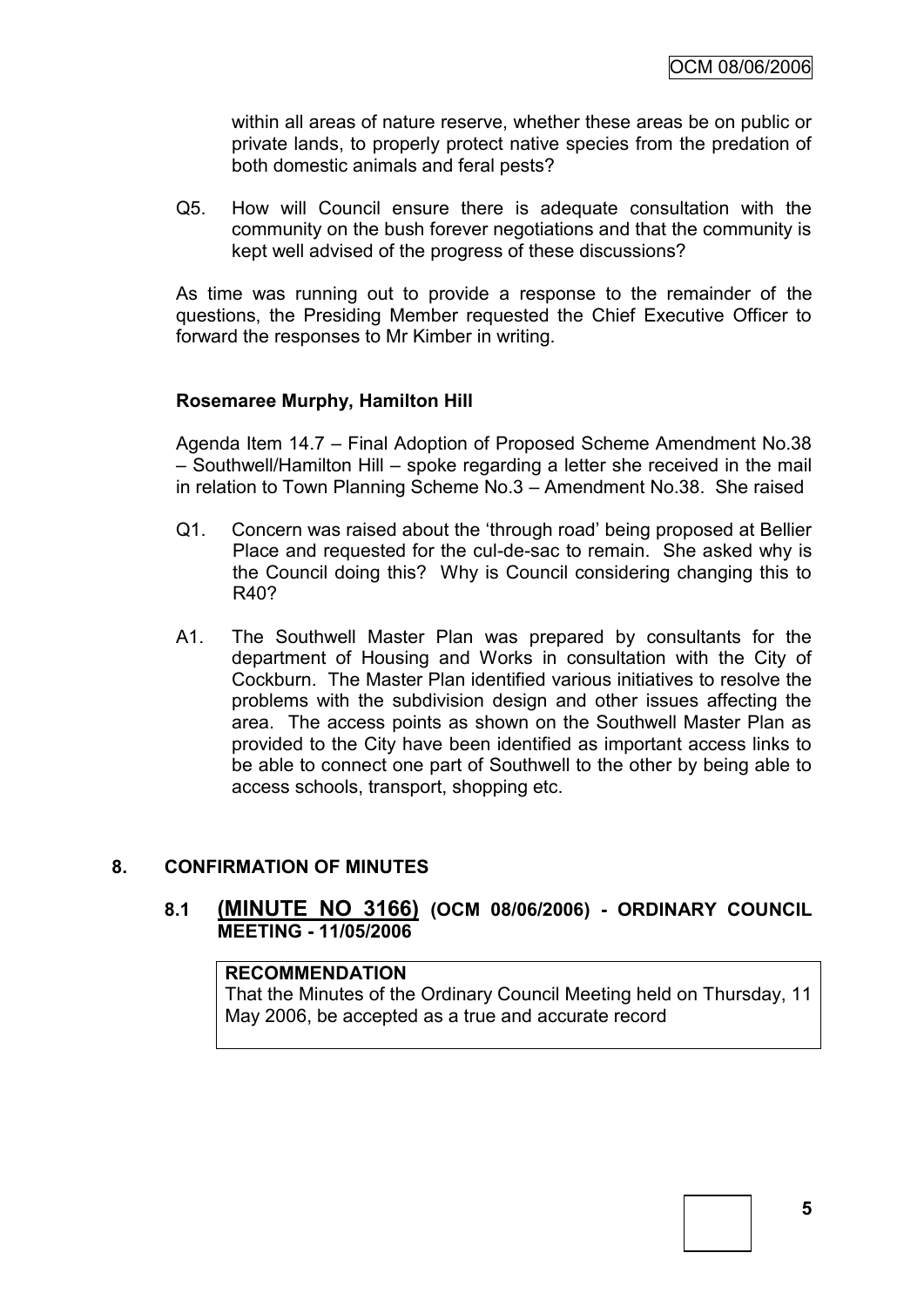# **COUNCIL DECISION**

MOVED Clr V Oliver SECONDED Clr S Limbert that the recommendation be adopted.

**CARRIED 8/0**

# **9. WRITTEN REQUESTS FOR LEAVE OF ABSENCE**

Nil

# **10 (OCM 08/06/2006) - DEPUTATIONS AND PETITIONS**

Clr Whitfield tabled a petition from the residents of Lake Ridge Estate and surrounding areas that the proposed playground equipment at Lakeridge Drive Open Space site be shifted to a place that is safe away from the busy road of Lakeridge Drive and The Crest. The location of the playground equipment poses a safety issue for children who use the equipment as it is too close to a busy road. They feel that this will take the natural beauty away from the park.

# **11. BUSINESS LEFT OVER FROM THE PREVIOUS MEETING (If adjourned)**

Nil

# **12. DECLARATION OF COUNCILLORS WHO HAVE NOT GIVEN DUE CONSIDERATION TO MATTERS IN THE BUSINESS PAPER**

Nil

# **13. COUNCIL MATTERS**

**13.1 (MINUTE NO 3167) (OCM 08/06/2006) - MOTION - SPECIAL ELECTORS MEETING, 19 APRIL, 2006 (1713) (DMG)**

#### **RECOMMENDATION**

That Council notes the recommendation carried at the Special Electors Meeting on 19 April, 2006, in relation to Public Question Time at Ordinary Council meetings.

**6**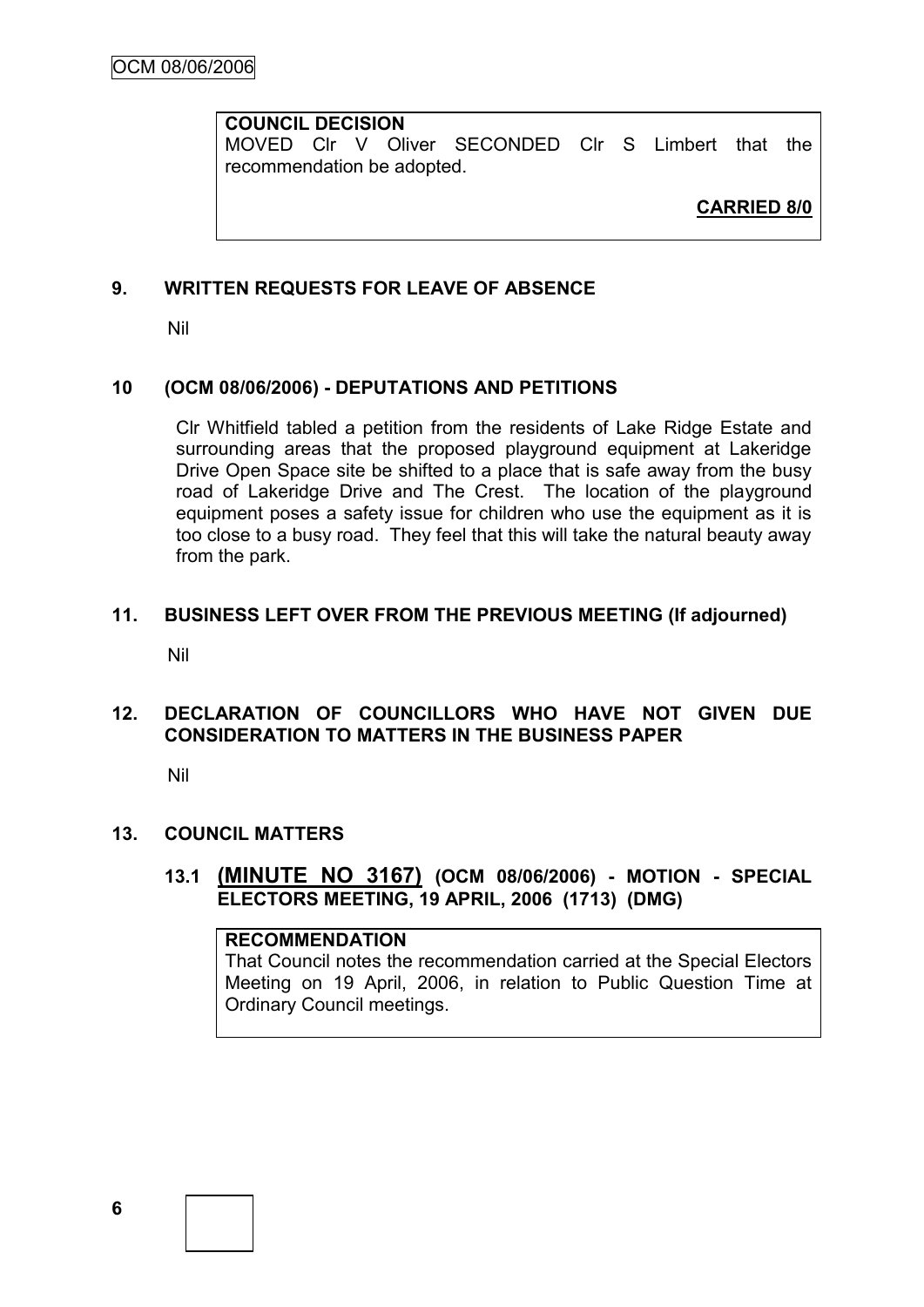# **COUNCIL DECISION**

MOVED Clr I Whitfield SECONDED Clr S Limbert that the recommendation be adopted.

# **CARRIED 8/0**

# **Background**

At the Special Electors Meeting conducted on 19 April 2006, the following motion was carried:-

- That public question time in Council General Meetings is extended to 45 minutes and residents be allowed to speak without having to submit a written form prior to the meeting.
- That residents may speak on items not on the agenda that they feel should be brought to the attention of Council at a particular meeting.

As it is a requirement for resolutions of Electors Meetings to be considered by Council as soon as practicable following their adoption, the matter is now presented for deliberation by Council.

### **Submission**

N/A

# **Report**

The resolution carried at the Special Electors Meeting seeks to amend the protocols and procedures currently applied to Public Question Time (PQT) at Ordinary Meetings of Council.

By law, the procedure for P.Q.T. at Council Meetings is set by the Presiding Member of the meeting, or if the majority of other Council members present at a meeting disagree with the Presiding Member, by the majority of those members then present at the meeting.

It is not legally possible for a Council decision to be made which over rules these circumstances.

Accordingly, as it is not possible for a Council resolution to have any effect on this matter, it is recommended that the resolution carried at the Special Electors Meeting be noted.

Elected members are able to consult with each other to suggest any changes to the current processes, which may be informally agreed to by way of a consensus among members.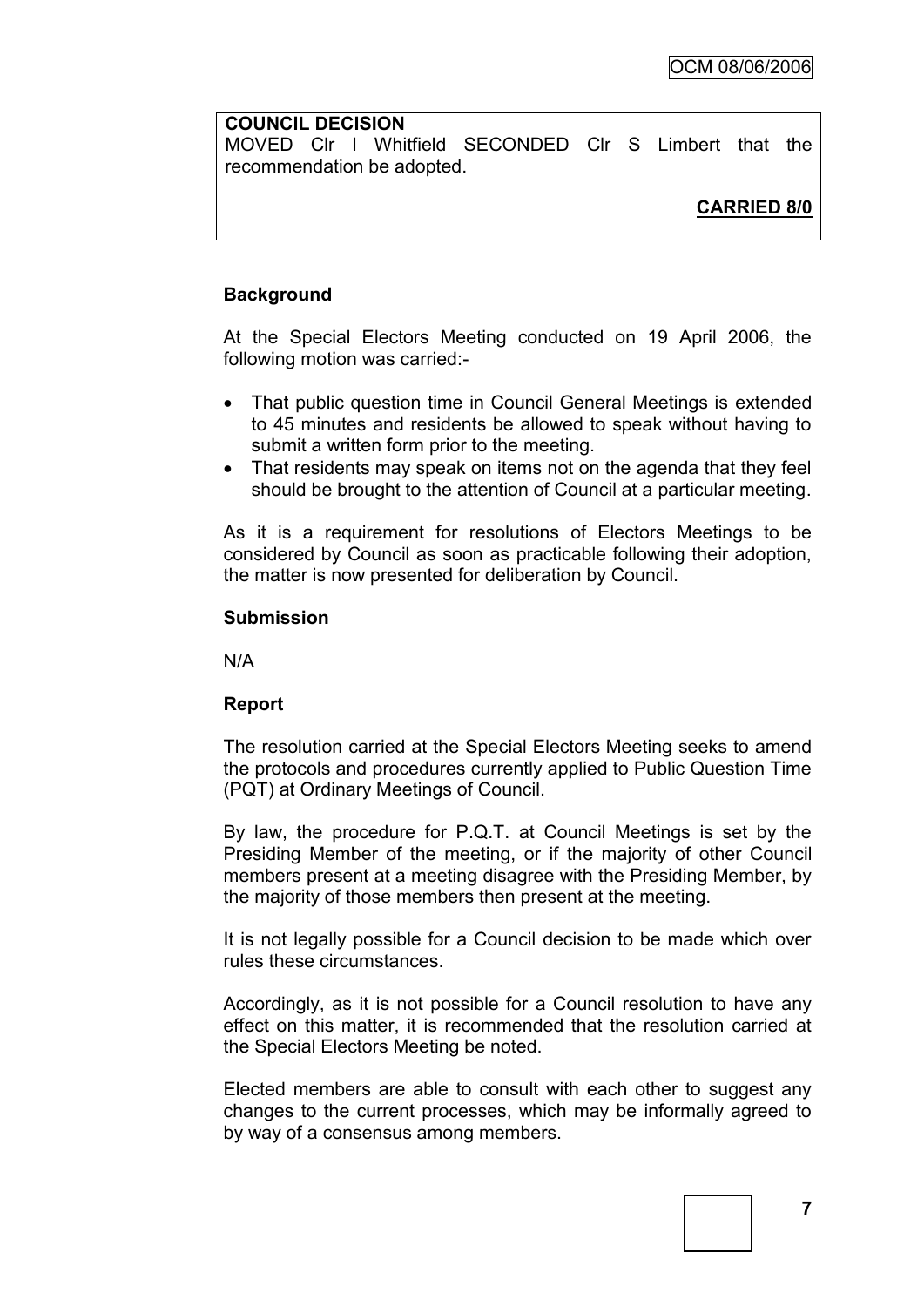# **Strategic Plan/Policy Implications**

Managing Your City:

*To deliver services and to manage resources in a way that is cost effective without compromising quality.*

# **Budget/Financial Implications**

N/A

# **Legal Implications**

- Regulation 7 of the Local Government (Administration) Regulations, 1996 refers.
- Sec 5.33 of the Local Government Act, 1995, refers.

# **Community Consultation**

N/A

### **Attachment(s)**

Nil

# **Advice to Proponent(s)/Applicant**

Proponent of the motion carried at the Electors Meeting has been advised that the matter will be considered at the Council Meeting to be held on 8 June, 2006.

#### **Implications of Section 3.18(3) Local Government Act, 1995**

Nil

# **13.2 (MINUTE NO 3168) (OCM 08/06/2006) - DELEGATED AUTHORITIES, POLICIES AND POSITION STATEMENTS COMMITTEE MEETING MINUTES 16 MAY 2006 (1054) (SGC) (ATTACH)**

# **RECOMMENDATION**

That Council receives the Minutes of the Delegated Authorities, Policies and Position Statements Committee Meeting dated 16 May 2006, as attached to the Agenda, and adopts the recommendations contained therein.

# **TO BE CARRIED BY AN ABSOLUTE MAJORITY OF COUNCIL**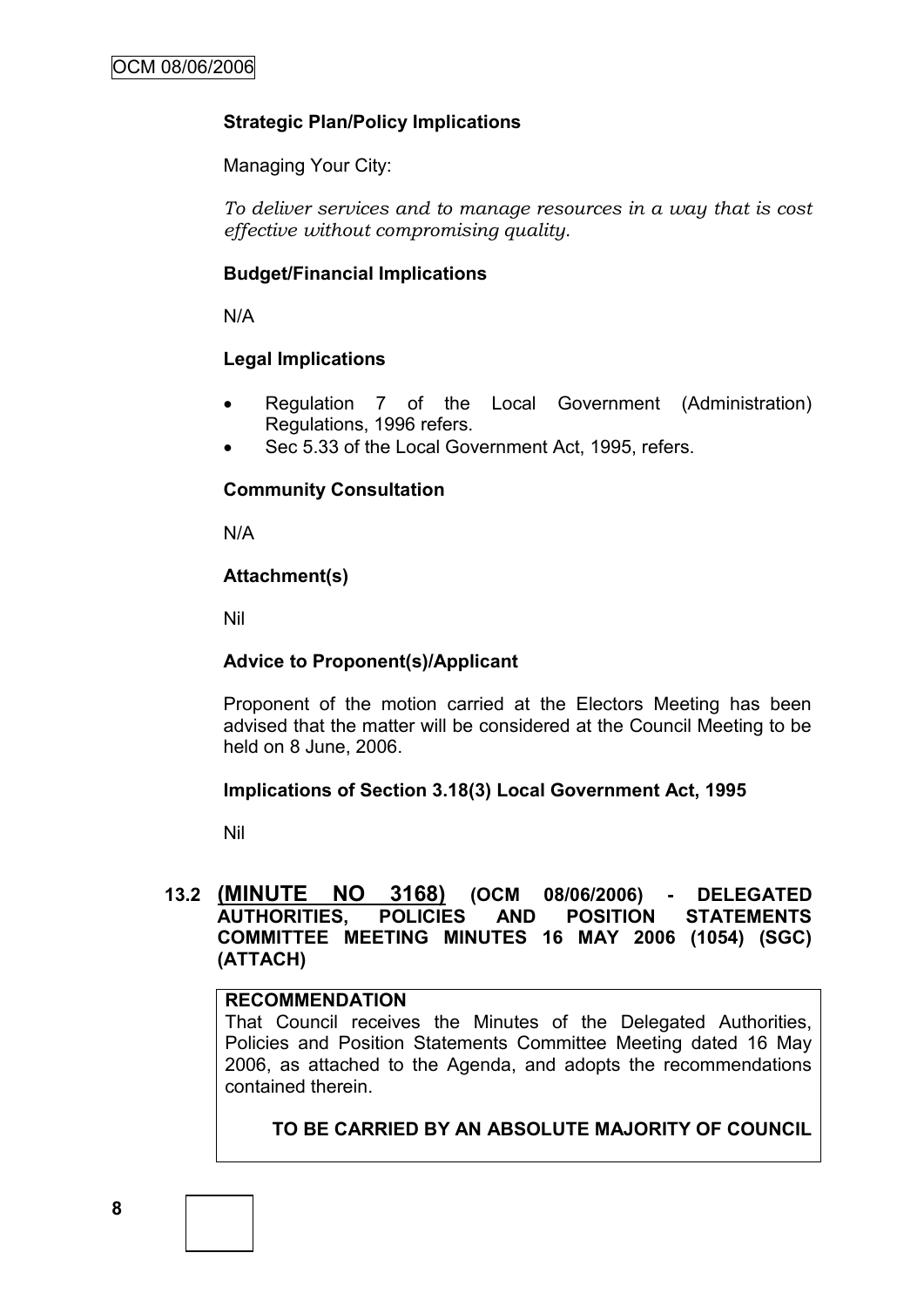# **COUNCIL DECISION**

MOVED Mayor S Lee SECONDED Clr S Limbert that the recommendation be adopted.

# **CARRIED BY ABSOLUTE MAJORITY OF COUNCIL 8/0**

# **Background**

The Delegated Authorities, Policies and Position Statements Committee conducted a meeting on 16 May 2006. The minutes of the meeting are required to be presented to Council and its recommendations considered by Council.

#### **Submission**

The minutes of the Committee meeting are attached to the Agenda. Items dealt with at the Committee meeting form the basis of the **Minutes** 

### **Report**

The Committee recommendations are now presented for consideration by council and if accepted, are endorsed as the decisions of Council. Any elected member may withdraw any item from the Committee meeting for discussion and propose an alternative recommendation for Council"s consideration. Any such items will be dealt with separately, as provided for in Council"s Standing Orders.

# **Strategic Plan/Policy Implications**

Managing Your City:

*To deliver services and to manage resources in a way that is cost effective without compromising quality.*

# **Budget/Financial Implications**

Committee Minutes refer.

#### **Legal Implications**

Committee Minutes refer.

# **Community Consultation**

Committee Minutes refer.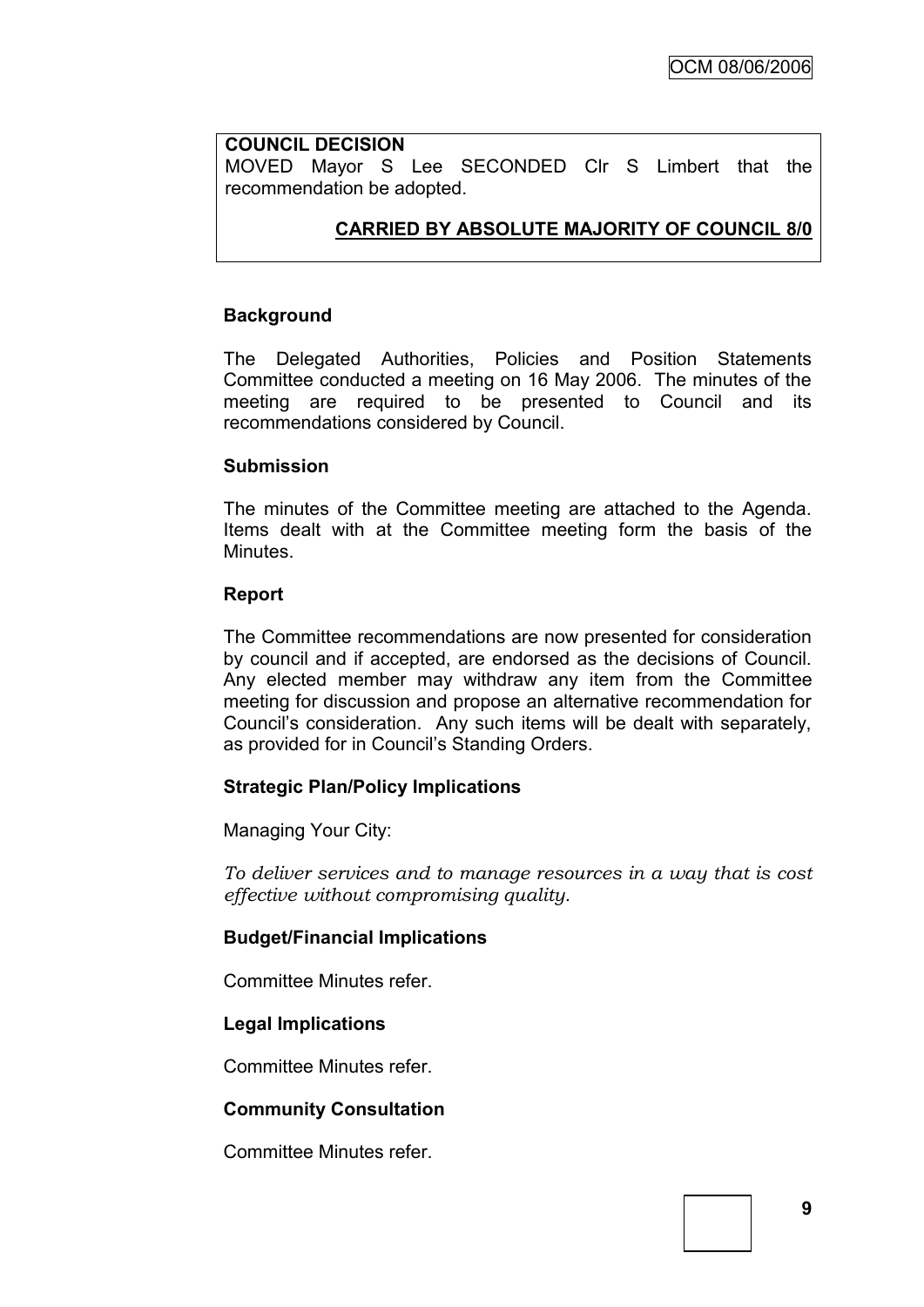# **Attachment(s)**

Minutes of the Delegated Authorities, Policies and Position Statements Committee Meeting dated 16 May 2006.

# **Advice to Proponent(s)/Applicant**

N/A

# **Implications of Section 3.18(3) Local Government Act, 1995**

Nil.

# **14. PLANNING AND DEVELOPMENT DIVISION ISSUES**

**14.1 (MINUTE NO 3169) (OCM 08/06/2006) - METROPOLITAN REGION SCHEME AMENDMENT NO. 1099/33 - LOTS 1-6 HENDERSON ROAD & LOTS 21-25 LORIMER ROAD, MUNSTER - OWNER: WATER CORPORATION - APPLICANT: WA PLANNING COMMISSION (931099) (MD) (ATTACH)**

# **RECOMMENDATION**

That Council:

- (1) lodge a submission of support to the Western Australian Planning Commission on Metropolitan Region Scheme Amendment No. 1099/33 South West District Omnibus (No. 6) relating to proposal 2 (City of Cockburn) and make the following comments relating to proposal 2:-
	- 1. It is recommended to the WA Planning Commission that the Bush Forever negotiations and Outline Development Plan be finalised prior to final adoption of the Scheme Amendment. It is requested that the City be consulted in these negotiations.
	- 2. It is recommended that the lot configuration and location of building envelopes on the Outline Development Plan ensures that residential development is restricted to areas outside of the Kwinana EPP Air Quality buffer, as Council Policy does not support further subdivision within the Air Quality buffer.
	- 3. It is advised that  $2000m^2$  building envelopes for each lot should be incorporated into the covenants on title and an Outline Development Plan to ensure that development only occurs within these defined areas to protect remnant vegetation;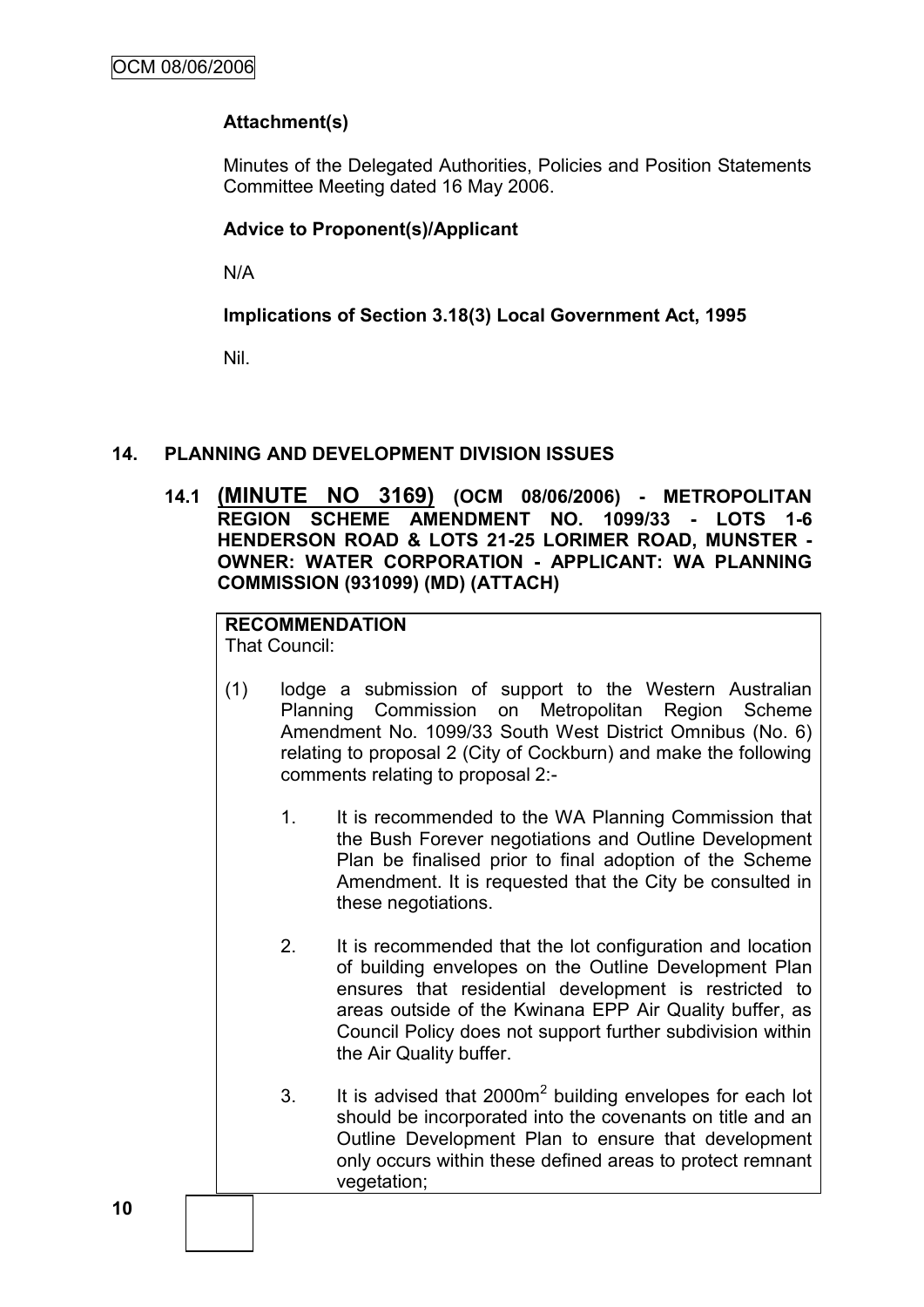4. The high pressure gas pipeline traverses Lots 1-6 Henderson Road the subject of the MRS amendment should be a consideration in the placement of the building envelopes outside the pipeline buffer.

# **COUNCIL DECISION**

MOVED Clr J Baker SECONDED Clr L Goncalves that Council:

- (1) defer consideration of the item to the next meeting on 13 July 2006, to allow a more detailed briefing on the proposal; and
- (2) request a submission period extension from the Western Australian Planning Commisson, on Metropolitan Region Scheme No.1099/33, which closes on Friday, 7 July 2006.

# **MOTION LOST ON CASTING VOTE OF PRESIDING MEMBER 4/4**

MOVED Clr I Whitfield SECONDED Clr S Limbert that the recommendation be adopted.

**CARRIED 5/3**

# **Background**

| l ZONING:   | MRS:                   | Public Purposes - Water Authority of WA |  |  |
|-------------|------------------------|-----------------------------------------|--|--|
|             | TPS:                   | "                                       |  |  |
| LAND USE:   | <b>Water Reservoir</b> |                                         |  |  |
| l LOT SIZE: | Approximately 2ha each |                                         |  |  |

# **Submission**

The proposed amendment to the Metropolitan Region Scheme (MRS) is made by the Western Australian Planning Commission and proposes to transfer Lots 1-6 Henderson Road and Lots 21-25 Lorimer Road, Munster from Public Purposes (Water Supply and Drainage) reservation to the Rural zone.

The subject lots are part of a larger group of lots currently reserved for Water Corporation public purposes and accommodating a water reservoir. After allowing land for potential expansion, and a buffer to proposed urban uses to the north, the subject lots are now considered to be surplus to Water Corporation needs.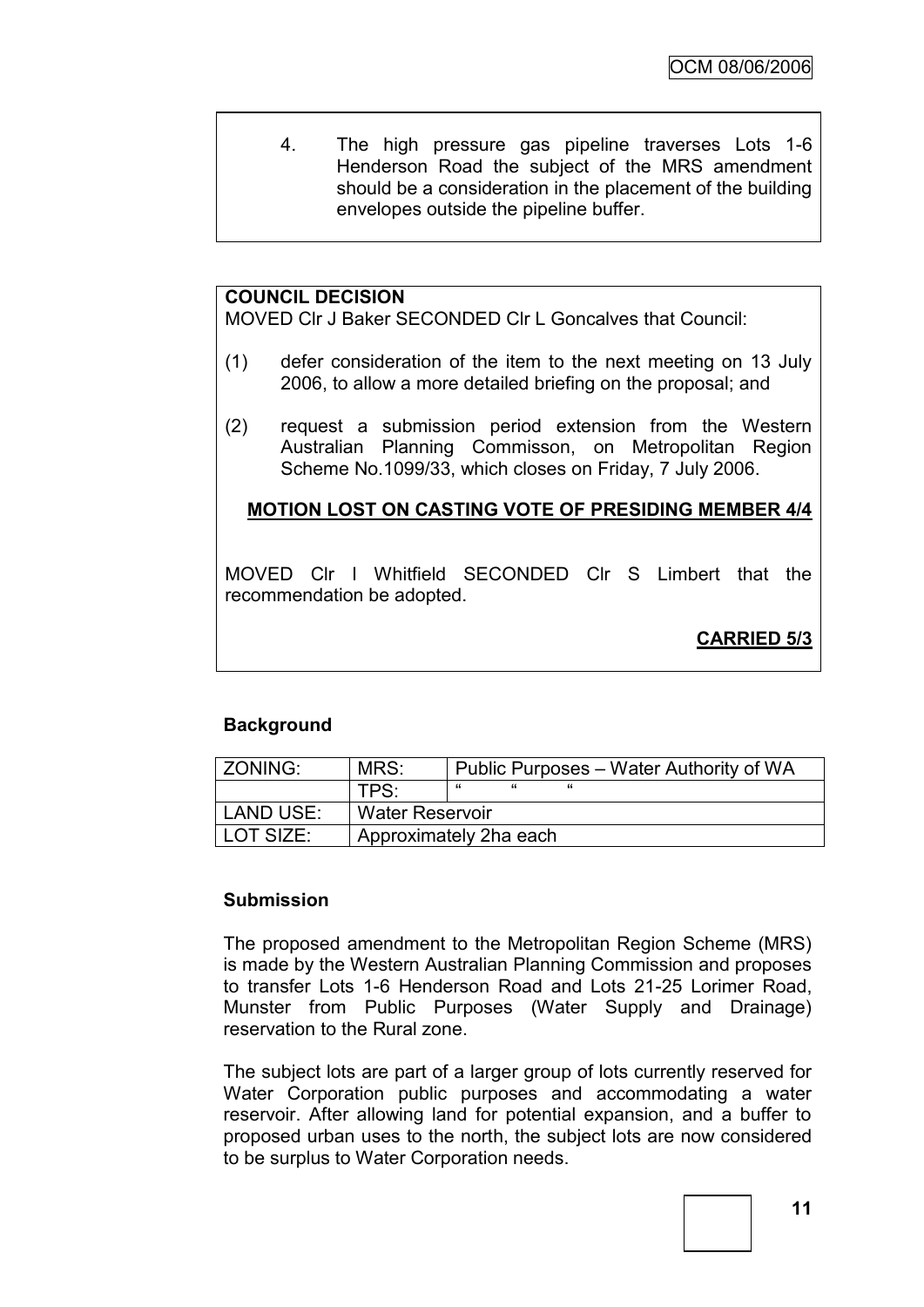The subject lots are, however, part of a nominated Bush Forever site, subject to further negotiation. The agreement of the WAPC to the rezoning of the lots is therefore on the basis of a written commitment by the Water Corporation that it will prepare an Outline Development Plan to guide subdivision and development, which recognises and protects the bushland values of the site.

This should include either ceding of land for conservation as part of any subsequent local town planning scheme rezoning or the creation of large bush blocks consistent with the recently released *Statement of Planning Policy No. 2.8 Bushland Policy* for the Perth Metropolitan Region, in particular policy measures 5.2.4 (i) and (ii) and Schedule 2.

This proposal is part of a larger omnibus amendment to the MRS, however, the other proposed amendments within the omnibus amendment do not have a direct impact on the City of Cockburn.

Refer proposed MRS zoning map contained with the Agenda attachments.

#### **Report**

#### Planning Comments

Council"s Rural Subdivision Policy states that Council will not support further subdivision of land within the Kwinana EPP Air Quality buffer.

Given this, it is recommended that Council request to be consulted in the Bush Forever negotiations and preparation of the Outline Development Plan, to ensure that residential development is restricted to building envelopes located outside the Air Quality buffer.

Currently the land is all on the one Certificate of Title, despite each 2 ha lot having its own lot number. However, the land has previously received subdivision approval to create 25 lots of approximately 2 ha each, which the Water Corporation could proceed to obtain Certificates of Title for within 5 years in accordance with the "Sunset Clause" specified in Section 146 of the Planning and Development Act 2005.

A high pressure gas pipeline traverses the six western-most lots the subject of the amendment. The Outline Development Plan will need to consider the location of the pipeline and ensure the building envelopes are positioned an appropriate distance from the pipeline. The lot the subject of this amendment is within the 300 metre notification zone for the pipeline, which means that any development on the lots will need to be referred to the pipeline owners and the Department of Industry and Resources for comment.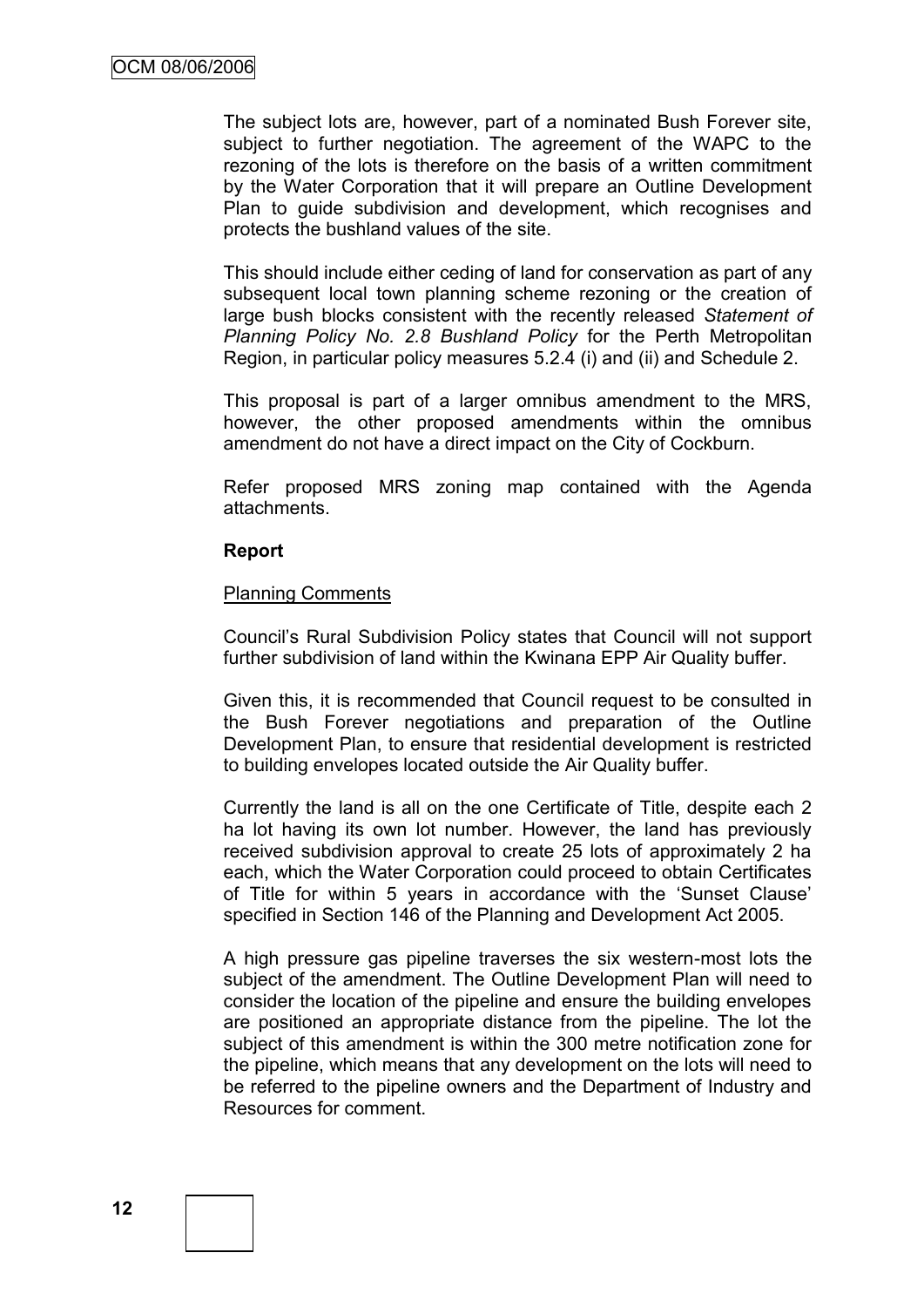# Environmental Comments

The Water Corporation is required to negotiate with the WAPC to identify Bush Forever boundaries to protect the bushland on the subject lots. The vegetation will be further protected through an Outline Development Plan, which will guide subdivision and development with a view to protecting the bushland.

It is also recommended that  $2000m^2$  building envelopes be incorporated into the Outline Development Plan with covenants on title to restrict building development to designated areas within the proposed rural lots, to provide further protection to the vegetation.

### Resident Comments

The City has received a letter from a resident living in the area stating some concerns with respect to the proposed MRS rezoning of the lots from Public Purposes to Rural. The concerns relate to the following:

- the rural zoning may have a detrimental impact on the nominated Bush Forever site; and
- over half the land is within the EPP Air Quality buffer and the air quality within this area may not be suitable for future residents.

With respect to point one above, the rezoning of the Public Purpose land to Rural is on the basis of a written commitment by the Water Corporation that it will prepare an Outline Development Plan to guide subdivision and development, which recognises and protects the bushland values of the site. Further, 2000m<sup>2</sup> building envelopes may be incorporated into the Outline Development Plan to restrict building development within a specified area. This approach is considered reasonable and acceptable to the City.

With respect to point two above, there is already a significant presence of houses on rural lots within the EPP Air Quality buffer. The primary reference defining the buffer is the current Kwinana EPP. The EPP relates to air quality; it places no restrictions on land use within the buffer area. It is recommended that the Council be consulted in the preparation of an Outline Development Plan to coordinate subdivision, to ensure the lot configuration and location of building envelopes restricting residential development to outside the buffer.

Further, the Environmental Protection Authority (EPA), in its advice to the WA Planning Commission, did not raise any concerns with respect to the creation of additional rural lots within the EPP Air Quality buffer. The EPA/Department of Environment is the agency responsible for the administration of the policy.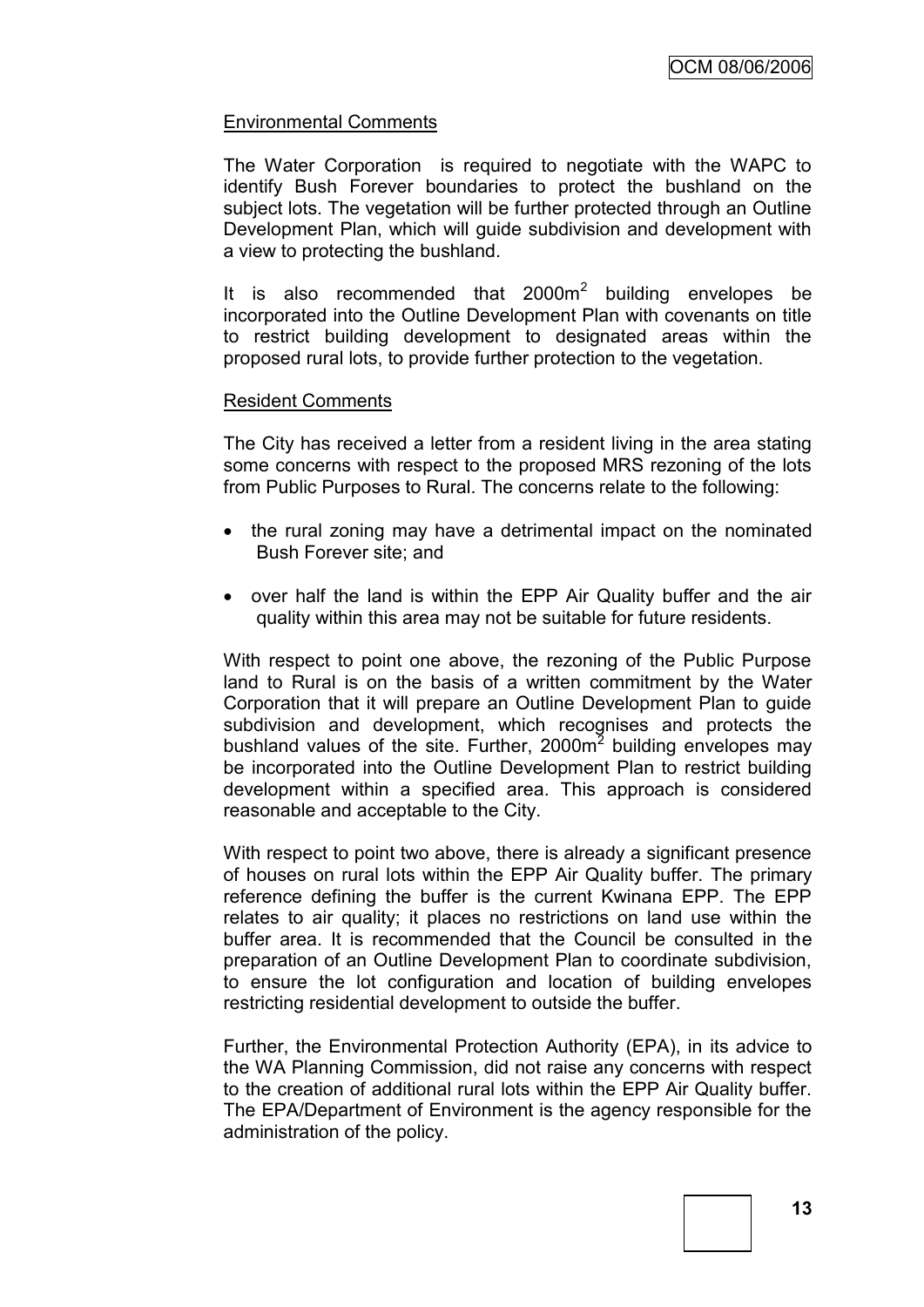The resident has been advised to make a separate submission to the WA Planning Commission who are responsible for considering public submissions and making a determination on the MRS amendment.

#### **Conclusion**

It is recommended that the Council lodge a submission of support to the WA Planning Commission on Metropolitan Region Scheme Amendment No. 1099/33 South West District Omnibus (No. 6) relating to proposal 2 (City of Cockburn).

If the MRS Amendment is adopted and gazetted the City's Town Planning Scheme zoning will need to be amended for consistency with the MRS. Additional land use and clearing controls can be considered by Council if considered appropriate.

# **Strategic Plan/Policy Implications**

The Corporate Strategic Plan Key Result Areas which apply to this item are:-

- 3. Conserving and Improving Your Environment
	- *"To conserve the quality, extent and uniqueness of the natural environment that exists within the district."*
	- *"To ensure that the development of the district is undertaken in such a way that the balance between the natural and human environment is maintained."*

The Council Policies which apply to this item are:-

SPD1 BUSHLAND CONSERVATION POLICY

# **Budget/Financial Implications**

Nil

# **Legal Implications**

Planning and Development Act Metropolitan Region Scheme

# **Community Consultation**

N/A

# **Attachment(s)**

- (1) Site Plan
- (2) Proposed Zoning Map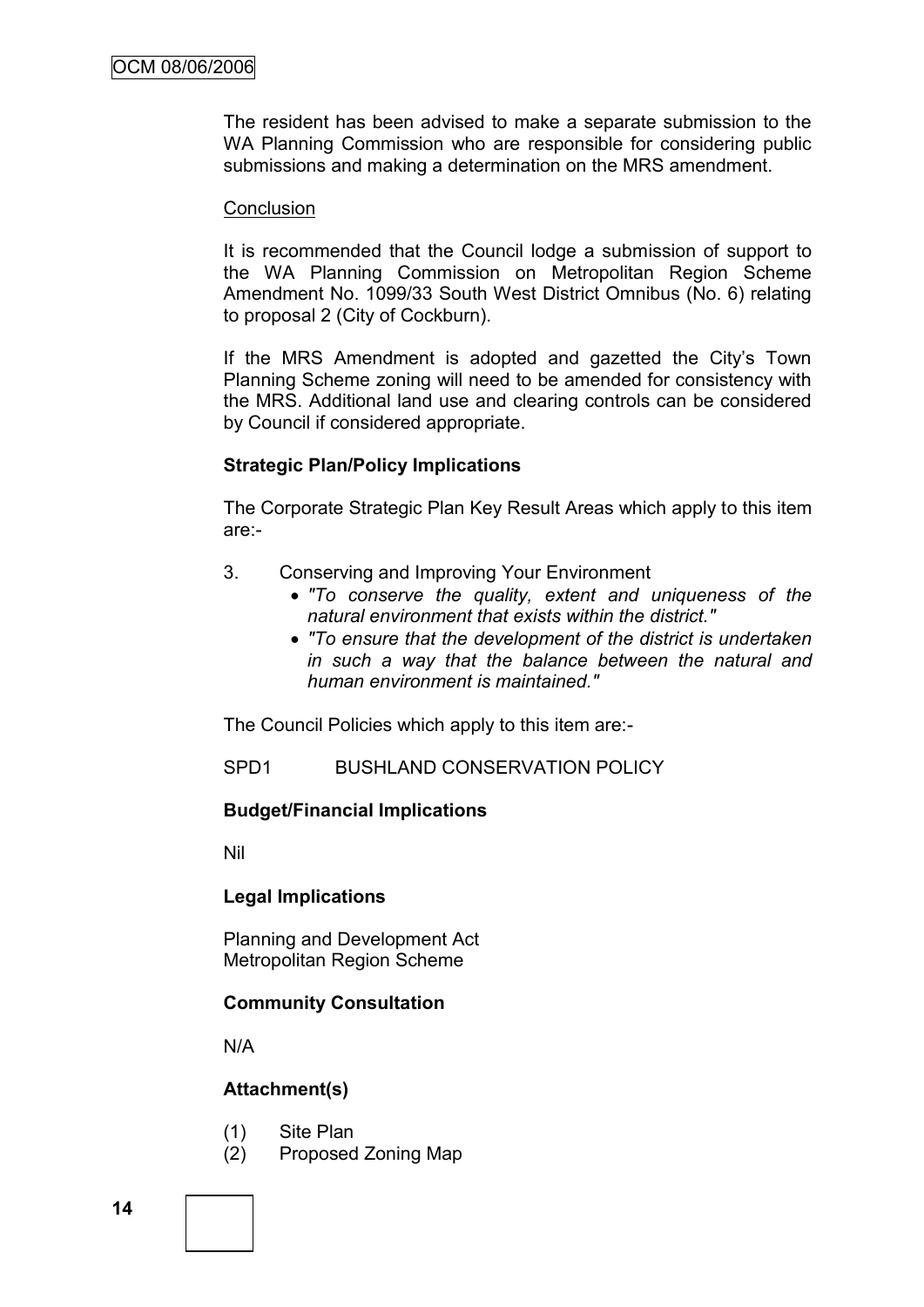# **Advice to Proponent(s)/Submissioners**

N/A.

**Implications of Section 3.18(3) Local Government Act, 1995**

Nil.

**14.2 (MINUTE NO 3170) (OCM 08/06/2006) - PROPOSED STRUCTURE PLAN - LOT 9 BARFIELD ROAD, HAMMOND PARK - OWNER: M MILLER - APPLICANT: URBANPLAN PLANNING CONSULTANTS (9683) (MD) (ATTACH)**

**RECOMMENDATION** That Council:

- (1) adopt the Structure Plan for Lot 9 Barfield Road, Hammond Park subject to the following modifications to the Structure Plan and Report;
	- 1. amend the structure plan to depict the residential lots as R20 and not R17.5;
	- 2. include zoning map colours on the structure plan to reflect the zoning colours of the City"s Town Planning Scheme No. 3 maps and include a legend;
	- 3. depict the road reserve widths on the structure plan in accordance with the City's requirements:
	- 4. remove reference to Amendment No. 28 in section 3.2.3 of the structure plan report as Amendment No. 28 is not applicable to the subject land; and
	- 5. amend the structure plan report to refer to the requirement to pay developer contributions in accordance with Development Contribution Area 3 as specified in Schedule 12 of the City"s Town Planning Scheme No. 3.
- (2) upon receipt of a revised Structure Plan compliant with Clause (1) above, forward the Structure Plan documents and schedule of submissions to the Western Australian Planning Commission for its endorsement pursuant to Clause 6.2.10 of Town Planning Scheme No 3;
- (3) adopt the officer comments on the Schedule of Submissions contained in the Agenda attachments for Lot 9 Barfield Road, Hammond Park; and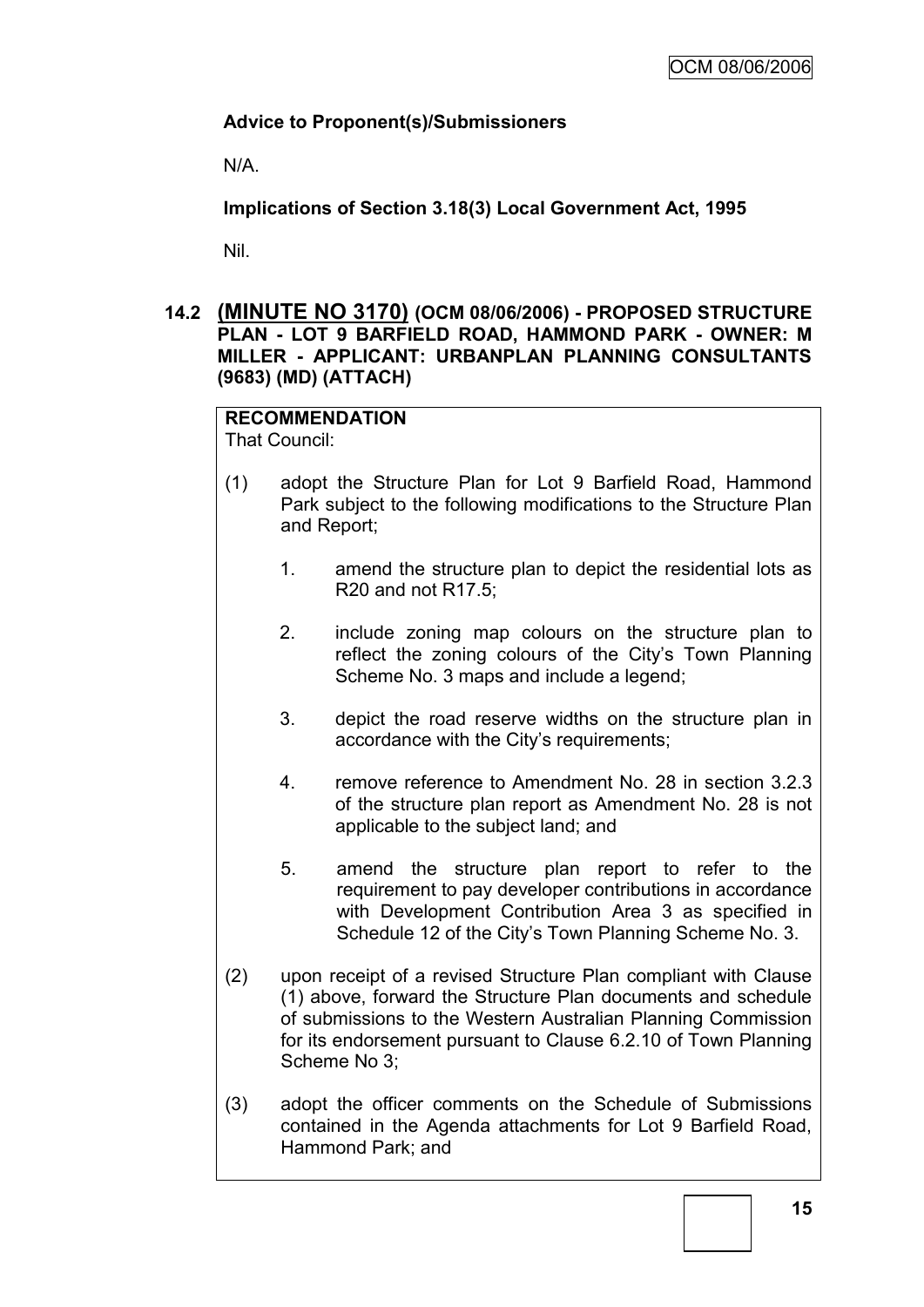(4) advise those persons who made a submission of Council"s decision.

### **COUNCIL DECISION**

MOVED Clr I Whitfield SECONDED Clr S Limbert that the recommendation be carried

**CARRIED 8/0**

### **Background**

| ZONING:           | MRS:                     | Urban                           |  |
|-------------------|--------------------------|---------------------------------|--|
|                   | TPS:<br>Development Zone |                                 |  |
|                   | Development Area 9       |                                 |  |
|                   |                          | Development Contribution Area 3 |  |
| <b>LAND USE:</b>  | Rural                    |                                 |  |
| <b>I OT SIZE:</b> | 1.5703 ha                |                                 |  |

#### **Submission**

The City received a Structure Plan on 3 March 2006 for Lot 9 Barfield Road, Hammond Park. A locality plan and Structure Plan are shown in the Agenda attachments.

The structure plan proposes 17 single residential (R20) lots and one lot of 1570m<sup>2</sup> for public open space and drainage (POS). It is proposed to accommodate a swale for 1:10 year storm events within the POS.

#### **Report**

The proposed structure plan is consistent with the Southern Suburbs District Structure Plan (Stage 1), which identifies the subject land for residential development.

#### Community Consultation

The proposed Structure Plan was advertised to surrounding landowners and relevant government agencies and was advertised in two local papers circulating within the locality for a period of 21 days, which closed on 12 May 2006, in accordance with the requirements of the Council"s Scheme.

Four submissions were received, all stating no objection to the proposal.

Refer schedule of submissions with the Agenda attachments.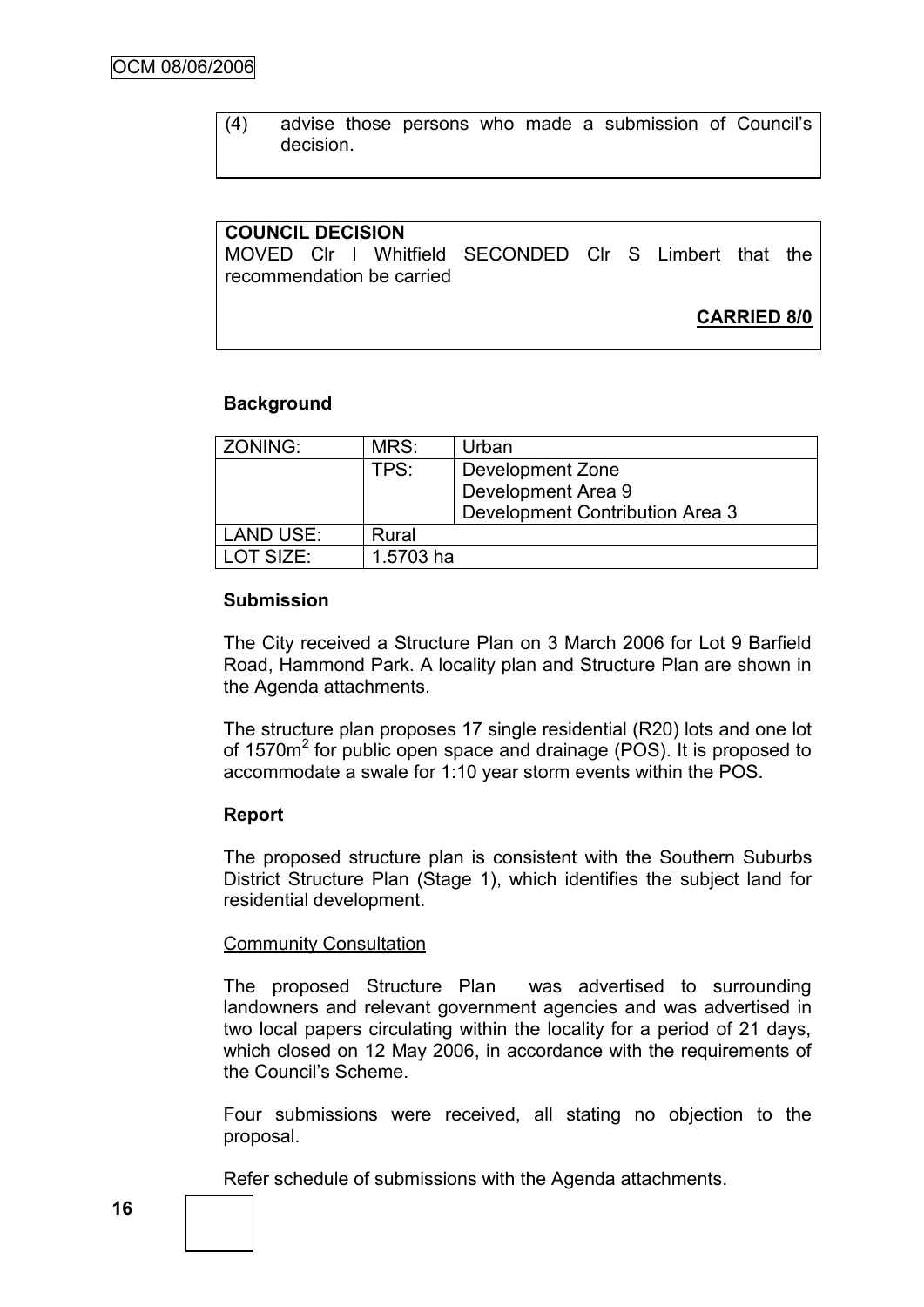# Modification to Structure Plan

The proponent was requested to make the following modifications to the proposed structure plan as outlined in the recommendation but given these issues were relatively minor and did not alter the intent of the structure plan, it is recommended that the Council add these amendments as a condition to the adoption of the structure plan. **Conclusion** 

It is recommended that the Council adopt the structure plan for Lot 9 Barfield Road, Hammond Park, subject to the modifications outlined in the recommendation section of the report, and refer the structure plan to the WA Planning Commission for final consideration.

# **Strategic Plan/Policy Implications**

The Corporate Strategic Plan Key Result Areas which apply to this item are:-

- 1. Managing Your City
	- *"To conduct Council business in open public forums and to manage Council affairs by employing publicly accountable practices."*
- 2. Planning Your City
	- *"To ensure that the planning of the City is based on an approach which has the potential to achieve high levels of convenience for its citizens."*
	- *"To ensure that the development will enhance the levels of amenity currently enjoyed by the community."*
- 3. Conserving and Improving Your Environment
	- *"To conserve the quality, extent and uniqueness of the natural environment that exists within the district."*
	- *"To ensure that the development of the district is undertaken in such a way that the balance between the natural and human environment is maintained."*

The Planning Policies which apply to this item are:-

- SPD1 Bushland Conservation Policy
- SPD3 Native Fauna Protection Policy
- APD4 Public Open Space
- APD28 Public Open Space Credit Calculations

# **Budget/Financial Implications**

Nil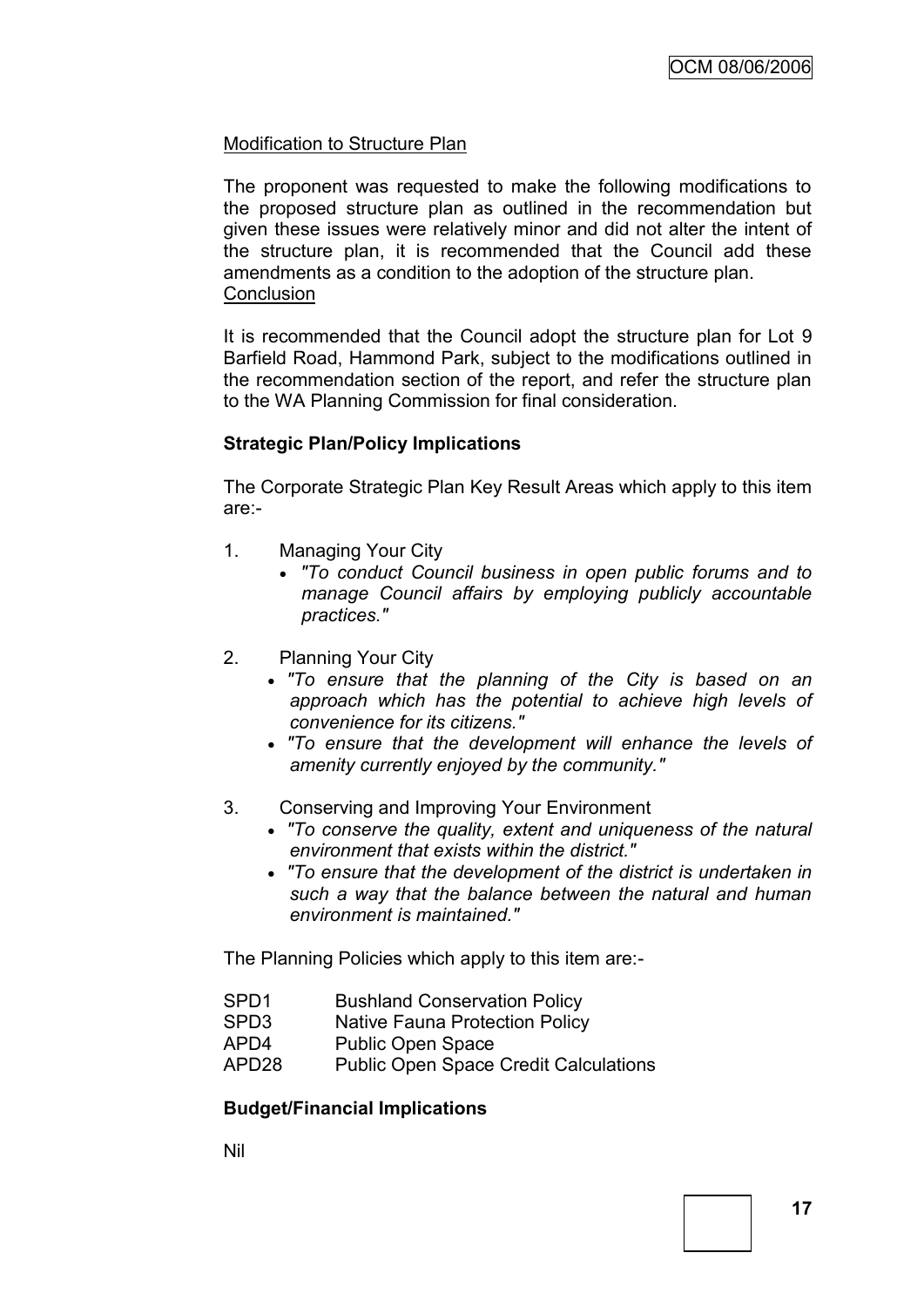# **Legal Implications**

Planning and Development Act Town Planning Scheme

# **Community Consultation**

The application was advertised to surrounding landowners and relevant government agencies and was advertised in two local papers circulating within the locality for a period of 21 days, which closed on 12 May 2006, in accordance with the requirements of the Council"s Scheme.

Submissions were received from Western Power, Transperth, Water Corporation and Roberts Day acting on behalf of a landowner, all stating no objections to the proposed structure plan.

Refer schedule of submissions with the Agenda attachments.

# **Attachment(s)**

- (1) Site Plan
- (2) Proposed Structure Plan
- (3) Schedule of submissions

# **Advice to Proponent(s)/Submissioners**

The Proponent(s) and those who lodged a submission on the proposal have been advised that this matter is to be considered at the 8 June 2006 Council Meeting.

# **Implications of Section 3.18(3) Local Government Act, 1995**

Nil.

# **14.3 (MINUTE NO 3171) (OCM 08/06/2006) - HOME OCCUPATION - SWIMMING LESSONS (HO637) - LOT 543; 17 WAYLEN SQUARE, BEELIAR - OWNER: A & A DVORAK - APPLICANT: A C DVORAK (3318905) (TW) (ATTACH)**

#### **RECOMMENDATION** That Council:

(1) grant its approval to undertake a Home Occupation (Swimming Lessons) on Lot 543; 17 Waylen Square, Beeliar, subject to the following conditions:-

STANDARD CONDITIONS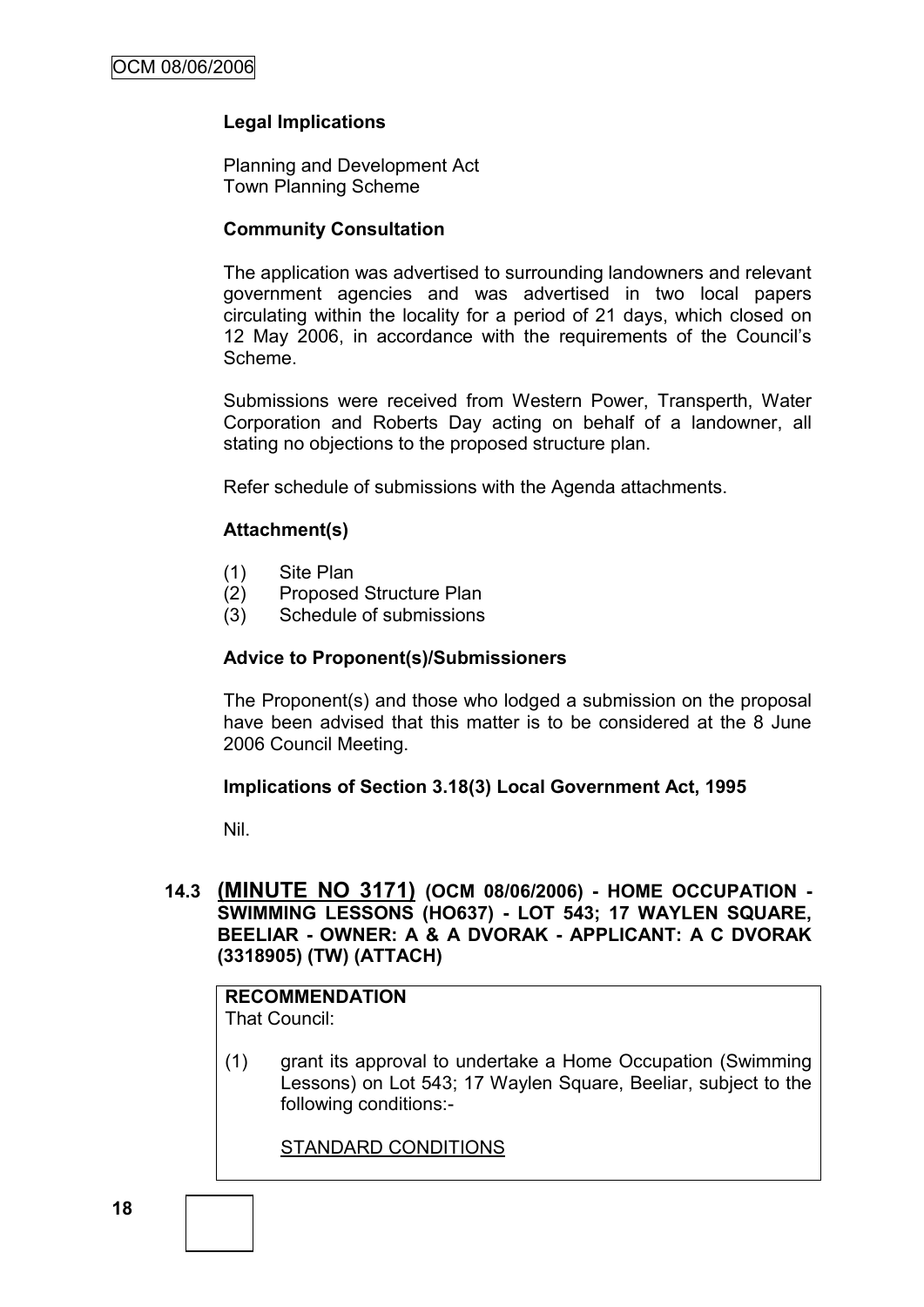- 1. The home occupation can only be undertaken in accordance with the terms of the application as approved herein and any approved plans.
	- 2. Nothing in the approval or these conditions shall excuse compliance with all relevant written laws in the commencement and carrying out of the home occupation.
	- 3. The development complying with the Home Occupation provisions and definition set out in the Town Planning Scheme.
	- 4. All materials and/or equipment used in relation to the Home Occupation shall be stored within the residence or an approved outbuilding.
	- 5. The Home Occupation Approval may be withdrawn by the Council upon receipt of substantiated complaints.
	- 6. The Home Occupation can only be undertaken by the owner of the land and is not transferable pursuant to clause 5.8.5 (a) (ii) of Town Planning Scheme No 3.
	- 7. On the sale of the property or change in ownership of the land the home occupation entitlement ceases pursuant to clause 5.8.5 (a) (iii) of Town Planning Scheme No 3.

# SPECIAL CONDITIONS

- 8. A maximum of 4 clients per lesson in accordance with the applicant"s submission with an interval of at least 15 minutes between lessons.
- 9. The hours of operation are limited to 3.30p.m. to 6p.m. Wednesday, Thursday and Friday and 9a.m. to 11.30a.m. on Saturday, and not at all on Sunday and Public Holidays.
- 10. The verge area that has been paved is to be re-grassed in accordance with Council policy.
- 11. All car parking in relation to the Home Occupation is to be contained wholly on the existing driveway and is not to occur on the street and verge area.
- 12. All pool backwash water is to be disposed of via connection to a 1220mm diameter sedimentation tank and a minimum of one 1400mm by 1500mm (effective depth) soakwell. The applicant is to advise and provide plans to the City's Health Services of the system prior to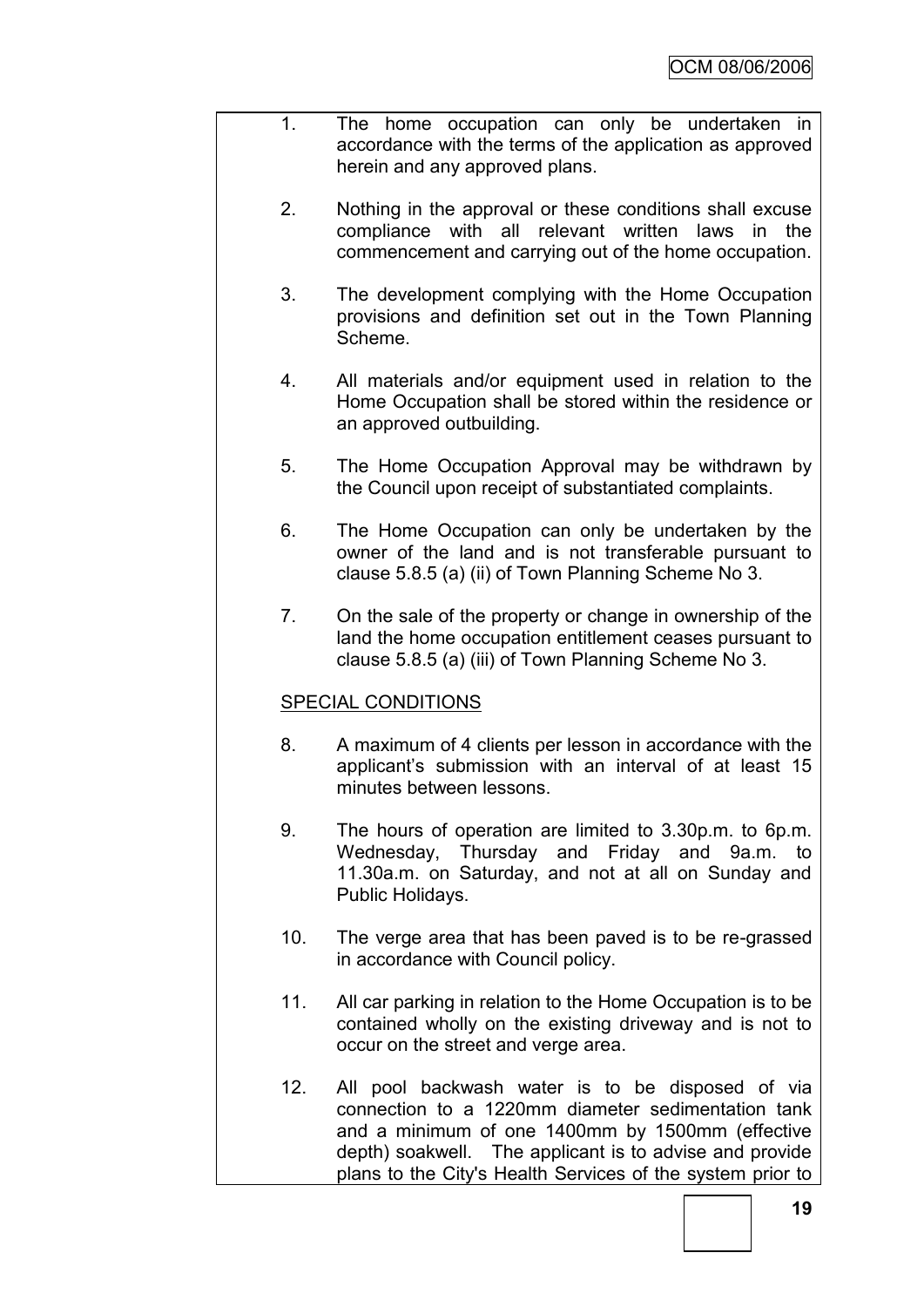it"s installation.

- 13. Applicant is to provide an easy access point along the backwash discharge line to allow the City's Environmental Health Officers to obtain a sample of the backwash water when necessary.
- 14. The pool and associated facilities must be assessed and sampled at least two weeks prior to the opening of the centre by an Environmental Health Officer. Use of the pool will not be permitted until start-up sampling has been conducted and the results are received from the Pathcentre. Please call the City's Environmental Health Services on 9411 3589 to arrange an appointment.

# FOOTNOTE

- 1. The applicant is to be advised that the plans for the swimming pool must be approved by the Department of Health WA (Environmental Health Section) before commencement of construction of the swimming pool. Please contact the Applied Environmental Health Section on 9388 4999 for further details.
- 2. Home Occupation means an occupation carried out in a dwelling or on land around a dwelling by an occupier of the dwelling which:-
	- (a) does not employ any person not a member of the occupier's household;
	- (b) will not cause injury to or adversely affect the amenity of the neighbourhood;
	- (c) does not occupy an area greater than 20 square metres;
	- (d) does not display a sign exceeding 0.2 square metres;
	- (e) does not involve the retail sale, display or hire of goods of any nature;
	- (f) in relation to vehicles and parking, does not result in the requirement for a greater number of parking facilities than normally required for a single dwelling or an increase in traffic volume in the neighbourhood, does not involve the presence, use or calling of a vehicle more than 2 tonnes tare weight, and does not include provision for the fuelling, repair or maintenance of motor vehicles; and
	- (g) does not involve the use of an essential service of greater capacity than normally required in the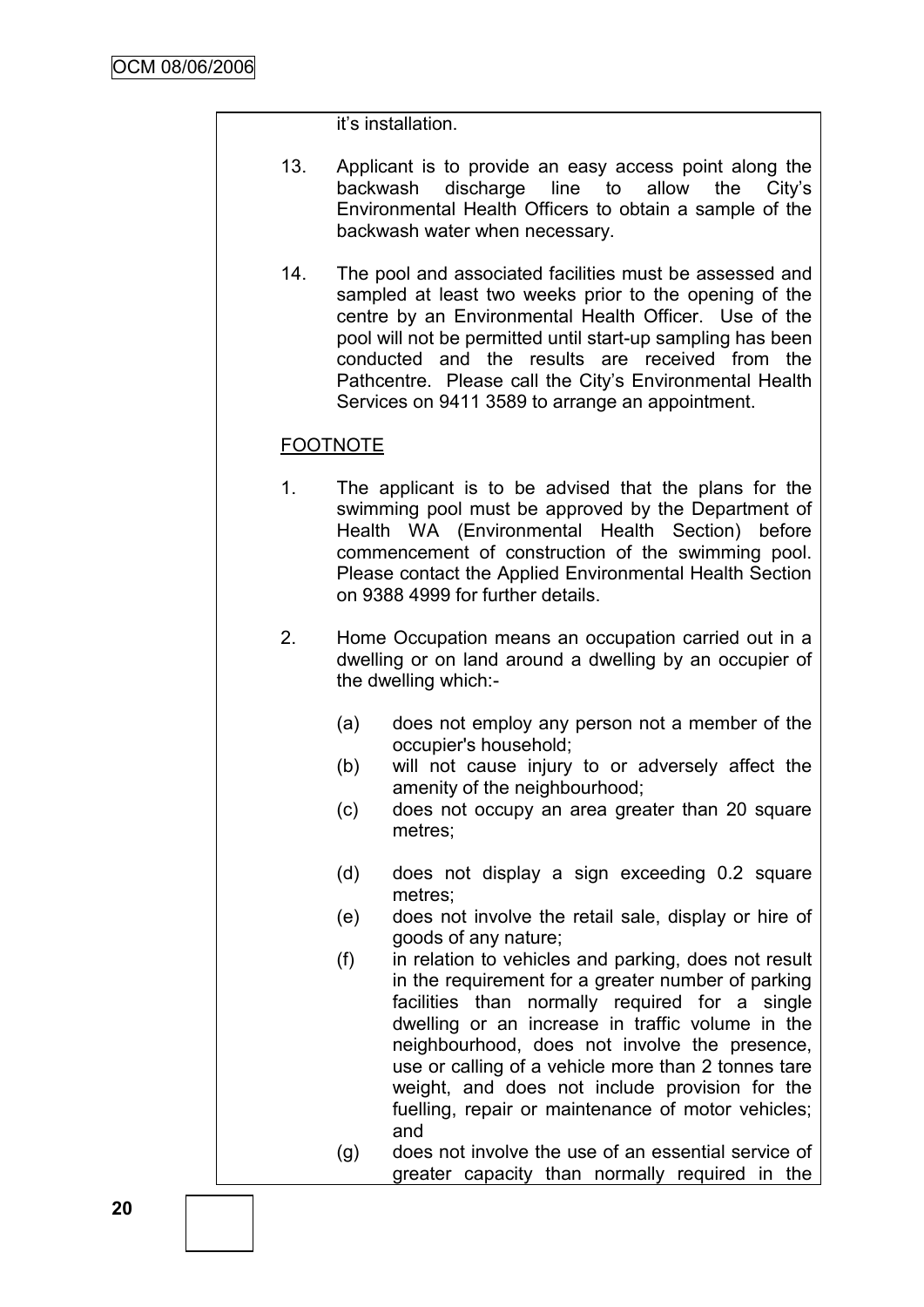zone.

(2) issue a Schedule 9 Notice of Determination on Application for Planning Approval – Approval (inclusive of MRS Form 2 Notice of Approval).

### **COUNCIL DECISION**

MOVED Clr I Whitfield SECONDED Clr S Limbert that the recommendation be adopted.

**CARRIED 8/0**

### **Background**

| l ZONING:   | MRS: Urban                              |                          |  |
|-------------|-----------------------------------------|--------------------------|--|
|             |                                         | TPS3:   Residential R-20 |  |
| l LAND USE: | <b>Existing House</b>                   |                          |  |
| l LOT SIZE: | 741m <sup>2</sup>                       |                          |  |
| USE CLASS:  | Home Occupation - 'D' discretionary use |                          |  |

The applicant currently conducts a home office that does not require Council approval as it is exempt from requiring planning approval under clause 8.2.1 of the City of Cockburn"s TPS No.3. The business involves the manufacturing of labels. The business is undertaken in the office of the dwelling. The equipment used is a single computer, a cutting machine (700mm wide), bench space and squeegees. A courier company delivers vinyl to the property once a fortnight. The applicant then delivers the finished products direct to the clients approximately once per month.

#### **Submission**

The applicant proposes to conduct swimming lessons from a private heat pool that will be installed, at the applicant's property for primarily children with the possibility of adult lessons. The lessons are for no more than 4 children at one time. The intervals between classes will be no less than 15 minutes. The hours of operation will be from 3.30pm to 6.00pm, Wednesday, Thursday and Friday, and from 9.00am to 11.30am Saturday.

The applicant has also paved the Council verge area adjacent to the property without Council permission. The intention was to use the paved area for additional car parking that may be required in relation to the home business. The applicant has been advised that Council must approve any verge treatments prior to development and that car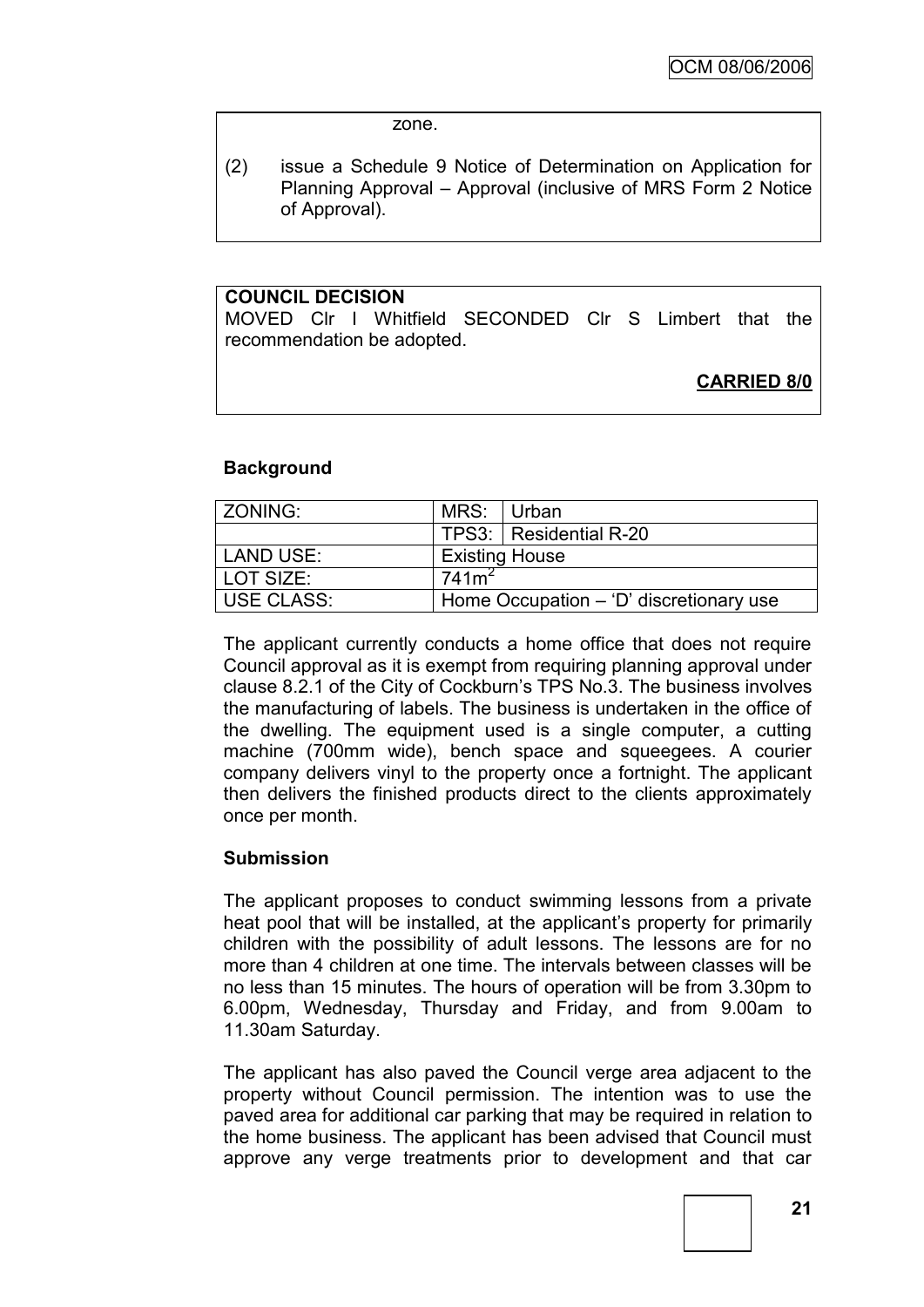parking on the Council verge in relation to a home business is prohibited.

# **Report**

The application was referred to 8 surrounding landowners for comment. At the close of the submission period one neighbour, situated across the road from the applicant's property, objected to the proposal for the following reasons:

- Commercial operation within a "Residential Zone".
- Vehicle traffic increase.
- Property value and Streetscape.
- Existing facilities provided.
- Potential to increase operating hours.

#### Commercial operation within a "Residential Zone"

The objector believes that the proposal is not appropriate within the "Residential Zone" and that the "semi-commercial" type business should be undertaken in a more appropriate area.

Officer response: The proposal is consistent with the purpose and intent of a home occupation. The small scale of the activity (4 pupils at one time) will not adversely affect the amenity of the residential area.

#### Vehicle traffic increase

The objector suggests that the proposal would result in an increase in traffic noise emitted from the estimated 15 additional vehicles per day entering and leaving the street. The increase in unfamiliar vehicles would also inhibit "neighbourhood watch". Additional vehicles in the street will create further danger for children who play in close proximity to the street.

Officer response: The limitations in class size (4 pupils per lesson) and the interval time of 15 minutes between classes will ensure that only minimal vehicle traffic noise will affect neighbouring properties. The interval time is considered long enough so that no overlap of vehicles will result. In effect only 4 vehicles will be entering and leaving the street at one time.

# Property value and Streetscape

The objector raises concerns that property values will be affected as the applicant will transform their front yard to resemble a "parking lot" to cater for additional vehicle parking. The objector considers the modifications carried out by the applicant to the verge area to be inconsistent with the rest of the streetscape. It is the objector"s view that the changes will detract from the streetscape immensely.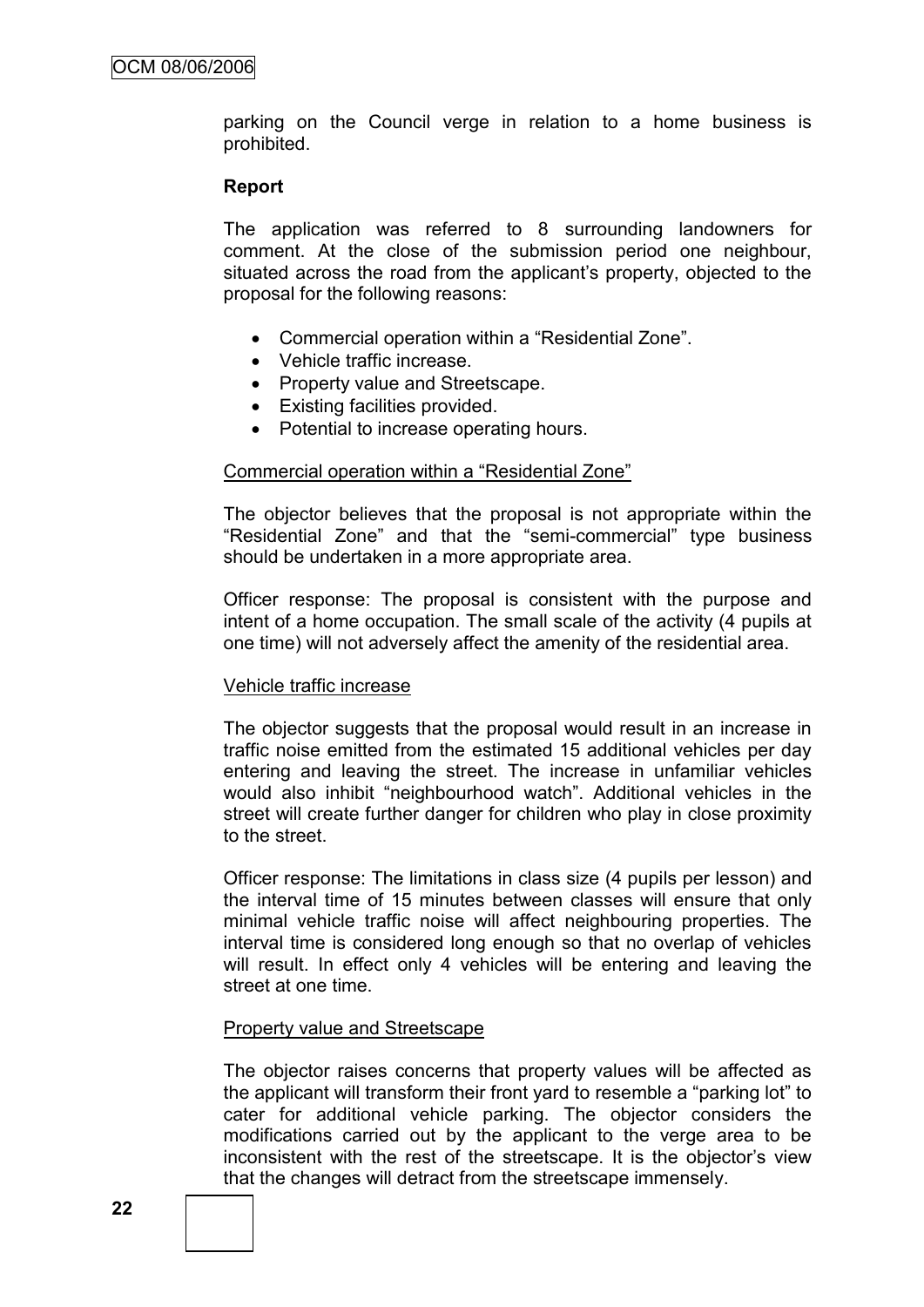Officer response: A condition of approval can require all car parking to be contained on the applicant"s driveway. Another condition of approval should be for the applicant to remove the paving and re-grass the verge area to the satisfaction of the Council. This will discourage people from parking on the verge and make the verge consistent with the remainder of the street.

# Existing facilities provided

The objector suggests that the services proposed by the applicant are adequately provided for within the City of Cockburn and therefore additional facilities are not required, but the City believes that this is not a relevant consideration for the purposes of determining this proposal.

### Potential to increase operating hours

The objector believes that if approval is granted then the applicant would have sufficient grounds to increase class sizes at a later stage.

Officer response: If the applicant wanted to expand the business then another application would have to be lodged and assessed on its merits.

# **Strategic Plan/Policy Implications**

The Corporate Strategic Plan Key Result Areas which apply to this item are:-

- 2. Planning Your City
	- *"To ensure that the planning of the City is based on an approach which has the potential to achieve high levels of convenience for its citizens."*
	- *"To ensure that the development will enhance the levels of amenity currently enjoyed by the community."*

The Planning Policies which apply to this item are:-

| SPD4  | 'Liveable Neighbourhoods'                            |
|-------|------------------------------------------------------|
| SPD6  | Health Act 1911 - Authorisation of Deputies          |
| APD17 | <b>Standard Development Conditions and Footnotes</b> |
| APD33 | Town Planning Scheme No. 3 Provisions                |

# **Budget/Financial Implications**

Nil.

# **Legal Implications**

Town Planning Scheme No. 3.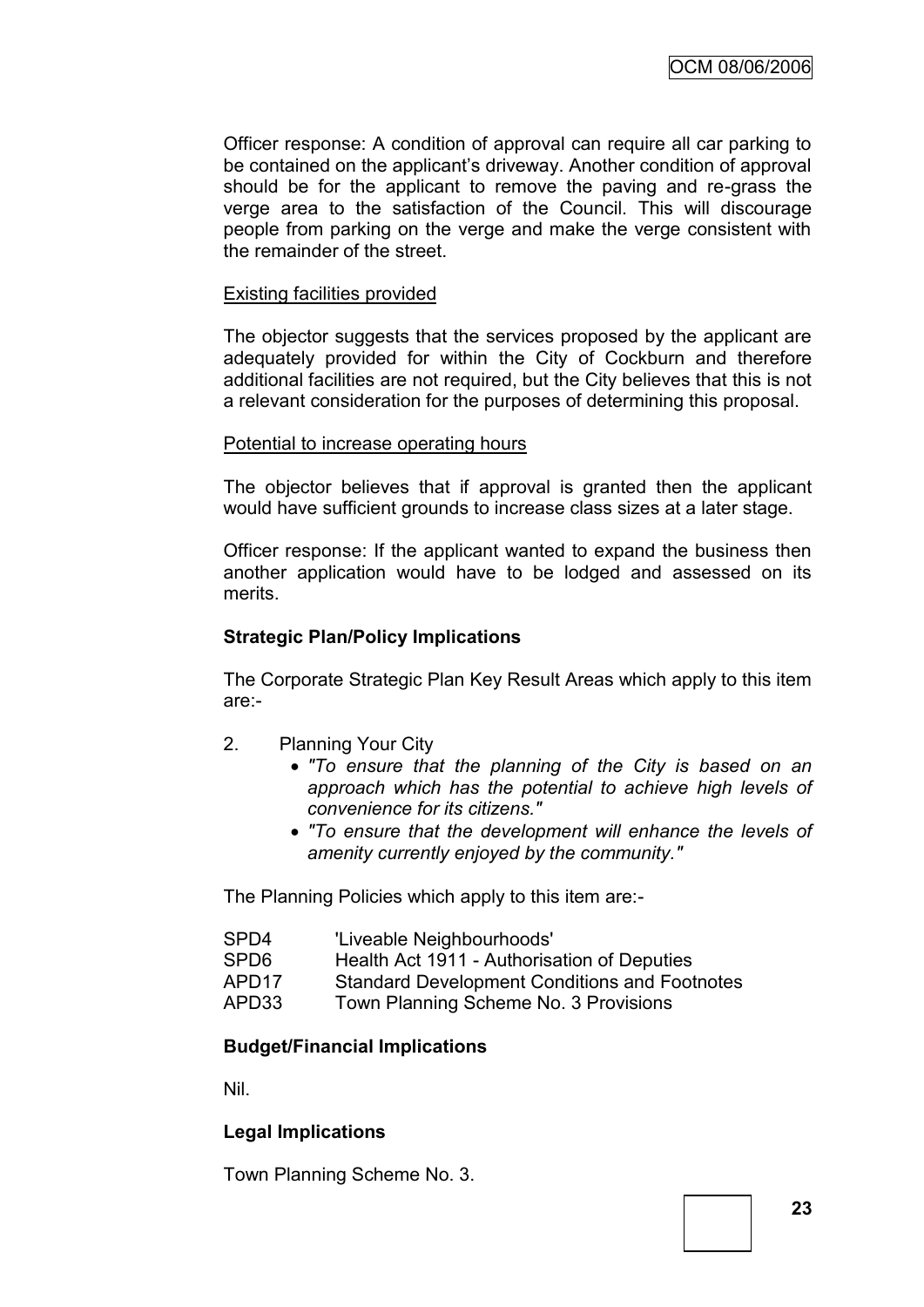# **Community Consultation**

The application was advertised in accordance with the scheme provisions. At the close of the advertising period one submission of objection was received.

### **Attachment(s)**

- (1) Location Map.
- (2) Site Map
- (3) Floor Plan
- (4) Letter of Objection.

### **Advice to Proponent(s)/Submissioners**

The Proponent(s) and those who lodged a submission on the proposal have been advised that this matter is to be considered at the 8 June 2006 Council Meeting.

### **Implications of Section 3.18(3) Local Government Act, 1995**

Nil.

# **14.4 (MINUTE NO 3172) (OCM 08/06/2006) - TEMPORARY ANCILLARY ACCOMMODATION - LOT 33; 122 MILLS STREET, COOGEE - OWNER/APPLICANT: M BOSCOLO (3309293) (TW) (ATTACH)**

# **RECOMMENDATION**

That Council:

- (1) refuse the application for temporary ancillary accommodation on Lot 33; (122) Mills Street, Coogee for the following reasons:-
	- 1. The proposed development involves a transportable building of a design, material and colour that is incompatible and out of character with the existing house albeit that the residence is in a state of deterioration, and in need of repair or redevelopment.
	- 2. Being on a corner lot the proposed development would be highly visible from Beach Road and has the potential to adversely impact on the amenity of the streetscape.
	- 3. While the applicant contends that the ancillary accommodation is only temporary until reticulated sewerage is available, the Water Corporation Infill Sewerage Program indicates this is unlikely to occur until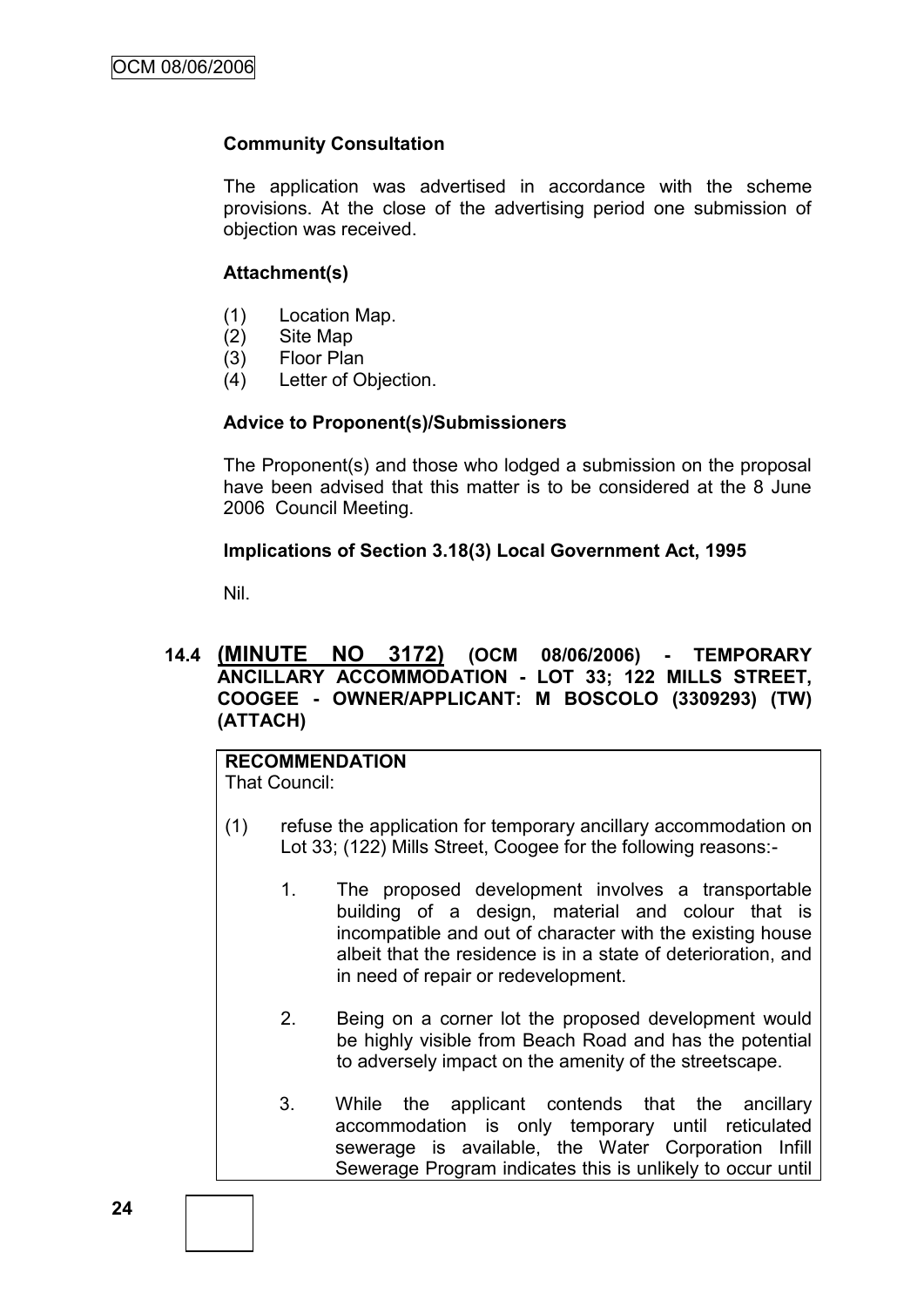2011-12, which suggests that the building is going to be needed for a much longer period, and could become semi-permanent.

- (2) issue a Schedule 6 Notice of Refusal and a Form 2 Notice of Refusal; and
- (3) advise the applicant and Submissioners accordingly.

# **COUNCIL DECISION**

MOVED Clr K Allen SECONDED Clr L Goncalves that Council:

(1) grant its approval for temporary ancillary accommodation on Lot 33; (122) Mills Street, Coogee in accordance with the approved plan subject to the following conditions:-

# STANDARD CONDITIONS

- 1. Development may be carried out only in accordance with the terms of the application as approved herein and any approved plan.
- 2. Nothing in the approval or these conditions shall excuse compliance with all relevant written laws in the commencement and carrying out of the development.
- 3. Retaining wall(s) being constructed in accordance with a suitably qualified Structural Engineer's design and a building licence being obtained prior to construction.
- 4. One additional car parking bay being allocated and constructed in accordance with clause 5.2.2 of Town Planning Scheme No. 3 and 4.1.1 of the Residential Design Codes.
- 5. The ancillary accommodation must only be occupied by member(s) of the same family as the occupiers of the main dwelling.
- 6. Notwithstanding the detailed specifications required to be submitted for a Building Licence approval, a separate schedule of the colour and texture of the building materials shall be submitted and approved to the satisfaction of the Council prior to applying for a Building Licence, and before the commencement or carrying out of any work or use authorised by this approval.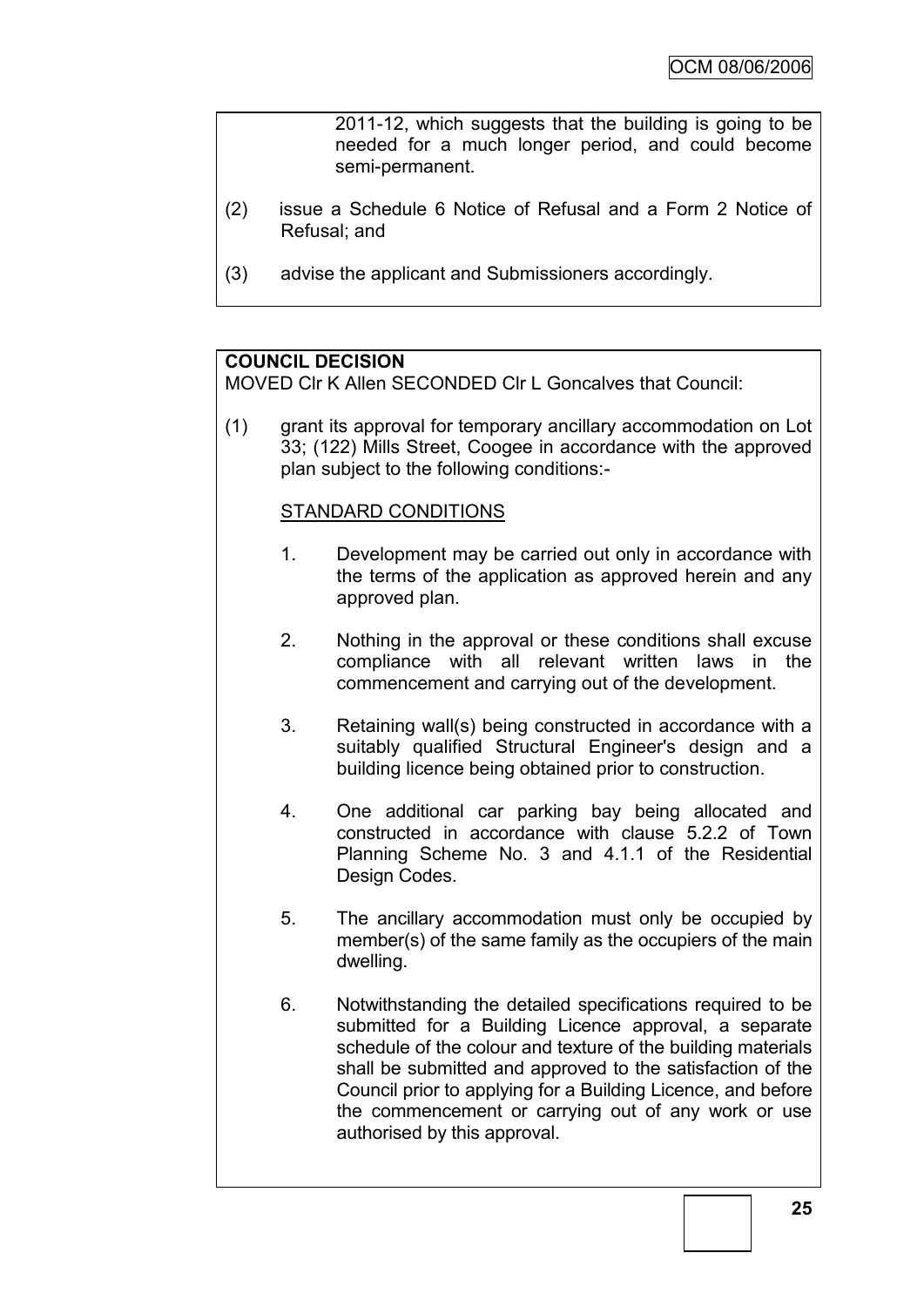# SPECIAL CONDITIONS

- 7. The owner entering into a legal agreement with the Council to comply with Condition No 5 restricting the use of the ancillary accommodation and Special Condition No 13 requiring the building to be removed within 2 years of this approval (ie 8 June 2008). The agreement must also include a caveatable interest on the title in favour of Council and should (at the full cost of the applicant) be prepared by the Council's Solicitor McLeod & Co and be executed by both the landowner and the Council.
- 8. The walls of the ancillary accommodation must be painted a similar colour to the building situated at No.20 Beach Road, Coogee to the satisfaction of the Council.
- 9. The roof must be coated in a non-reflective finish to the satisfaction of the Council.
- 10. The existing shed on the property must be rendered to match the proposed ancillary accommodation no later than 4 months from the date of this approval to the satisfaction of the Council.
- 11. A 1.8 metre high fence must be erected along the side boundary abutting Beach Road to screen the property from the street no later than 4 months from the date of this approval to the satisfaction of the Council.
- 12. The ancillary accommodation must be removed from the property no later than 8 June 2008 being 2 years from the date of this approval.
- 13. The term of this approval is limited to two years only following which a fresh application for planning approval must be sought from Council.

# FOOTNOTE

- 1. The development is to comply with the requirements of the Building Code of Australia.
- (2) issue a Schedule 9 Notice of Determination on Application for Planning Approval and an MRS Form 2 Notice of Approval; and
- (3) advise the applicant and submissioners accordingly.

# **MOTION LOST ON CASTING VOTE OF PRESIDING MEMBER 4/4**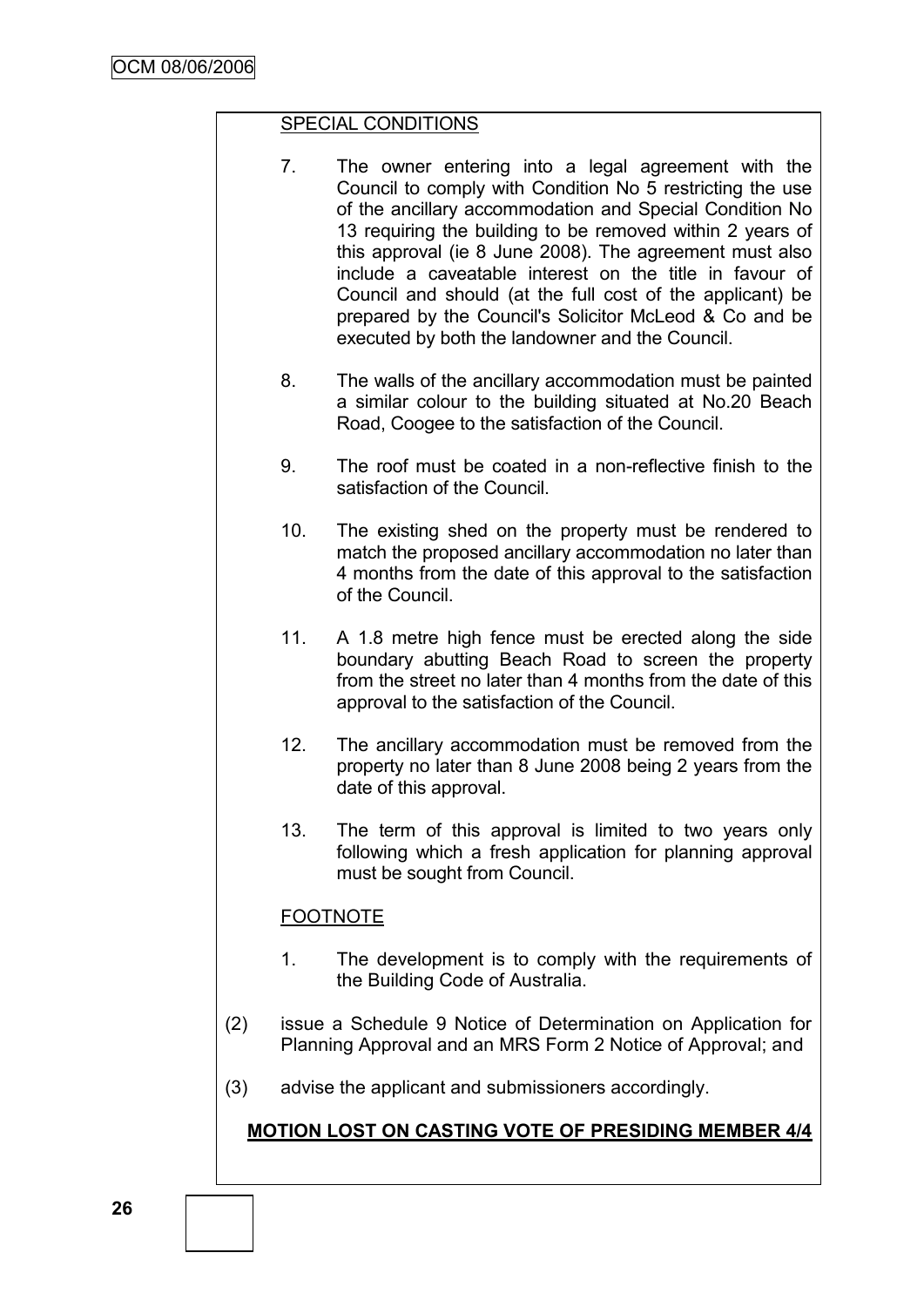MOVED Clr I Whitfield SECONDED Clr J Baker that the recommendation be adopted.

# **CARRIED ON CASTING VOTE OF PRESIDING MEMBER 4/4**

### **Background**

| l ZONING:        | MRS:                                    | Urban Zone |  |
|------------------|-----------------------------------------|------------|--|
|                  | TPS3:<br><b>Residential R20</b>         |            |  |
| <b>LAND USE:</b> | <b>Existing House</b>                   |            |  |
| LOT SIZE:        | 819 <sup>2</sup>                        |            |  |
| USE CLASS:       | Ancillary Accommodation – 'P' permitted |            |  |

### **Submission**

The proposal is for a temporary portable building to be placed in the rear section of the applicant's property. The purpose of the building is to house the applicant"s visiting relatives, as the predominant dwelling is not large enough to accommodate the visiting family members.

The applicant also owns the neighbouring property (No.120) Mills Street. Both properties are currently not connected to the sewer system. Once the two properties are connected to sewer then they have the potential to be subdivided into 3 lots. For this reason the applicant wishes to develop in a temporary inexpensive manner until sewerage is available. Once sewerage is available the applicant intends to develop the property.

# **Report**

The application was referred to the following surrounding landowners for comment: 15, 17, 19 & 20A, Beach Road. One neighbour, situated across the road from the applicant"s property, objected to the proposal because in the neighbour"s opinion the proposal is "totally devoid of character and appeal" and suggests that the structure is inappropriate for the area.

The transportable building is built for its ease of construction and function and is less aesthetically pleasing. The existing dwelling on the property and surrounding dwellings in the area are old and "looking tired".

While the application for ancillary accommodation appears genuine based on family grounds, there would not normally be a problem in granting an approval. In this instance the development involves a transportable building of a design, material and colour that is incompatible and out of character with the existing house. Being on a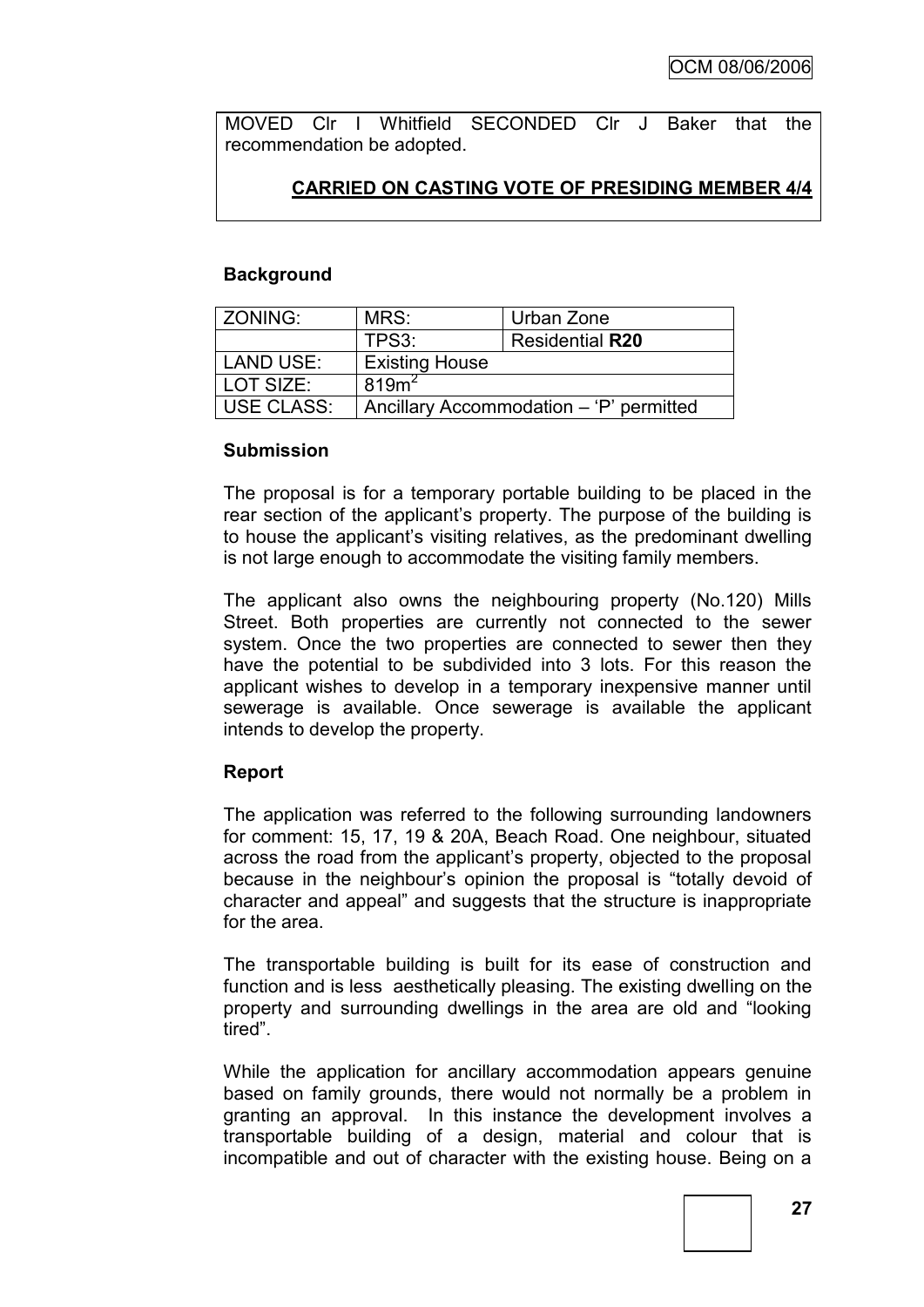corner lot the proposed development would be noticeable from Beach Road and could impact on the amenity of the street.

Furthermore, despite the applicant stating that the ancillary accommodation is temporary until reticulated sewerage is available, the City"s investigations have revealed that this is unlikely to be the case. The Water Corporation indicated the lot is not likely to be sewered until 2011-12 under the Infill Sewerage Program at the earliest, which suggests a degree of permanency with the building. Even if Council limited an approval for 2 years the owner is likely to continually seek approval to extend the approval to coincide with the provision of infill sewerage.

# **Strategic Plan/Policy Implications**

- 2. Planning Your City
	- *"To ensure that the development will enhance the levels of amenity currently enjoyed by the community."*

The Planning Policies which apply to this item are:-

- APD17 Standard Development Conditions and Footnotes
- APD29 Development Compliance Process
- APD32 Residential Design Codes
- APD33 Town Planning Scheme No. 3 Provisions

# **Budget/Financial Implications**

Nil.

# **Legal Implications**

Town Planning Scheme No. 3.

#### **Community Consultation**

The application was advertised to adjoining properties for comment for a period of 14 days in accordance with the City's Town Planning Scheme No. 3. At the close of the submission one submission of objection was received.

# **Attachment(s)**

- (1) Location Plan
- (2) Site Plan
- (3) Objectors comments
- (4) Photographs of the Property
- (5) Photograph of the proposed portable building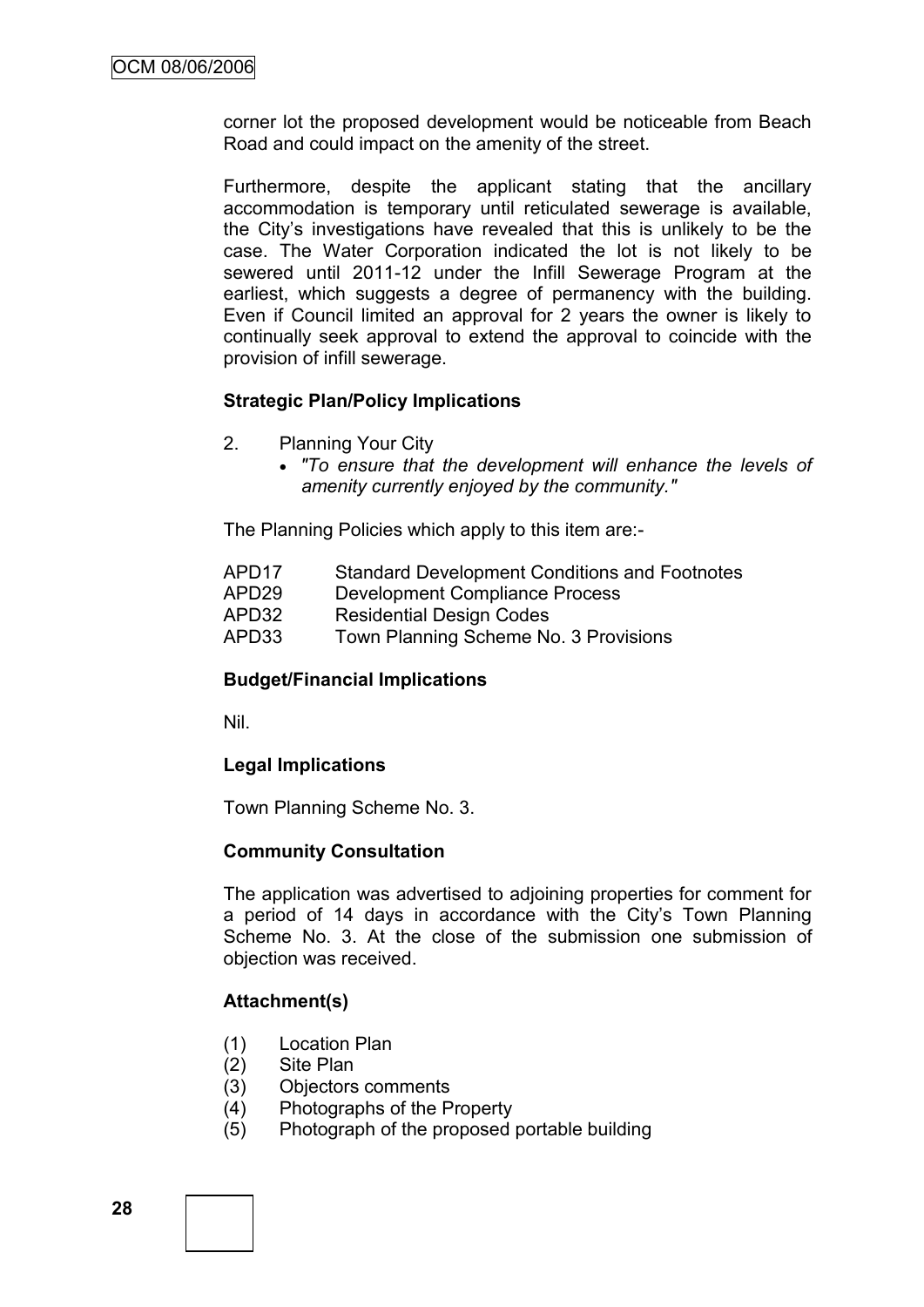# **Advice to Proponent(s)/Submissioners**

The Proponent(s) and those who lodged a submission on the proposal have been advised that this matter is to be considered at the 8 June 2006 Council Meeting.

# **Implications of Section 3.18(3) Local Government Act, 1995**

Nil.

# **14.5 (MINUTE NO 3173) (OCM 08/06/2006) - PROPOSED STORAGE YARD - MACHINERY/EQUIPMENT - 18A-18B PRINSEP ROAD, JANDAKOT - OWNER: V & C D'AMATO - APPLICANT: SEAFRONT SCRAPMETAL AND MACHINERY PTY LTD (5513322) (TW) (ATTACH)**

# **RECOMMENDATION**

That Council:

- (1) refuse to grant its approval to develop the proposed machinery/ equipment storage yard at 18A/18B Prinsep Road, Jandakot, for the following reasons:
	- 1. The proposed development is not compatible with the objectives of the "mixed business" zone in the City of Cockburn Town Planning Scheme No. 3.
	- 2. The development is considered to be industrial in nature, and should be located in an industrial zone.
	- 3. The visual and acoustic impacts of the open style storage yard are not compatible with the adjoining and future residential areas and the "mixed business zone".
- (2) issue a Schedule 9 Notice of Determination on Application for Planning Approval – Refusal and an MRS Form 2 Notice of Refusal;
- (3) advise the submissioners of Council"s decision accordingly; and
- (4) Issue a 60 day direction pursuant to Section 214(3) of the Planning and Development Act to the owner and occupier of 18A-18B Prinsep Road, Jandakot to remove the unauthorised development and restore the land as nearly as practicable to its condition before the development to the satisfaction of the Director Planning and Development.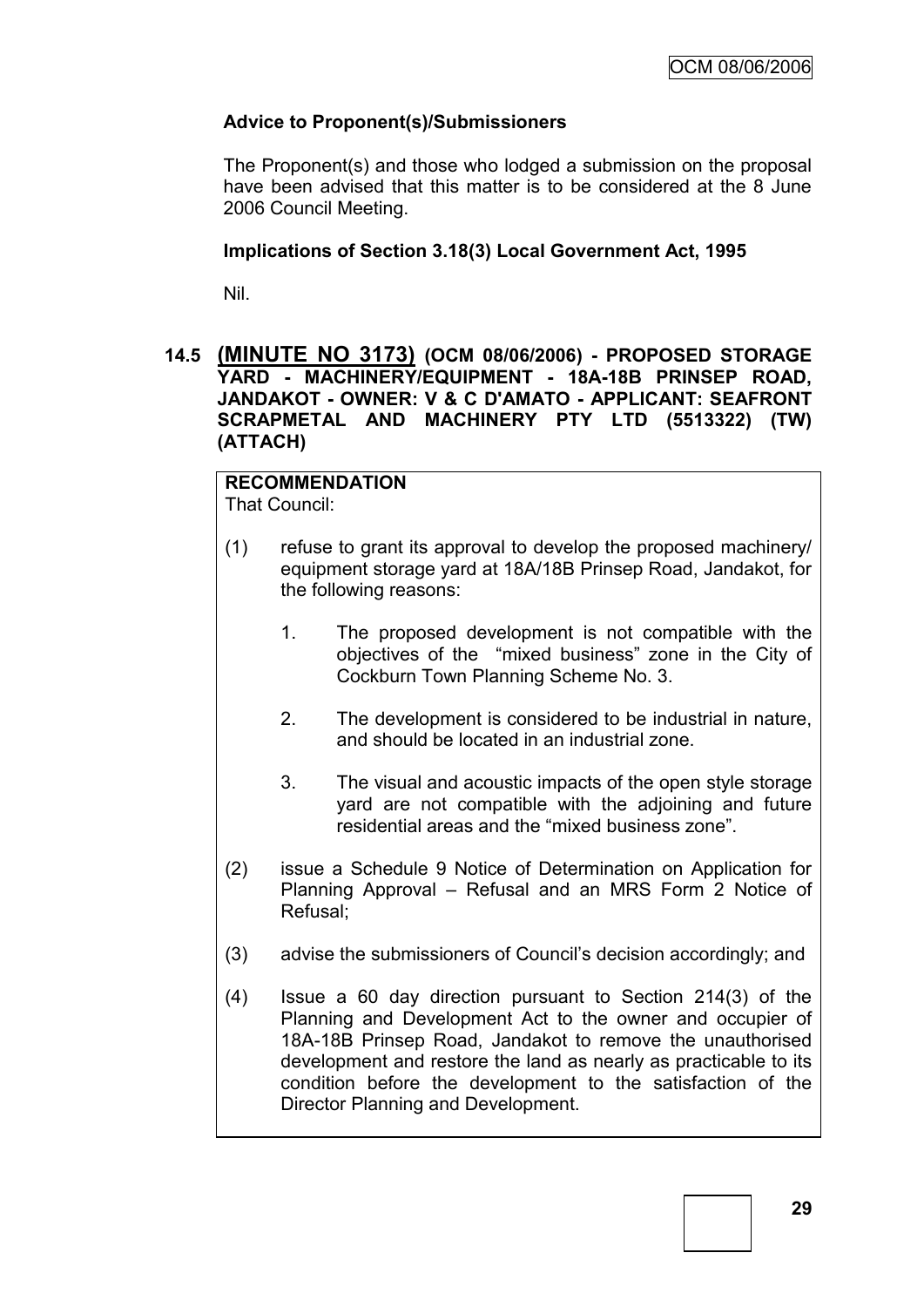# **COUNCIL DECISION**

MOVED Clr I Whitfield SECONDED Clr S Limbert that the recommendation be adopted.

# **CARRIED 8/0**

#### **Background**

| <b>ZONING:</b>    | MRS:                  | Urban Deferred        |
|-------------------|-----------------------|-----------------------|
|                   | TPS3:                 | <b>Mixed Business</b> |
| LAND USE:         | <b>Mixed Business</b> |                       |
| LOT SIZE:         | 1.036 Ha              |                       |
| <b>USE CLASS:</b> | Storage Yard - A      |                       |

Following a site inspection of the lot, it was found that Seafront Scrap Metal was operating a storage yard business without planning approval.

A letter was issued on 12 January 2006 giving the owner the ability to lodge a planning application for retrospective planning approval to Council.

A planning application was then submitted to Council for a scrap metal storage yard.

#### **Submission**

The proposal is for a scrap metal yard. The proposed development is described as follows:

- Storage of containerised machinery and mixed equipment for resale and shipping.
- Business hours run from 8am to 6pm, Monday to Friday.
- 3 cars and one truck picking up and dropping off items twice daily / 1 semi picking up and dropping off items once weekly.
- 1 permanent & 1 casual worker
- Plan of proposed development shows 2 storage areas for machinery, obsolete equipment, containers and scrap; a storage shed; office; car parking areas and vehicle loading/unloading area.

# **Report**

The application was referred to 4 neighbouring lots on Imlah Court and to 1 property located in the industrial area to the east of the subject site.

4 submissioners objected to the proposed development for the following reasons: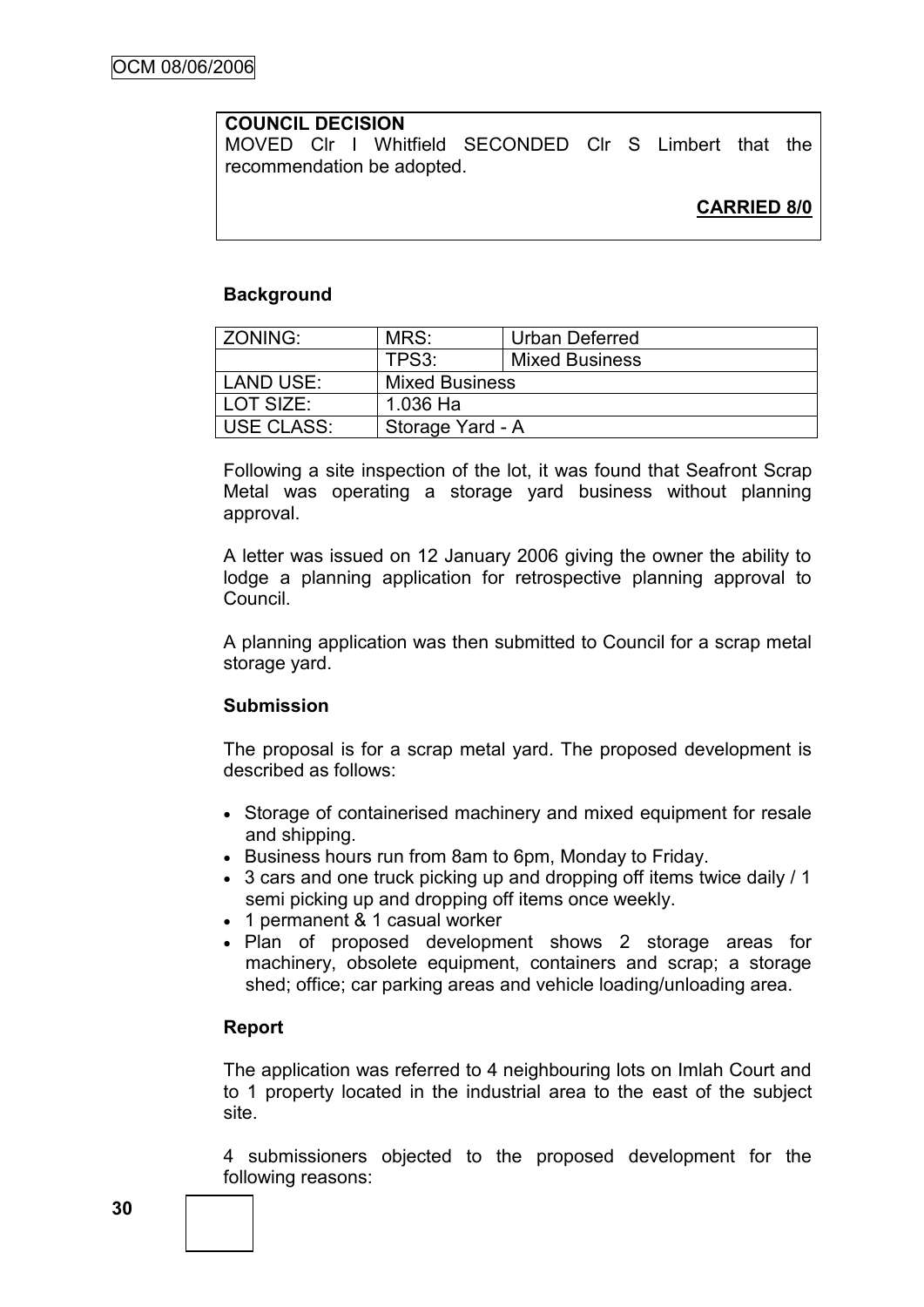- Impact on residential amenity of properties on Imlah Court by reason of dust, noise generated by the scrap metal storage business.
- Not compatible use with the adjoining residential area.
- Visual impact on streetscape and negative impact on character of area.

Having considered the concerns relating to amenity expressed by the owners of the adjoining residential properties on Imlah Court, it is considered that these concerns are justified. The proposed development is in close proximity to existing houses and compromises the amenity of these properties.

Having regard to the objectives of the "Mixed Business" zone, it is considered that the type of storage being proposed is industrial in nature, which is not a suitable use for the Mixed Business zone.

Due to the fact that the storage yard is open in style, the visual impact of the scrap metal and other related items would be exposed to passers by. This will affect the visual amenity of the streetscape.

### **Strategic Plan/Policy Implications**

The Corporate Strategic Plan Key Result Areas which apply to this item are:-

- 1. Planning Your City
	- *"To ensure that the development will enhance the levels of amenity currently enjoyed by the community."*
	- *"To foster a sense of community within the district generally and neighbourhoods in particular."*

The Planning Policies which apply to this item are:-

| APD10 | Discretion to Modify Development Standards           |
|-------|------------------------------------------------------|
| APD17 | <b>Standard Development Conditions and Footnotes</b> |

APD33 Town Planning Scheme No. 3 Provisions

# **Budget/Financial Implications**

Nil

# **Legal Implications**

Town Planning Scheme No. 3. Planning and Development Act, 2005.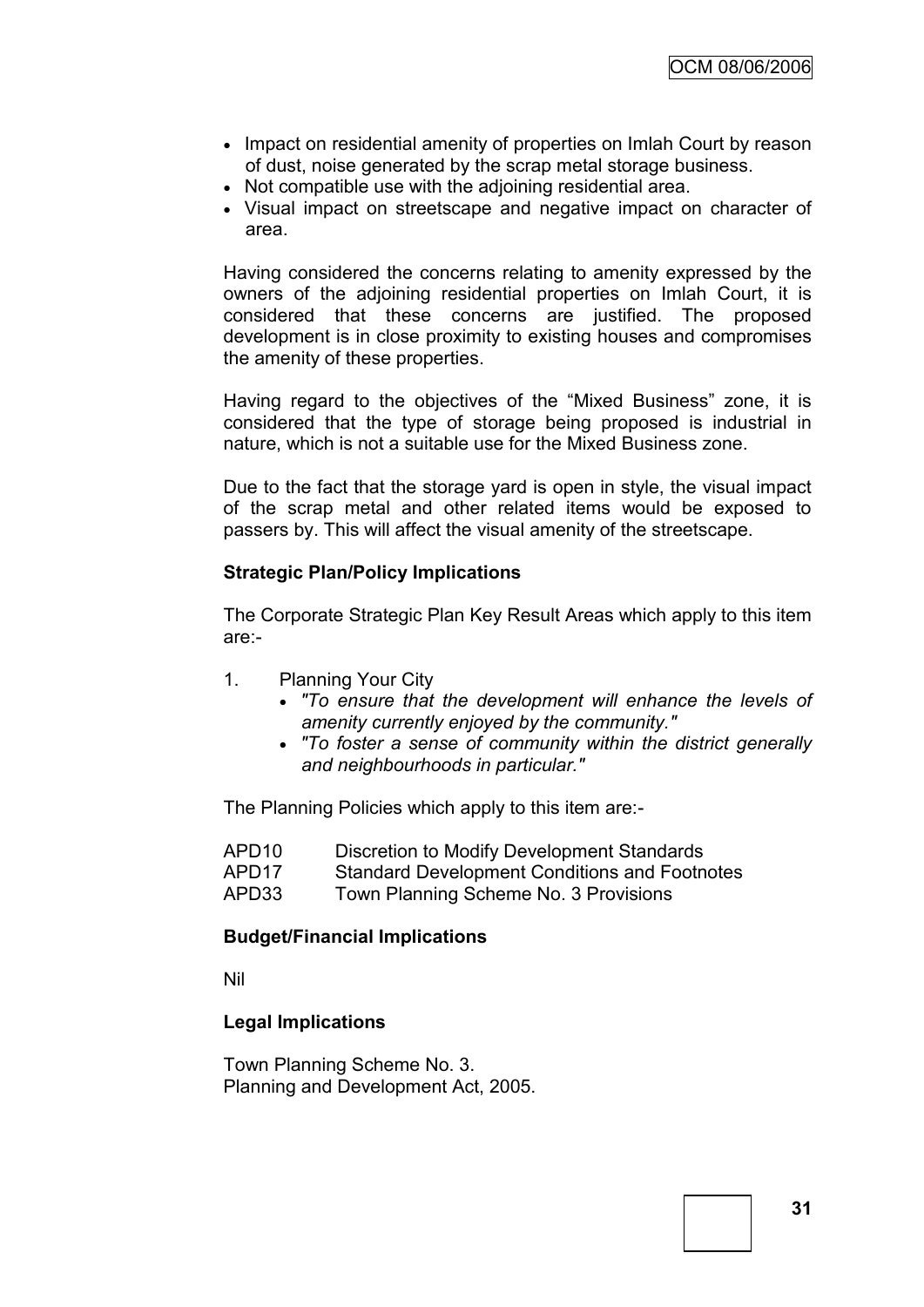# **Community Consultation**

Application was advertised to adjoining properties for comment for a period of 14 days in accordance with the City"s Town Planning Scheme No. 3. At the close of the submission four submissions were received.

# **Attachment(s)**

- (1) Location Plan
- (2) Site Plan
- (3) Objectors comments

### **Advice to Proponent(s)/Submissioners**

The Proponent(s) and those who lodged a submission on the proposal have been advised that this matter is to be considered at the 8 June 2006 Council Meeting.

# **Implications of Section 3.18(3) Local Government Act, 1995**

Nil.

# **14.6 (MINUTE NO 3174) (OCM 08/06/2006) - RETROSPECTIVE APPROVAL TO A GROUPED DWELLING- 9/12 BOYD CRESCENT, HAMILTON HILL - OWNER/APPLICANT: B J EADES (2213725) (VM) (ATTACH)**

#### **RECOMMENDATION** That Council:

conditions:-

(1) grant retrospective approval to a Grouped Dwelling Development on Lot 9/12 Boyd Crescent, Hamilton Hill in

# STANDARD CONDITIONS

1. Development can only be undertaken in accordance with the terms of the application as approved herein and any approved plans.

accordance with the approved plan subject to the following

- 2. Nothing in the approval or these conditions shall excuse compliance with all relevant written laws in the commencement and carrying out of the development.
- 3. No wall, fence or landscaping greater than 0.75 metres in height measured from the natural ground level at the boundary, shall be constructed within 1.5 metres of a vehicular accessway unless such wall or fence is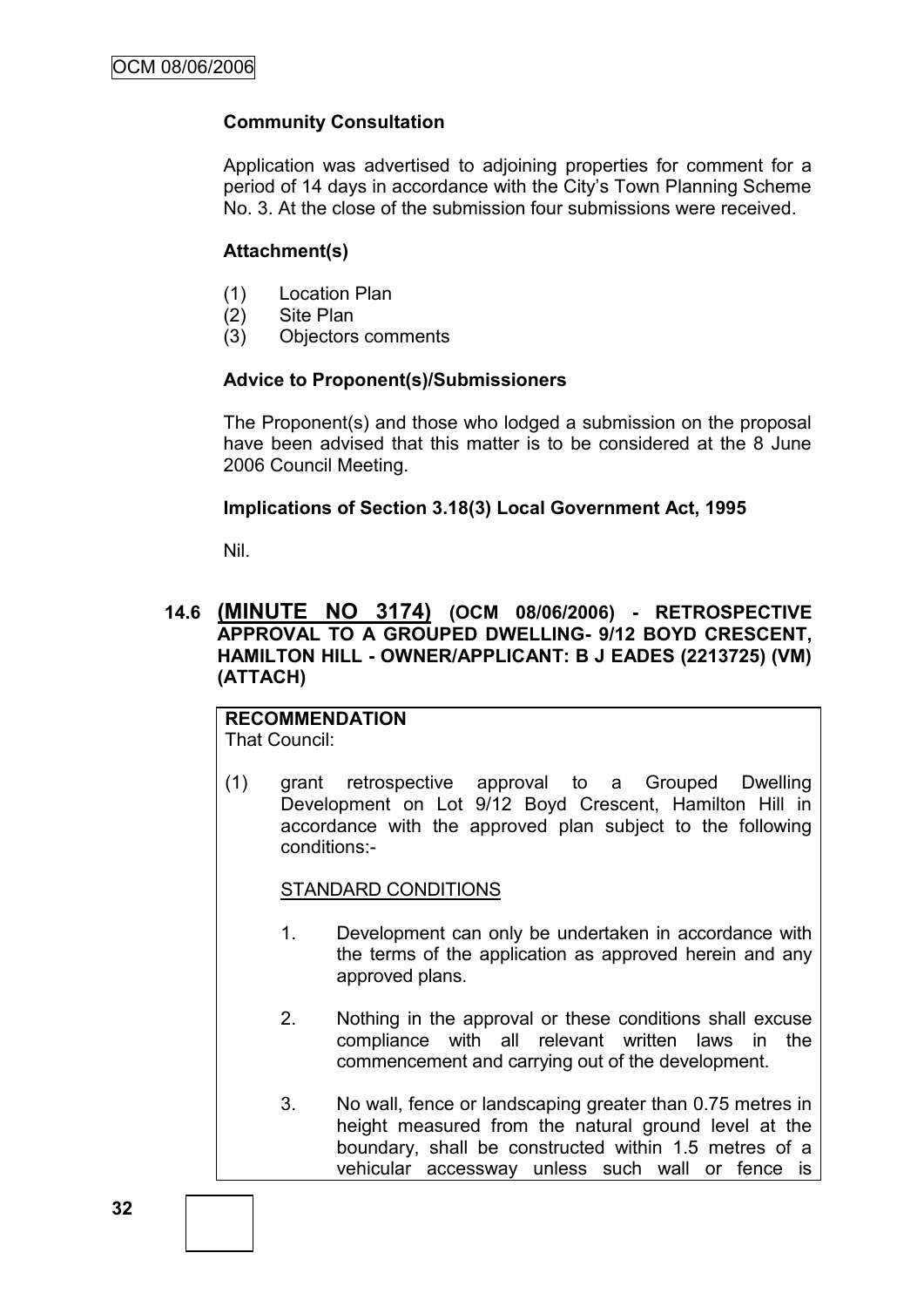constructed with a 2 metre truncation.

- 4. All stormwater being contained and disposed of on-site to the satisfaction of the Council.
- 5. No activities causing noise and/or inconvenience to neighbours being carried out after 7.00pm or before 7.00am, Monday to Saturday, and not at all on Sunday or Public Holidays.
- 6. Retaining wall(s) being constructed in accordance with a qualified Structural Engineer"s design and a building licence being obtained prior to construction.

### SPECIAL CONDITIONS

- 7. The surface finish of the boundary walls abutting the adjoining lots to be constructed to Council satisfaction.
- 8. The finished floor level of the ground to be 21.1 as shown on the approved plans as amendments in red.
- 9. The proposed first floor windows of the ensuite and the toilet and the second floor windows of the kitchen, stairs and the bathroom to be amended as shown in red to the approved plans. The windows to include an obscure fix glass to 1.6 meters above the finished floor level.
- 10. The building application documentation to the City of Cockburn is to include all necessary engineering design and certification with regards to A.L. Technologies letters of 4<sup>th</sup> and 10<sup>th</sup> February 2003 and Geotechnical Report No.60-7246 dated 23 October 2003. A design engineer of the building to confirm that the footing excavations will be inspected and certified by a Registered Professional Engineer.
- 11. The common area between the lot and the constructed driveway to be constructed as part of the building works. The area to accommodate a extension of the driveway and a landscaped area as illustrated in red to the approved plans.
- 12. The plan roof area to include a screen wall to a minimum height of 1.6 metres above the finished floor level as illustrated in red to the approved plans.

# FOOTNOTES

1. The development is to comply with the requirements of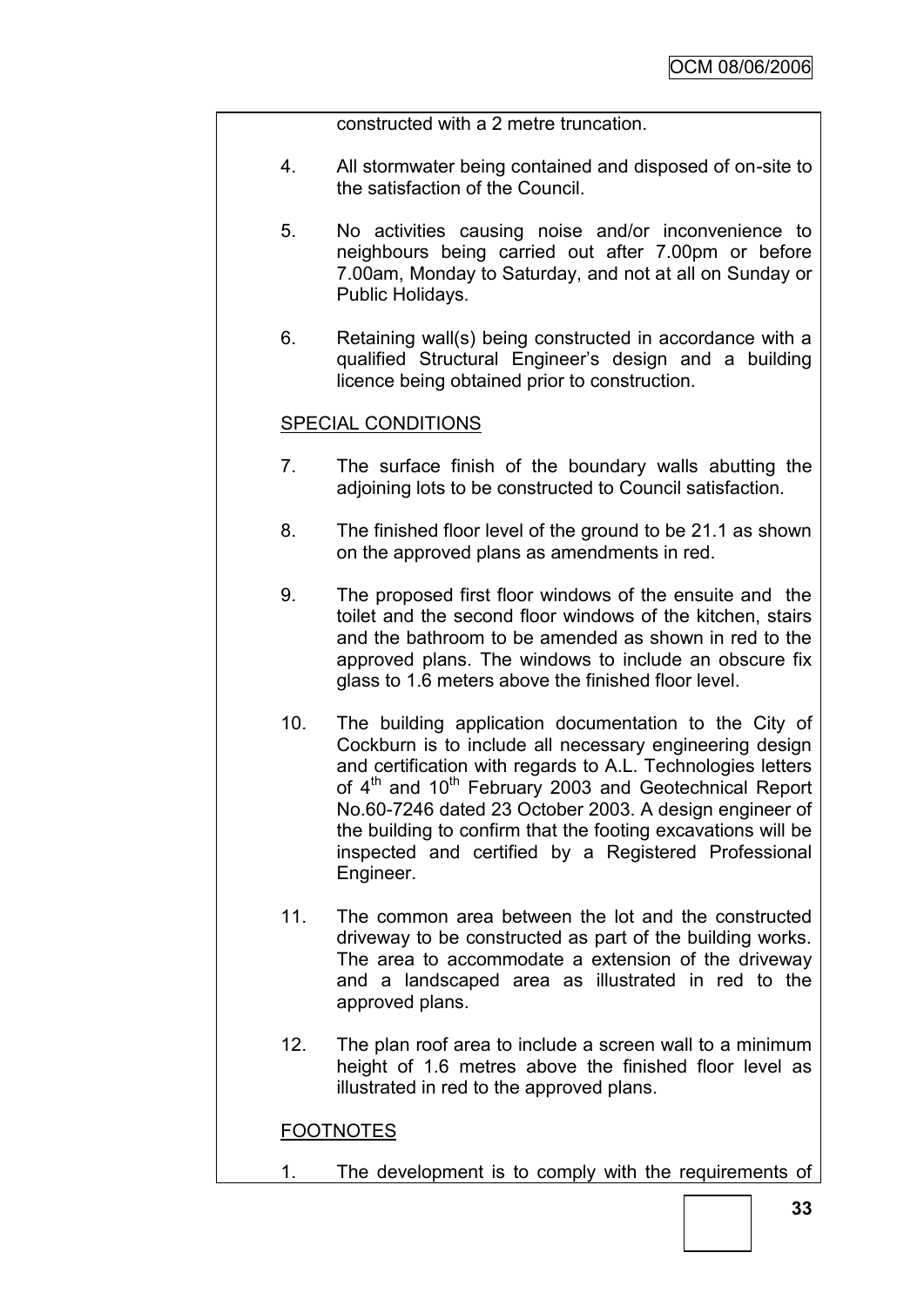#### the Building Code of Australia.

- 2. In regards to Condition No. 10, the landowner and the applicant are informed that the site is classified as a Class "S" site in accordance with AS2870.1996. Refer A.L. Technologies, letters dated  $4<sup>th</sup>$  and  $10<sup>th</sup>$  February 2003 and to the A.L. Technologies report on Geotechnical Investigation, Project Number 60 – 7246, dated 23 October 2002.
- (2) issue a Schedule 9 Notice of Determination on Application for Planning Approval – Approval (inclusive of MRS Form 2 Notice of Approval).

### **COUNCIL DECISION**

MOVED Clr I Whitfield SECONDED Clr S Limbert that the recommendation be adopted.

**CARRIED 8/0**

### **Background**

| <b>ZONING:</b>    | MRS:                          | ⊟ Urban                  |
|-------------------|-------------------------------|--------------------------|
|                   |                               | TPS3:   Residential R-60 |
| LAND USE:         | Residential                   |                          |
| LOT SIZE:         | 180m <sup>2</sup>             |                          |
| <b>USE CLASS:</b> | Grouped (R-Code) Dwelling - P |                          |

On 13 November 2003 planning approval was granted for a 3 level single residence within a grouped dwelling site on Strata Lot 9 (No.12) Boyd Crescent, Hamilton Hill.

On 9 May 2006 a retrospective planning approval was granted in order to approve a number of modifications, which were made by the builder without Council permission, to the original approval dated 13 November 2003. One of the conditions of retrospective planning approval was that the first floor sitting area was to remain unenclosed.

The reason for this condition was that if the sitting area were enclosed then the residence would exceed the plot ratio requirements in the Residential Design Codes.

The residence has been constructed with the first floor sitting area being enclosed with byfold doors.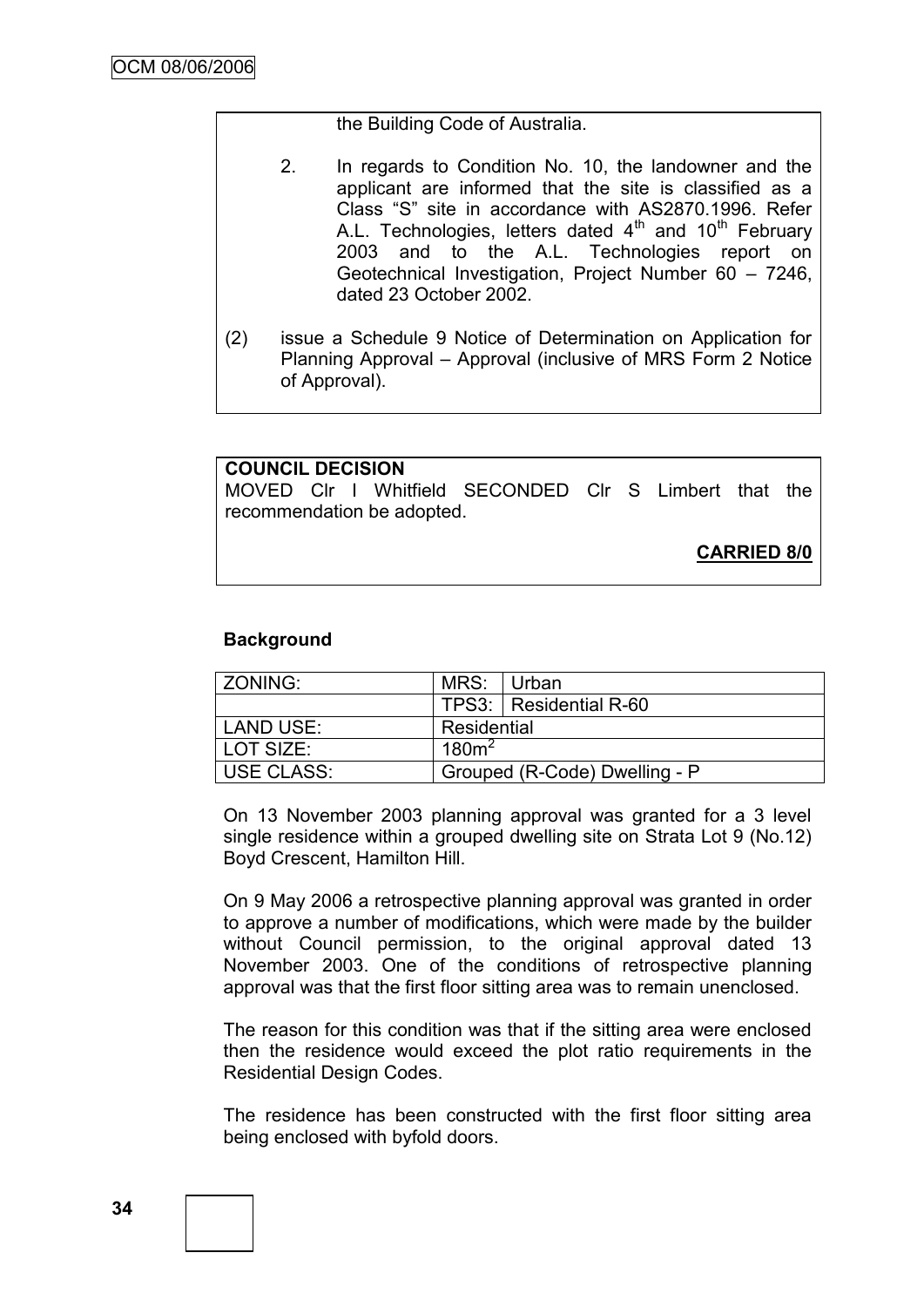# **Submission**

The applicant applied for a second retrospective planning approval. The applicant seeks a variation to the Residential Design Codes to exceed the permitted plot ratio limit by an area of  $20m^2$ . The applicant submitted a letter dated 17 May 2006 advising of the issue with the current builder. (Refer letter attached)

This application is a result of continued mistakes by the applicant"s builder. The applicant has spent a lot of resources resolving the builder"s mistakes.

# **Report**

The allowable floor plot ratio area which has been proportioned between Strata lots is limited to 117 $m^2$  per lot. An increase of 20 $m^2$  is a relatively minor variation in the context of the allowable floor area.

The proposed modification will not have an adverse affect on the amenity of the area, or any effect on neighbouring properties.

The applicant was also required to obtain the other strata owners' permission for this modification to be considered. The neighbouring landowners of the 12 strata lots all provided their consent in writing to the proposed increase in plot ratio. No objections were received.

The only concern raised by this proposal is that it could be construed as being a precedent for over development on nearby lots. However, given that each application must be considered on their merits and that there is no adverse impact on neighbours in terms of overshadowing or loss of privacy, there are no objections to the increase of  $20m^2$  in plot ratio.

### **Strategic Plan/Policy Implications**

The Corporate Strategic Plan Key Result Areas which apply to this item are:-

- 2. Planning Your City
	- *"To ensure that the planning of the City is based on an approach which has the potential to achieve high levels of convenience for its citizens."*
	- *"To ensure that the development will enhance the levels of amenity currently enjoyed by the community."*
	- *"To foster a sense of community within the district generally and neighbourhoods in particular."*

The Planning Policies which apply to this item are:-

APD10 Discretion to Modify Development Standards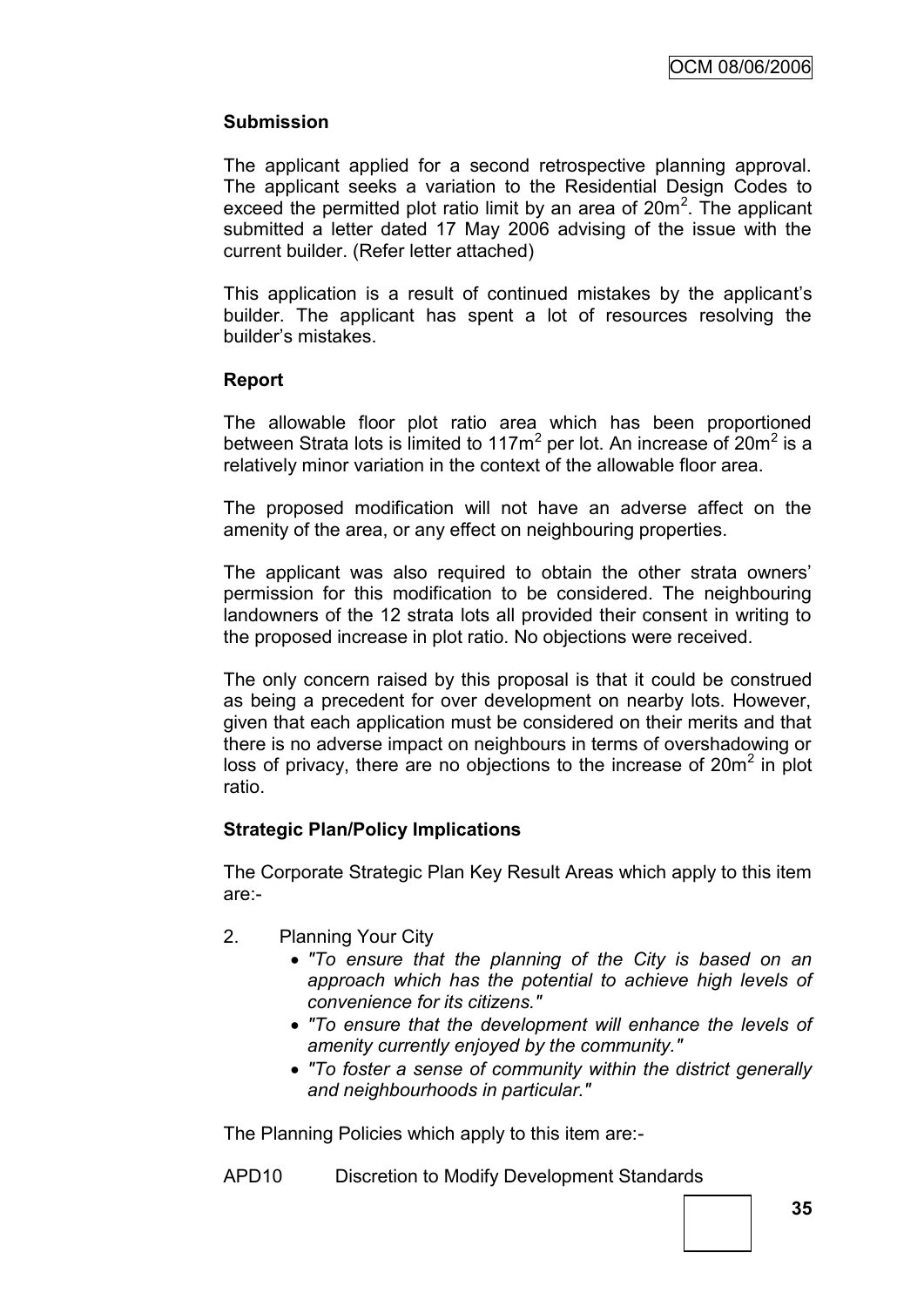APD17 Standard Development Conditions and Footnotes APD33 Town Planning Scheme No. 3 Provisions

# **Budget/Financial Implications**

Nil

### **Legal Implications**

Town Planning Scheme No. 3

### **Community Consultation**

The applicant has obtained consent from all of the strata owners to the plot ratio variation.

### **Attachment(s)**

- (1) Letter dated 17 May 2006 from applicant.
- (2) First Floor plan.

### **Advice to Proponent(s)/Submissioners**

The Proponent(s) and those who lodged a submission on the proposal have been advised that this matter is to be considered at the 8 June 2006 Council Meeting.

### **Implications of Section 3.18(3) Local Government Act, 1995**

Nil.

### **DECLARATION OF FINANCIAL INTEREST**

Clr Allen declared a financial interest in the following item. The nature of the interest being that he is a landowner of property within the affected area.

CLR ALLEN LEFT THE MEETING AT THIS POINT THE TIME BEING 7.41 PM.

# **14.7 (MINUTE NO 3175) (OCM 08/06/2006) - FINAL ADOPTION OF PROPOSED SCHEME AMENDMENT NO. 38 - SOUTHWELL, HAMILTON HILL - OWNER: VARIOUS - APPLICANT: CITY OF COCKBURN (93038) (MD) (ATTACH)**

**RECOMMENDATION** That Council:

(1) adopt the proposed amendment for final approval as set out in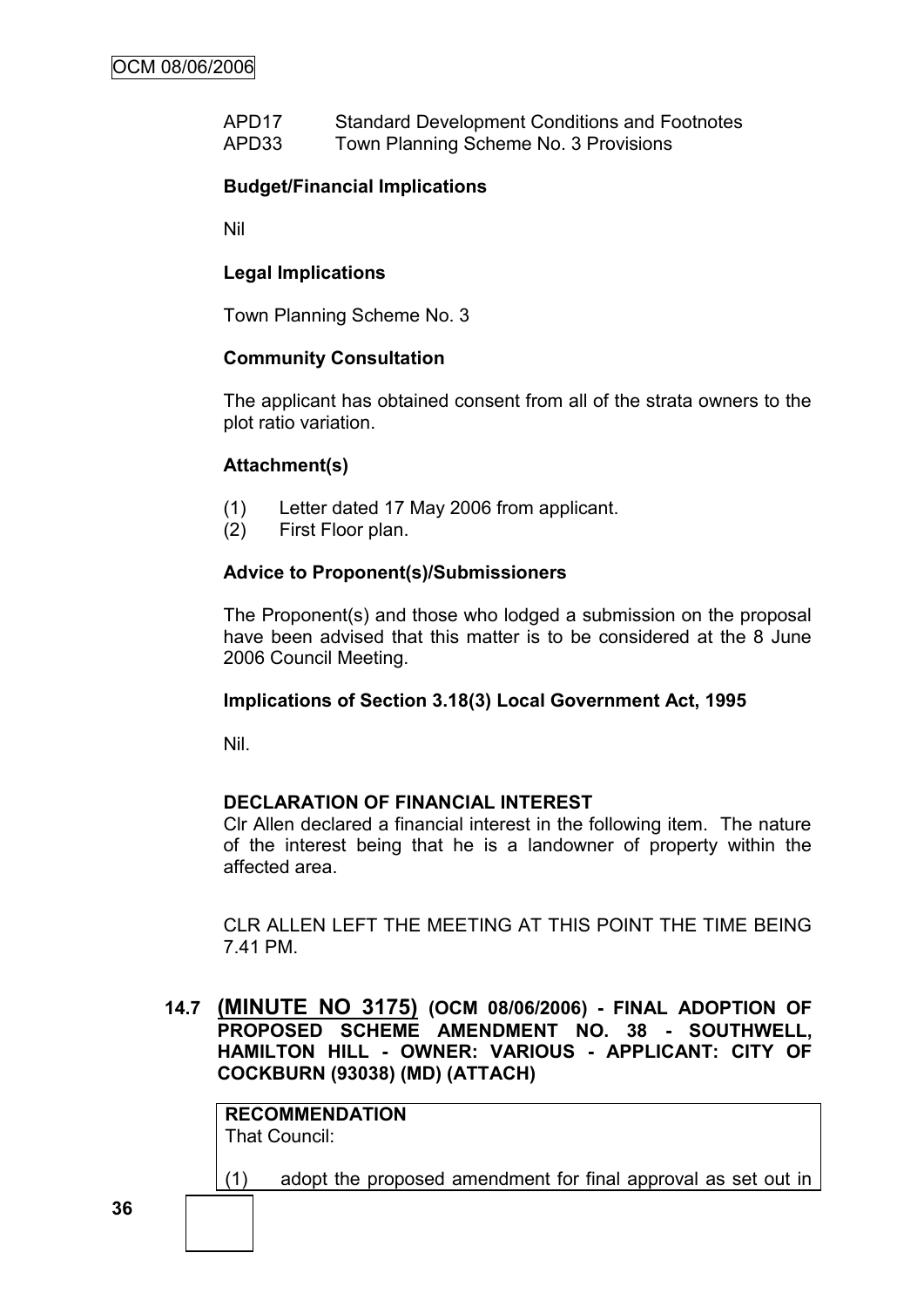the Agenda attachments subject to the proposed "Local Road" reserve for the Jamy Place/Fluellen Way link being deleted.

- (2) in anticipation of the Hon. Minister"s advice that final approval will be granted, the documents be signed, sealed and forwarded to the Western Australian Planning Commission;
- (3) adopt the recommendations made in the Schedule of Submissions attached to the Agenda;
- (4) advise those who made submissions of Council"s decision accordingly; and
- (5) amend the Southwell Master Plan to remove reference to the proposed Jamy Place/Fluellen Way road link.

### **COUNCIL DECISION**

MOVED Clr S Limbert SECONDED Clr V Oliver that the recommendation be adopted.

**CARRIED 7/0**

### **Background**

Council at its meeting held 10 November 2005 resolved to initiate scheme amendment No. 38 to Town Planning Scheme No. 3 for the purpose of advertising.

A copy of the proposed amendment map is included in the Agenda attachments.

#### **Submission**

The application has been advertised to the community and referred to relevant government agencies for a period of 42 days. This report seeks Council support to final adoption of Amendment 38.

#### **Report**

The Scheme Amendment was referred to the Environmental Protection Authority ("EPA") in accordance with Section 7A(1) of the Act.

The EPA advised that the overall environmental impact of the amendment would not be severe enough to warrant formal assessment under the *Environmental Protection Act*.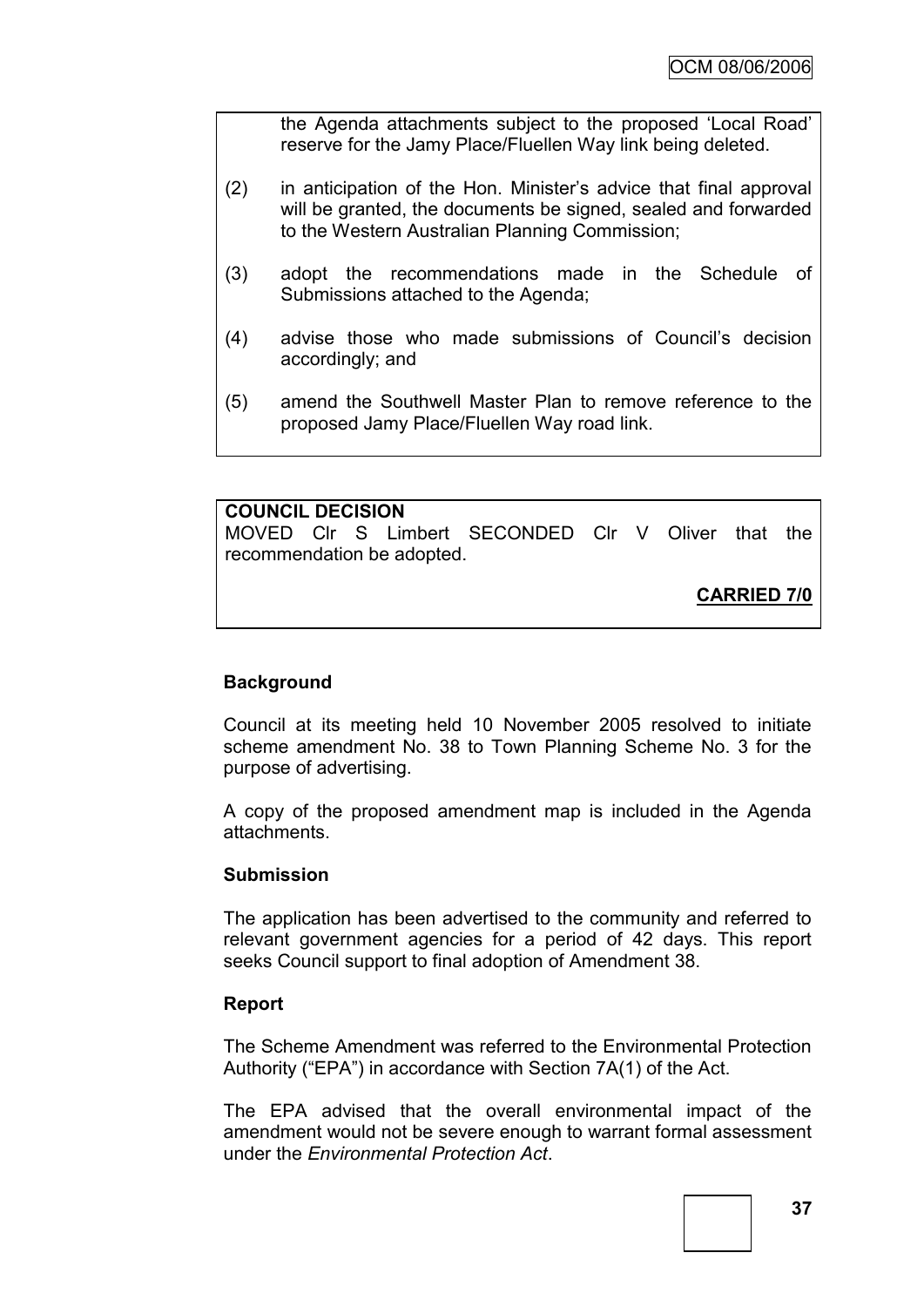The amendment was subsequently advertised seeking public comment in accordance with the Regulations for not less than 42 days.

### Community Consultation

The City received 20 submissions regarding Amendment No. 38, including submissions from Water Corporation, Western Power, Alinta Gas and the Department of Education and Training. Of these, 11 submissions raised concerns regarding the proposed rezoning amendment.

A number of submissions raised concerns relating to the road links proposed under the Southwell Master Plan. The Council has previously considered the concerns regarding the proposed road links at its November 2005 Council Meeting (Item 14.11, Minute No 3015) in considering the Southwell Master Plan. It is considered that the proposed Jamy Place road link can be deleted given that it is a relatively low priority connection as well as being an expensive connection. The cost of the Jamy Place link was previously estimated at \$315,000, which represents the approximate amount that the City would be required to provide in excess of the \$1 million that the Council had previously agreed to with the Department of Housing and Works (representing 50% contribution to the revitalisation project). It is recommended that the amendment and Master Plan documents be modified accordingly.

It should also be acknowledged that the proposed Jamy Place road link could be given further consideration at a future point in time should traffic conditions dictate or a change in the desire of local residents.

It is recommended that the other road links proposed under the Master Plan will be low speed and low traffic volume roads that will improve circulation around the primary school to Phoenix Park Shopping Centre and throughout the suburb.

Refer schedule of submissions contained in the Agenda attachments, which addresses the submissions received.

#### **Conclusion**

It is recommended that the Council proceed to adopt Amendment No. 38 and refer it to the WA Planning Commission for final consideration.

### **Strategic Plan/Policy Implications**

The Corporate Strategic Plan Key Result Areas which apply to this item are:-

1. Managing Your City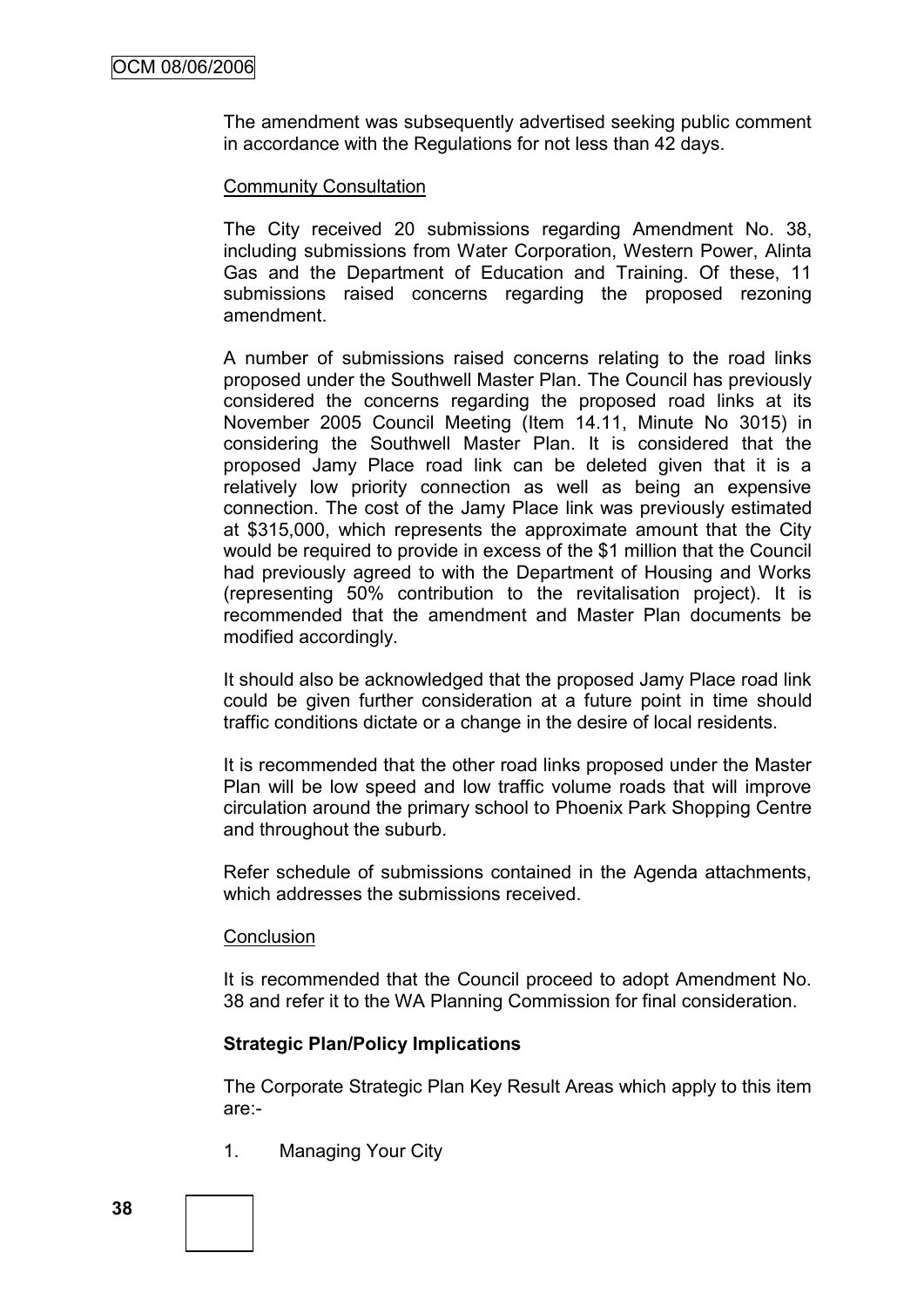- *"To conduct Council business in open public forums and to manage Council affairs by employing publicly accountable practices."*
- 2. Planning Your City
	- *"To ensure that the planning of the City is based on an approach which has the potential to achieve high levels of convenience for its citizens."*
	- *"To ensure that the development will enhance the levels of amenity currently enjoyed by the community."*
- 3. Conserving and Improving Your Environment
	- *"To ensure that the development of the district is undertaken in such a way that the balance between the natural and human environment is maintained."*
- 4. Facilitating the needs of Your Community
	- *"To facilitate and provide an optimum range of community services."*
	- *"To identify current community needs, aspirations, expectations and priorities of the services provided by the Council."*

The Planning Policies which apply to this item are:-

| SPD <sub>1</sub> | <b>BUSHLAND CONSERVATION POLICY</b>   |
|------------------|---------------------------------------|
| APD28            | PUBLIC OPEN SPACE CREDIT CALCULATIONS |
| APD30            | ROAD RESERVE AND PAVEMENT STANDARDS   |

### **Budget/Financial Implications**

Council has signed a Memorandum of Understanding with the Department of Housing and Works for provision of public domain works. The first stage to commence 2006/07 by Dept. of Housing and Works.

### **Legal Implications**

Planning and Development Act, 2005. Town Planning Regulations Town Planning Scheme No. 3

#### **Community Consultation**

Following receipt of advice from the EPA, the amendment was advertised for a 42 day period. The 42 day public consultation period for Amendment 38 concluded on 12 May 2006. At the close of the advertising period, 20 submissions were received.

Refer Schedule of submissions contained in the Agenda attachments.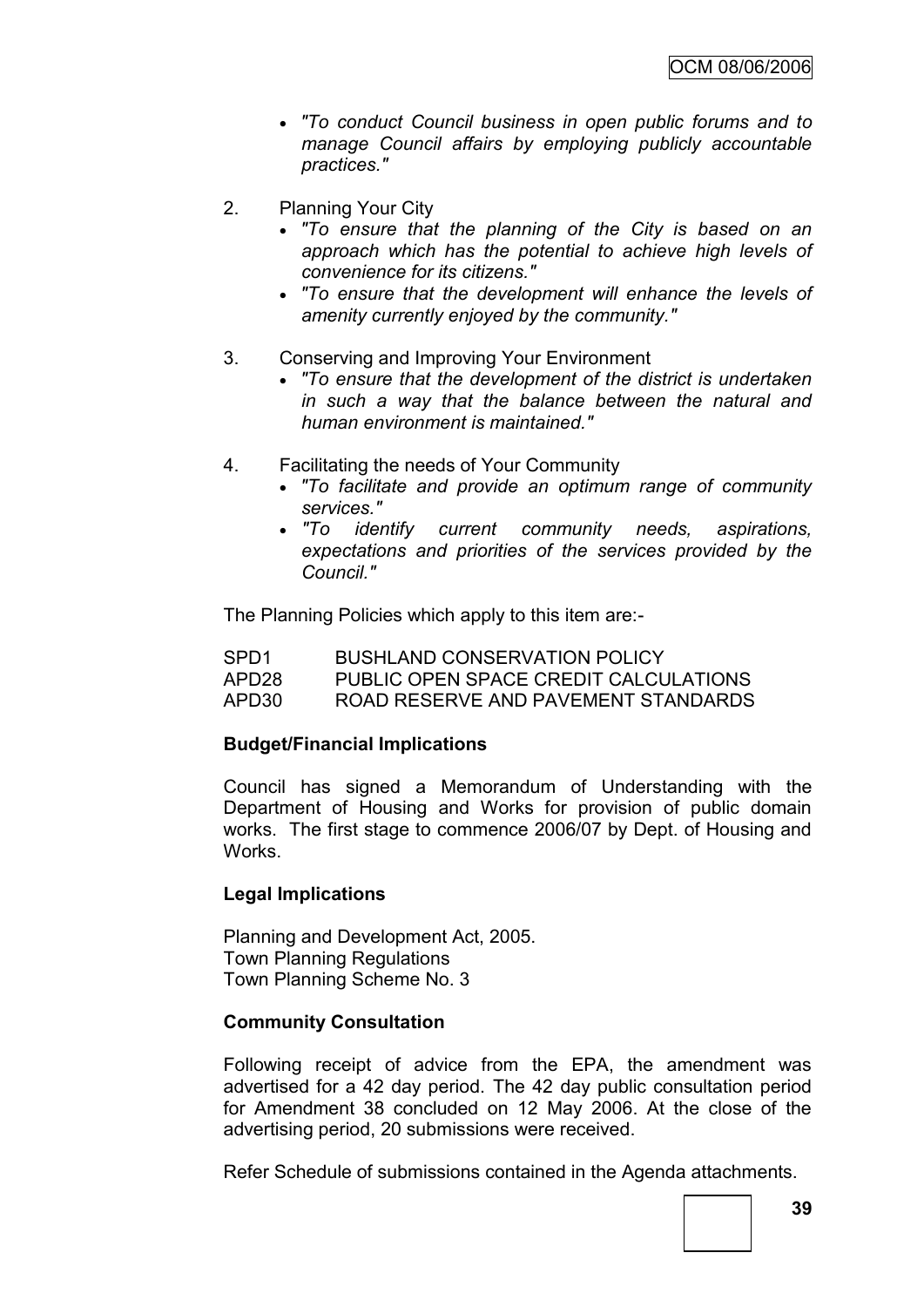# **Attachment(s)**

- (1) Site Plan
- (2) Schedule of submissions
- (3) Amendment Map
- (4) Scheme Amendment Document

# **Advice to Proponent(s)/Applicant**

Submissioners have been advised that the matter will be considered at the Council Meeting to be held on 8 June 2006.

# **Implications of Section 3.18(3) Local Government Act, 1995**

Nil.

CLR ALLEND RETURNED TO THE MEETING THE TIME BEING 7.48 PM

THE PRESIDING MEMBER ADVISED CLR ALLEN OF THE DECISION OF COUNCIL WHILST HE WAS AWAY FROM THE MEETING.

# **14.8 (MINUTE NO 3176) (OCM 08/06/2006) - REVISED APPROVAL FOR HOME OCCUPATION - SPANISH DANCE CLASS - LOT 272; 36 MASEFIELD AVENUE, NORTH LAKE - OWNER/APPLICANT: FARIDA RABIH (1105319) (JW) (ATTACH)**

#### **RECOMMENDATION** That Council:

(1) issue a fresh approval to the Home Occupation – Spanish Dance Class on Lot 272, No 36 Masefield Avenue, North Lake subject to the following conditions:-

### STANDARD CONDITIONS

- 1. The development complying with the Home Occupation provisions and definition set out in the Town Planning Scheme.
- 2. All materials and/or equipment used in relation to the Home Occupation shall be stored within the residence or an approved outbuilding.
- 3. The Home Occupation Approval may be withdrawn by the Council upon receipt of substantiated complaints.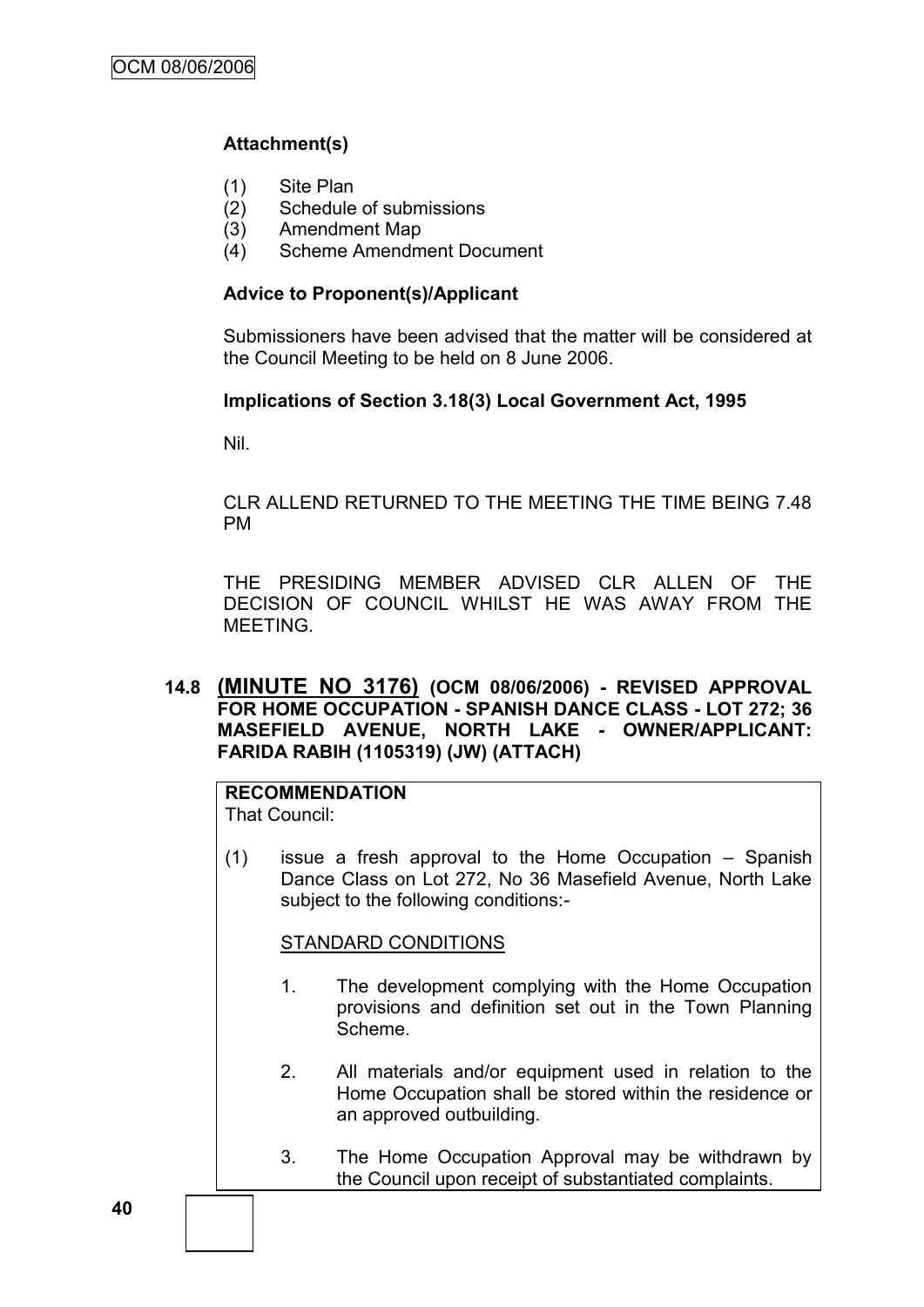- 4. The Home Occupation can only be undertaken by the owner of the land and is not transferable pursuant to clause 5.8.5 (a) (ii) of Town Planning Scheme No 3.
- 5. On the sale of the property or change in ownership of the land the home occupation entitlement ceases pursuant to clause 5.8.5 (a) (iii) of Town Planning Scheme No 3.

### SPECIAL CONDITIONS

- 6. Dance class operating times being limited to:- Monday 5:00pm to 8:30pm; Tuesday 5:00pm to 8:30pm; Wednesday 5:00pm to 8:30pm; Thursday 5:00pm to 8:30pm; and the dance classes must not be undertaken on Saturday and Sunday and not at all on Public Holidays.
- 7. A maximum of 12 clients per day with an interval of at least 20 minutes between dance classes with a maximum of 6 clients per class.
- 8. All client car parking must be on-site and no street parking is permitted on the verge or on Masefield Avenue.
- 9. Noise levels received at the closest noise sensitive premises, when measured in accordance with the Environmental Protection (Noise) Regulations 1997, shall not exceed the assigned levels as specified in the Regulations.
- 10. Noise emissions from the premises must not unreasonably interferes with the health, welfare, convenience, comfort or amenity of any person.
- 11. The double-glazing on the windows and the vinyl/foam surface installed in the dance instruction area is to be maintained so as to reduce noise emissions from within the premises.
- 12. This approval is limited to a period of 12 months only. Following the expiry of this period a fresh approval from Council will be required.

# FOOTNOTE

1. Means an occupation carried out in a dwelling or on land around a dwelling by an occupier of the dwelling which:-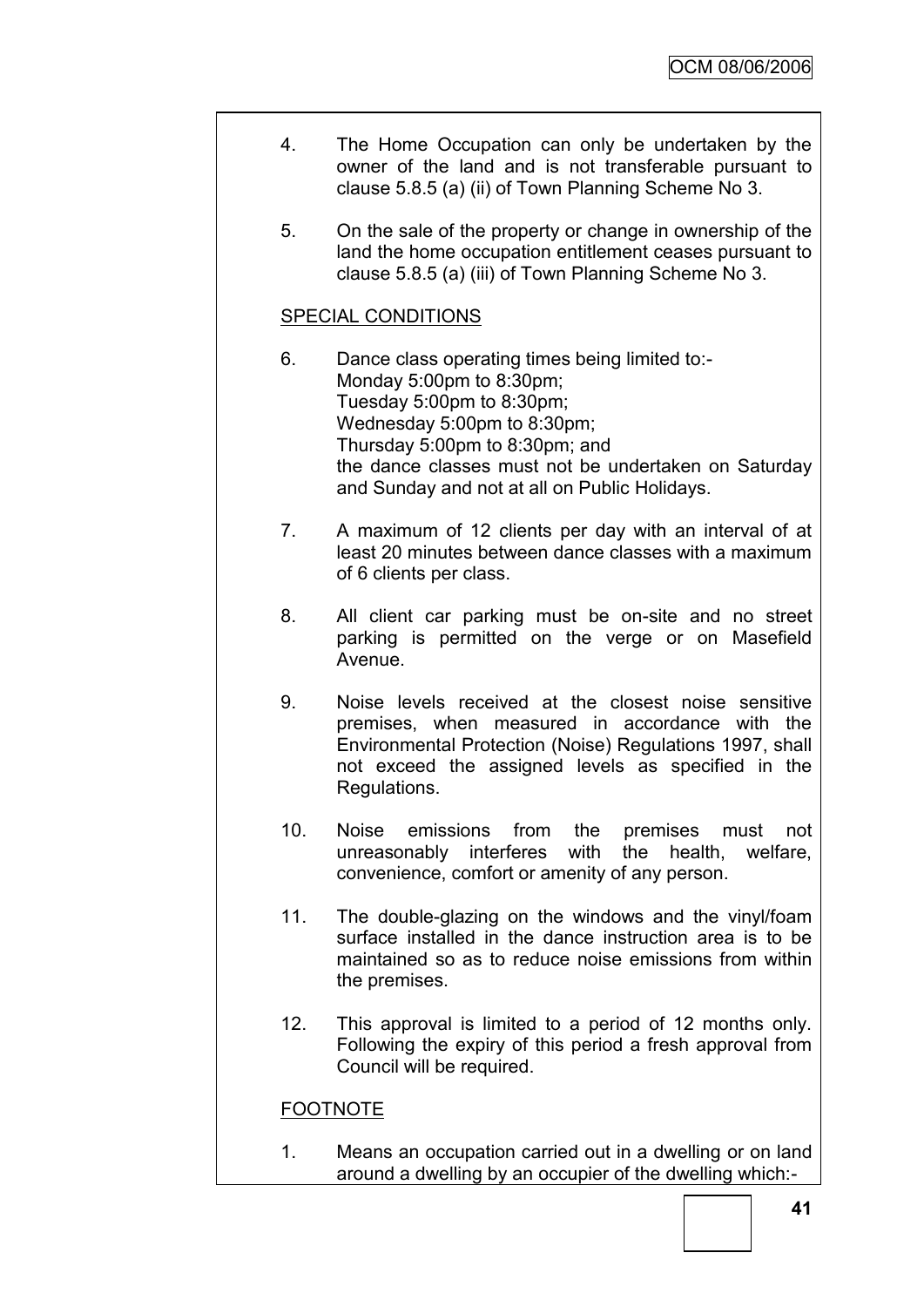|     |                                                                                                            | (a) | does not employ any person not a member of the<br>occupier's household;                                                                                                                                                                                                                                                                                                                                                                 |  |  |
|-----|------------------------------------------------------------------------------------------------------------|-----|-----------------------------------------------------------------------------------------------------------------------------------------------------------------------------------------------------------------------------------------------------------------------------------------------------------------------------------------------------------------------------------------------------------------------------------------|--|--|
|     |                                                                                                            | (b) | will not cause injury to or adversely affect the<br>amenity of the neighbourhood;                                                                                                                                                                                                                                                                                                                                                       |  |  |
|     |                                                                                                            | (c) | does not occupy an area greater than 20 square<br>metres;                                                                                                                                                                                                                                                                                                                                                                               |  |  |
|     |                                                                                                            | (d) | does not display a sign exceeding 0.2 square<br>metres;                                                                                                                                                                                                                                                                                                                                                                                 |  |  |
|     |                                                                                                            | (e) | does not involve the retail sale, display or hire of<br>goods of any nature;                                                                                                                                                                                                                                                                                                                                                            |  |  |
|     |                                                                                                            | (f) | in relation to vehicles and parking, does not result<br>in the requirement for a greater number of parking<br>facilities than normally required for a single<br>dwelling or an increase in traffic volume in the<br>neighbourhood, does not involve the presence,<br>use or calling of a vehicle more than 2 tonnes tare<br>weight, and does not include provision for the<br>fuelling, repair or maintenance of motor vehicles;<br>and |  |  |
|     |                                                                                                            | g)  | does not involve the use of an essential service of<br>greater capacity than normally required in the<br>zone.                                                                                                                                                                                                                                                                                                                          |  |  |
|     | 2.                                                                                                         |     | Whilst the City does not apply the Health (Public Building)<br>Regulations 1992 to single premises where the floor area<br>of the 'public building' is less than 50m2 or holds less<br>than 25 persons, patron safety remains paramount.<br>Particular attention is required in relation to exit paths, fire<br>safety, lighting and sanitary facilities.                                                                               |  |  |
| (2) | issue a Schedule 9 Notice of Determination on Application for<br>Planning (inclusive of MRS Approval); and |     |                                                                                                                                                                                                                                                                                                                                                                                                                                         |  |  |
|     |                                                                                                            |     |                                                                                                                                                                                                                                                                                                                                                                                                                                         |  |  |

(3) advise the submissioners of Council's decision accordingly.

# **COUNCIL DECISION**

MOVED Clr I Whitfield SECONDED Clr S Limbert that the recommendation be adopted.

# **CARRIED 8/0**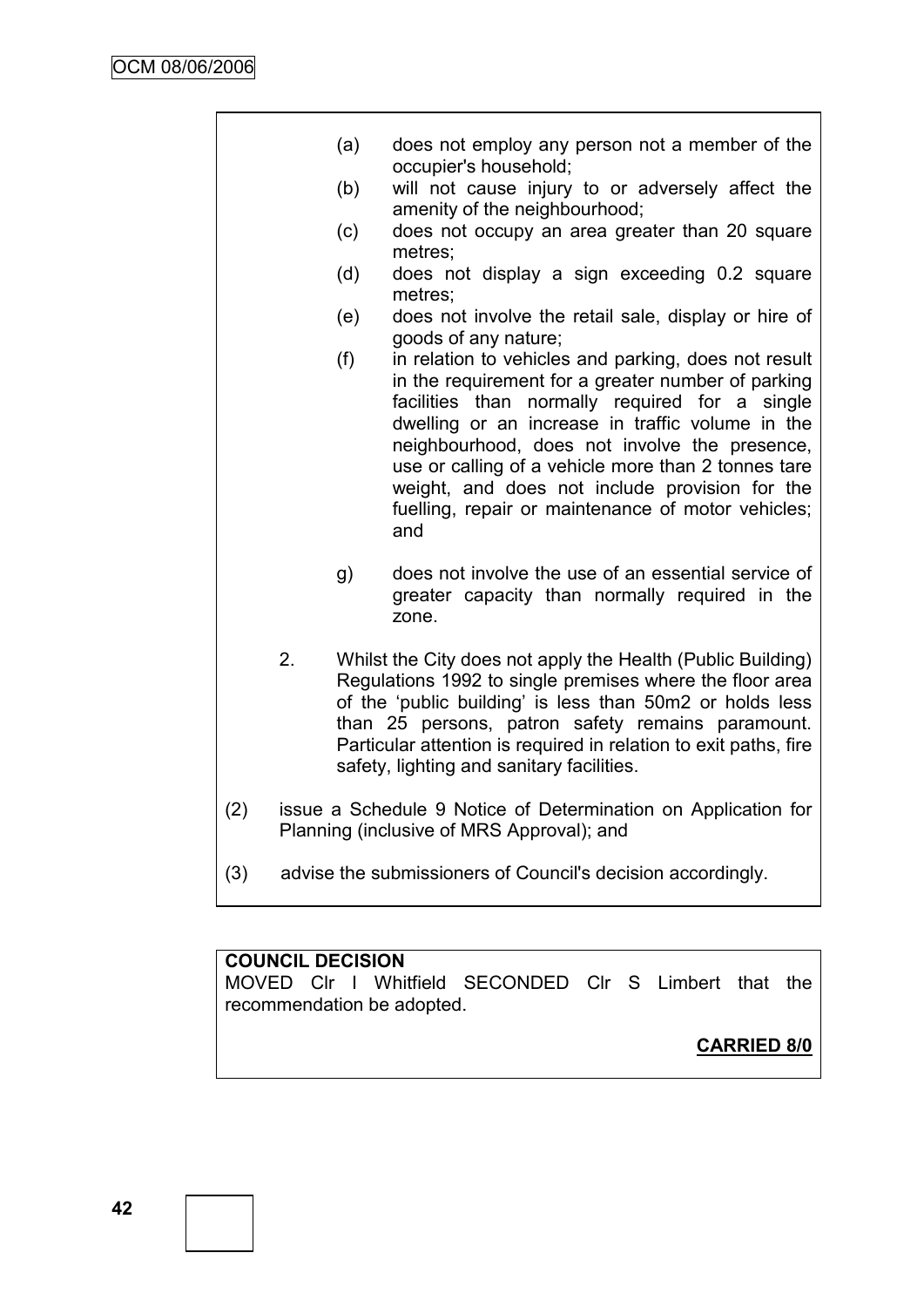# **Background**

| <b>ZONING:</b>    | MRS:                                | Urban                   |  |
|-------------------|-------------------------------------|-------------------------|--|
|                   | TPS3:                               | <b>Residential R-20</b> |  |
| <b>LAND USE:</b>  | Residential                         |                         |  |
| LOT SIZE:         | 789m <sup>2</sup>                   |                         |  |
| AREA:             | 20m <sup>2</sup>                    |                         |  |
| <b>USE CLASS:</b> | Home Occupation (Discretionary Use) |                         |  |

Council, at its meeting held on 11 August 2005 conditionally approved a home occupation application - Spanish Dance Class on Lot 272, No.36 Masefield Avenue, North Lake.

According to the approval, a maximum of 8 clients per day with a maximum of 6 clients per class was permitted.

Also, the dance class operating times was limited to:-

Monday 5:00pm to 8:30pm; Tuesday 5:00pm to 8:30pm; Thursday 5:00pm to 8:30pm; and the dance classes must not be undertaken on Saturday and Sunday and not at all on Public Holidays.

Council"s approval was limited to a period of 12 months only, and following the expiry of this period, a fresh approval from Council will be required.

### **Submission**

In March 2006, the applicant submitted an application to change the Council"s approval dated 11 August 2005 for the home occupation – Spanish Dance class held at 36 Masefield Avenue, North Lake.

The applicant seeks approval for:

- Extending the maximum number of clients per day from 8 clients to 12 clients, whilst still maintaining the maximum 6 clients per class; and
- Expanding the operating hours from:

| <b>Existing Approved Operation Hours</b>  | <b>Proposed Operation Hours</b>             |  |  |
|-------------------------------------------|---------------------------------------------|--|--|
| Monday $5:00 \text{pm} - 8:30 \text{pm}$  | Monday $5:00 \text{pm} - 9:00 \text{pm}$    |  |  |
| Tuesday $5:00 \text{pm} - 8:30 \text{pm}$ | Tuesday $5:00 \text{pm} - 9:00 \text{pm}$   |  |  |
| Thursday $5:pm - 8:30pm$                  | Wednesday $6:00 \text{pm} - 9:00 \text{pm}$ |  |  |
| Not at all on Saturday, Sunday or         | Thursday $5:00 \text{pm} - 9:00 \text{pm}$  |  |  |
| <b>Public Holidays</b>                    | Saturday 11:00am - 4:00pm                   |  |  |
|                                           | Public Holidays 11:00am - 4:00pm            |  |  |
|                                           | Not at all on Sunday                        |  |  |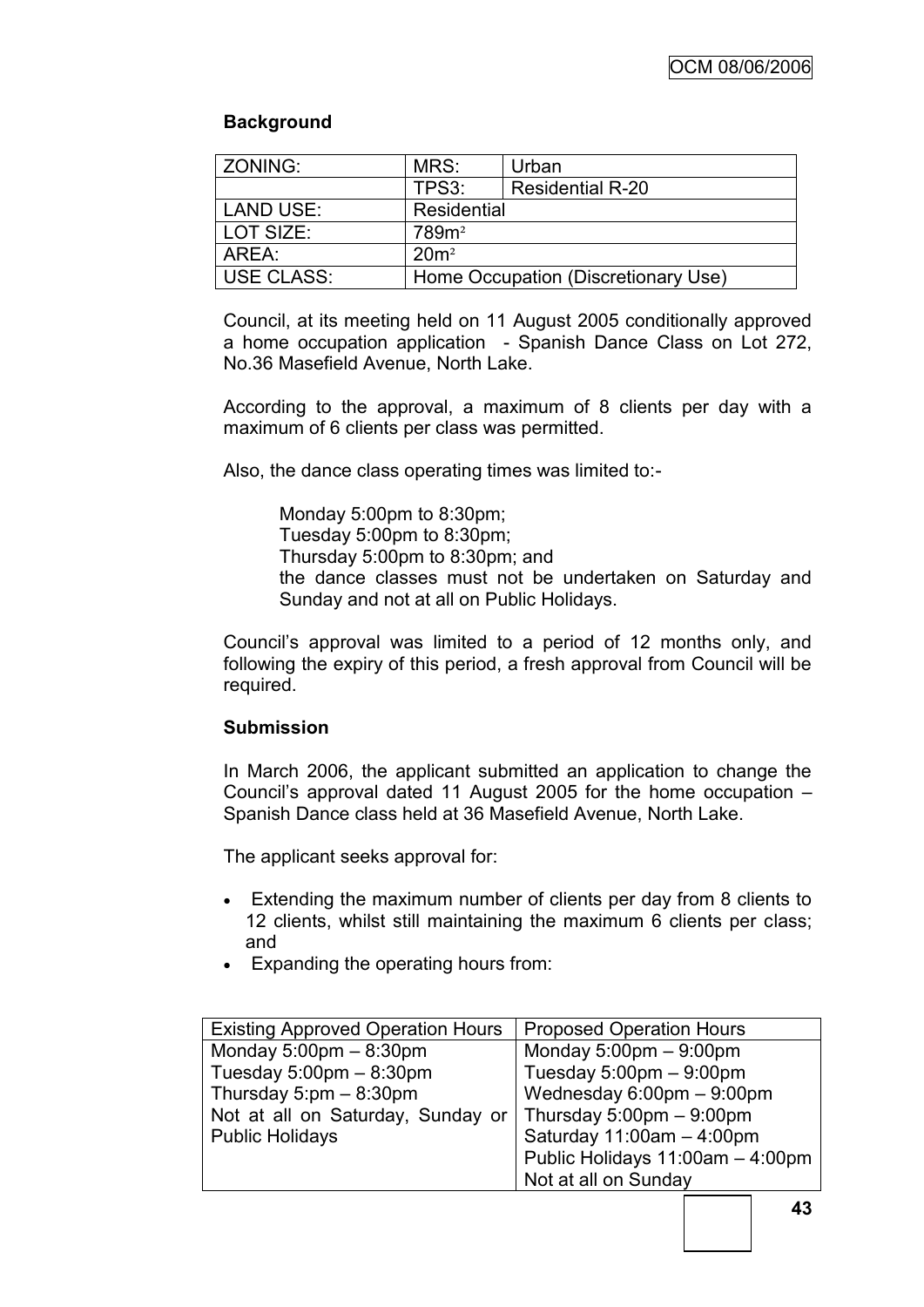### **Report**

Home occupations are a discretionary use under Council's Town Planning Scheme No.3 and as such the application was advertised to surrounding landowners. Eleven (11) landowners were advised of the development application. Three (3) provided no objections, two (2) objected and six (6) did not respond.

The adjoining landowners objecting to the proposal indicated that they are generally happy with the existing operating hours and scale. However, with the increased operating hours and number of clients, this type of activity will not be suitable for a residential area and should be contained within a designated commercial area or community centres/public halls. The adjoining landowners" concerns were conveyed to the applicant.

The applicant subsequently requested to modify her application by advising the following:

- Extending the maximum number of clients per day from 8 clients to 12 clients, whilst still maintaining the maximum 6 clients per class; and
- Extending operation hours by including Wednesday night only, finishing at 8:30pm;

The request to include Saturdays and public holidays has been withdrawn.

The City considers that the revised operation schedule is acceptable given that:

- The applicant has carried out the schedule of works outlined in the acoustic report prepared by Herring Storer Acoustics dated 13 July 2005 as required by Council, and George Watts from Herring Storer Acoustics confirmed that noise attenuation measures are compliant with the Environmental Protection (Noise) Regulations 1997;
- No complaints have been received from the adjoining landowners in regards to the operation since Council granted its conditional approval for the home business on 11 August 2005;
- Council has approved a maximum of 8 clients per day with a maximum of 6 clients per class. A maximum of 12 clients per day will still make this arrangement viable;
- Extending operation hours by including Wednesday night only will not substantially change the nature and scale of the operation;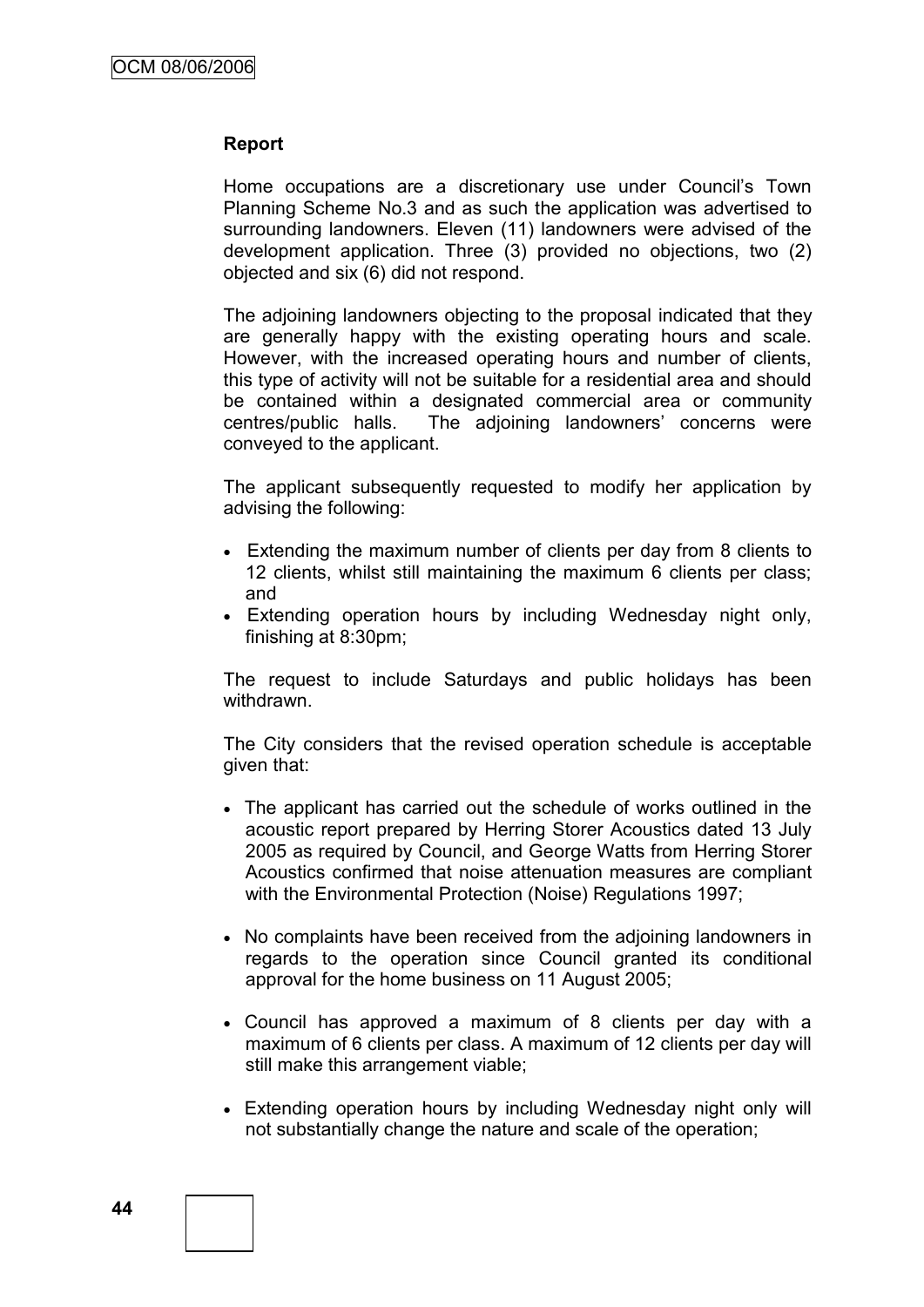- All client car parking must be on-site and no street parking is permitted on the verge or on Masefield Avenue; and
- The subject home occupation is subject to stringent compliance with conditions of approval that are intended to ameliorate any adverse impact of the dance classes on the amenity of neighbours.

It is recommended that Council approve the changes to the home occupation application to increase the maximum number of clients per day from 8 to 12 and extend the operation hours to include Wednesday night finishing at 8:30pm.

The approval could also be limited to a period of 12 months to enable Council to review the matter before deciding on an extension of the approval.

### **Strategic Plan/Policy Implications**

The Corporate Strategic Plan Key Result Areas which apply to this item are:-

- 1. Managing Your City
	- *"To conduct Council business in open public forums and to manage Council affairs by employing publicly accountable practices."*
- 2. Planning Your City
	- *"To ensure that the planning of the City is based on an approach which has the potential to achieve high levels of convenience for its citizens."*
	- *"To ensure that the development will enhance the levels of amenity currently enjoyed by the community."*

The Planning Policies which apply to this item are:-

APD17 Standard Development Conditions and Footnotes

### **Budget/Financial Implications**

Nil

### **Legal Implications**

Town Planning Scheme No.3.

### **Community Consultation**

14-Day period in which adjoining properties along Masefield Avenue were sent letters requesting comments.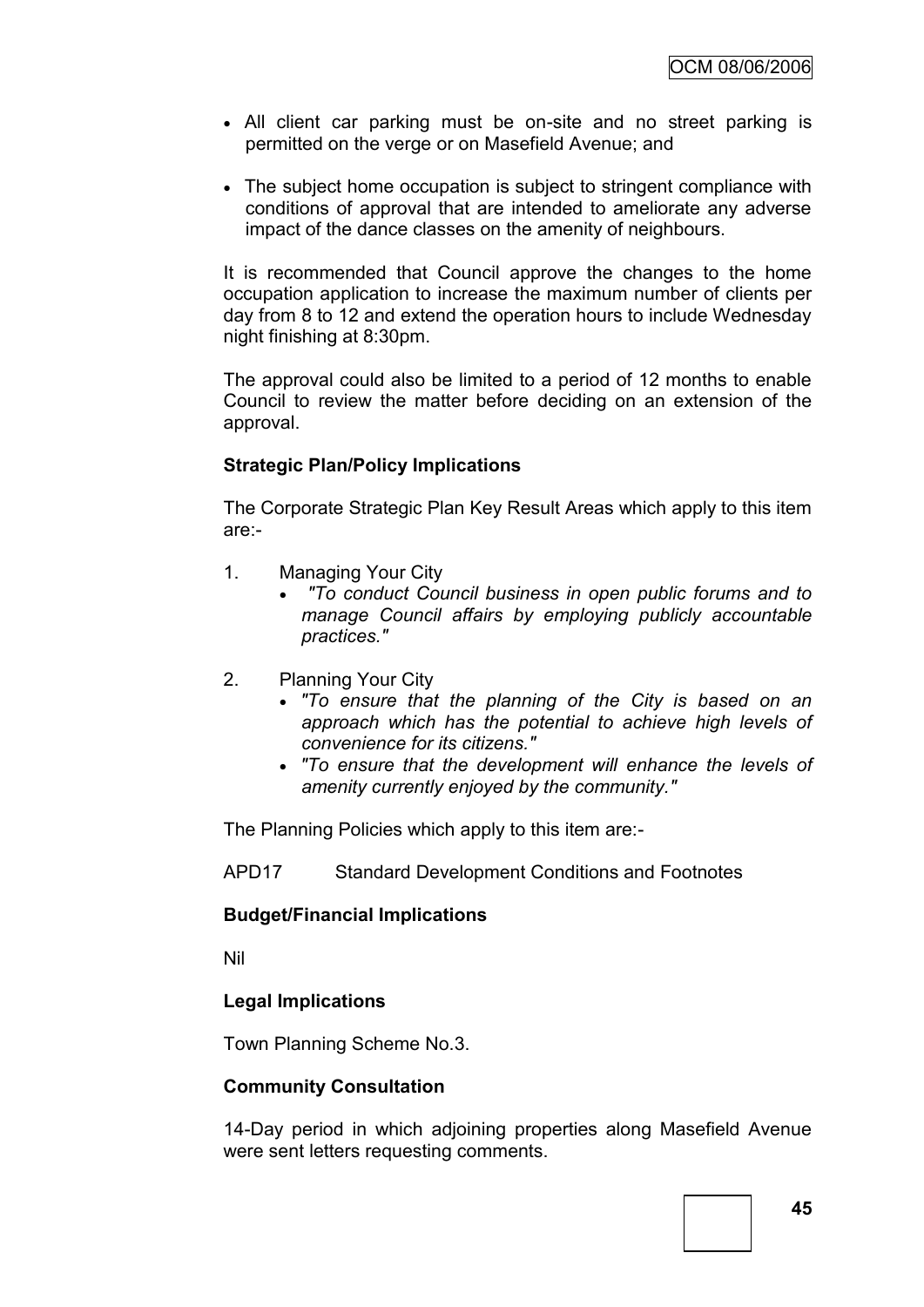# **Attachment(s)**

Location Plan

### **Advice to Proponent(s)/Submissioners**

The Proponent(s) and those who lodged a submission on the proposal have been advised that this matter is to be considered at the 8 June 2006 Council Meeting.

# **Implications of Section 3.18(3) Local Government Act, 1995**

Nil.

# **14.9 (MINUTE NO 3177) (OCM 08/06/2006) - PROPOSED STRUCTURE PLAN - STAGE 2 OF THE WALK ESTATE - PART LOTS 3, 4, 5 & 6 LYON ROAD, AUBIN GROVE (STAGE 2) - OWNER: BELLCROSS HOLDINGS PTY LTD - APPLICANT: TAYLOR BURRELL BARNETT (9645B) (MD) (ATTACH)**

# **RECOMMENDATION**

That Council:

- (1) receive the report;
- (2) adopt the Structure Plan for Portion Lots 3, 4, 5 and 6 Lyon Road, Success, subject to the following modifications to the Structure Plan and report, pursuant to clause 6.2.9 of the City of Cockburn Town Planning Scheme No. 3;
	- 1. amend the structure plan by recoding the R60 coded laneway lots to the R40 density code;
	- 2. amend the structure plan to include a service road (CAP) to provide access to those proposed lots that currently have direct frontage to Lyon Road; and
	- 3. amend the structure plan and report to include reference to the construction of a channelisation and passing lane within the Lyon Road road reserve to provide safe vehicle movements around the main southern entry to the subdivision.
- (3) adopt the officer"s comments on the Schedule of Submissions contained in the Agenda attachments and forward those comments requiring consideration to the proponent for information;
- (4) forward a copy of the Structure Plan and Schedule of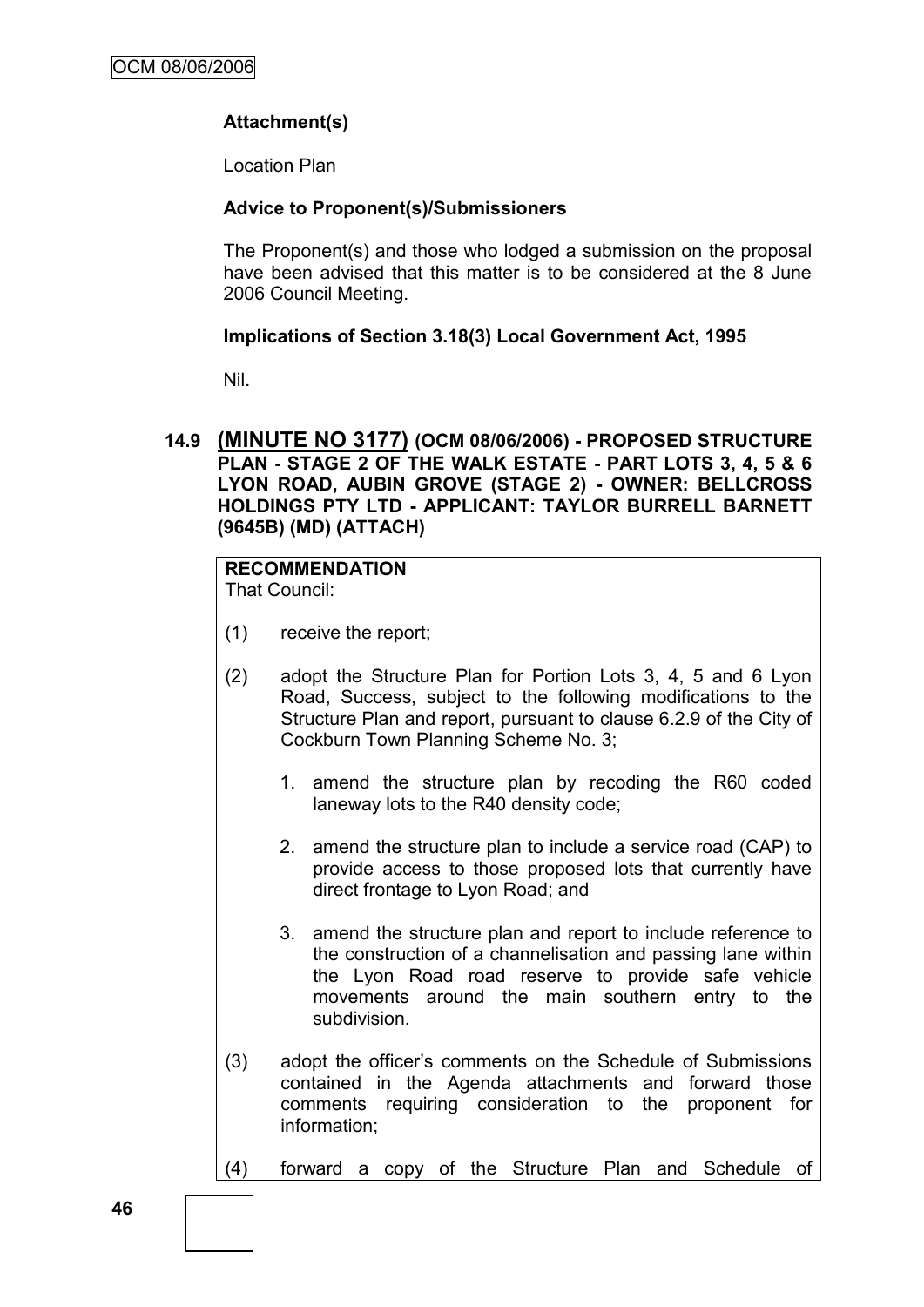Submissions to the Western Australian Planning Commission for its endorsement pursuant to clause 6.2.10 of Town Planning Scheme No. 3; and

(5) advise the applicant and submissioners of Council"s decision accordingly.

### **COUNCIL DECISION**

MOVED Clr I Whitfield SECONDED Clr S Limbert that Council:

- (1) receive the report;
- (2) adopt the Structure Plan for Portion Lots 3, 4, 5 and 6 Lyon Road, Success, subject to the following modifications to the Structure Plan and report pursuant to clause 6.2.9 of the City of Cockburn"s Town Planning Scheme No.3:
	- 1. amend the Structure Plan by recoding the R60 coded laneway lots to the R40 density code.
- (3) adopt the officer"s comments on the Schedule of Submissions contained in the Agenda attachments which must also be amended to reflect the findings of the traffic study by Transcore;
- (4) forward a copy of the Structure Plan and Schedule of Submissions to the Western Australian Planning Commission for its endorsement pursuant to clause 6.2.10 of Town Planning Scheme No. 3; and
- (5) advise the applicant and submissioners of Council"s decision accordingly.

**CARRIED 8/0**

#### **Reason for Decision**

The applicant has subsequently provided a Traffic Study prepared by Transcore that demonstrates that a service road (Controlled Access Place) and construction of a channelisation and passing lane are not required to provide safe vehicular movement along Lyon Road.

#### **Background**

| ZONING:   | MRS:                                                      | Urban                                   |  |  |
|-----------|-----------------------------------------------------------|-----------------------------------------|--|--|
|           | TPS:                                                      | Development Zone                        |  |  |
|           |                                                           | Development Area 11                     |  |  |
|           |                                                           | Portion Development Contribution Area 7 |  |  |
| LAND USE: | Rural                                                     |                                         |  |  |
| LOT SIZE: | Lot 3: 3.15ha; Lot 4: 3.34ha; Lot 5: 3.46ha; Lot 6: 3.5ha |                                         |  |  |
|           |                                                           |                                         |  |  |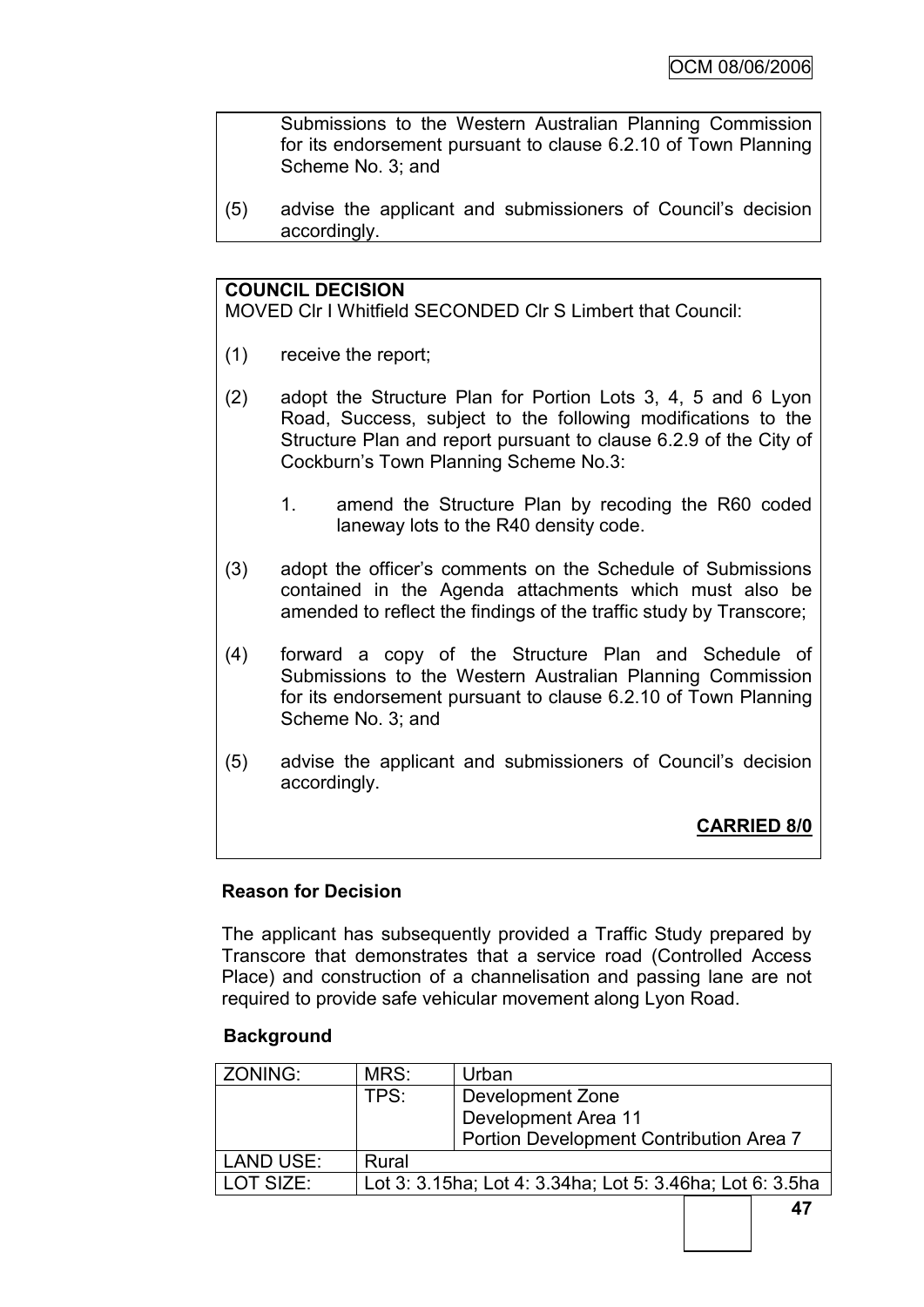Council at its meeting held 17 August 2004 resolved to adopt a Structure Plan for Pt Lots 5, 6, 7 and Lots 25 and 26 Lyon Road (Stage 1) and that the area of land the subject of this report that includes Pt Lots 3, 4, 5 and 6 (Stage 2) be subject to further consideration upon the location of the passenger railway station being confirmed.

The Department for Planning and Infrastructure (DPI) and Public Transport Authority (PTA) are currently reviewing the need for the Mandogalup station, as well as the neighbouring future stations at Success and Anketell. This review is considering expected travel demand, land use potential, rail operational matters and other related issues. The review is intended to resolve if the stations and their respective locations are to become committed for establishment in the future.

To date the review has not concluded, however the review is considering alternative locations for Mandogalup station. At this time DPI has advised that the review of the stations is a high priority and is likely to conclude by around June 2006.

The City has subsequently had meetings with DPI, PTA and the Town of Kwinana and the initial indication from DPI and PTA is that the Mandogalup passenger rail station is unlikely to be required at that location given that the constrained narrow urban corridor is not likely to generate the demand for a passenger rail station at that location.

### **Submission**

The proposed Structure Plan is likely to yield approximately 136 lots initially, with many of the lots having further duplex subdivision potential.

A range of densities from R20 to R60 are proposed. R40 and R60 development is proposed around the rail station and R30 and R40 around the local public open space and abutting the freeway, with a base coding of R20 across the remainder of the site. This will result in a range of lot sizes to promote a variety of housing types.

The Structure Plan for Stage 2 proposes two areas of Public Open Space (POS), being  $2850m^2$  and  $6830m^2$  in area. The structure plans for Stage 1, 2 and 3 of The Walk estate provide approximately 2417  $m<sup>2</sup>$ (or 0.78%) in addition to the standard 10% POS requirement, calculated in accordance with Council policy.

The Structure Plan also shows direct road and pedestrian connections to the future Mandogalup passenger rail station (if constructed).

Refer structure plan contained with the Agenda attachments.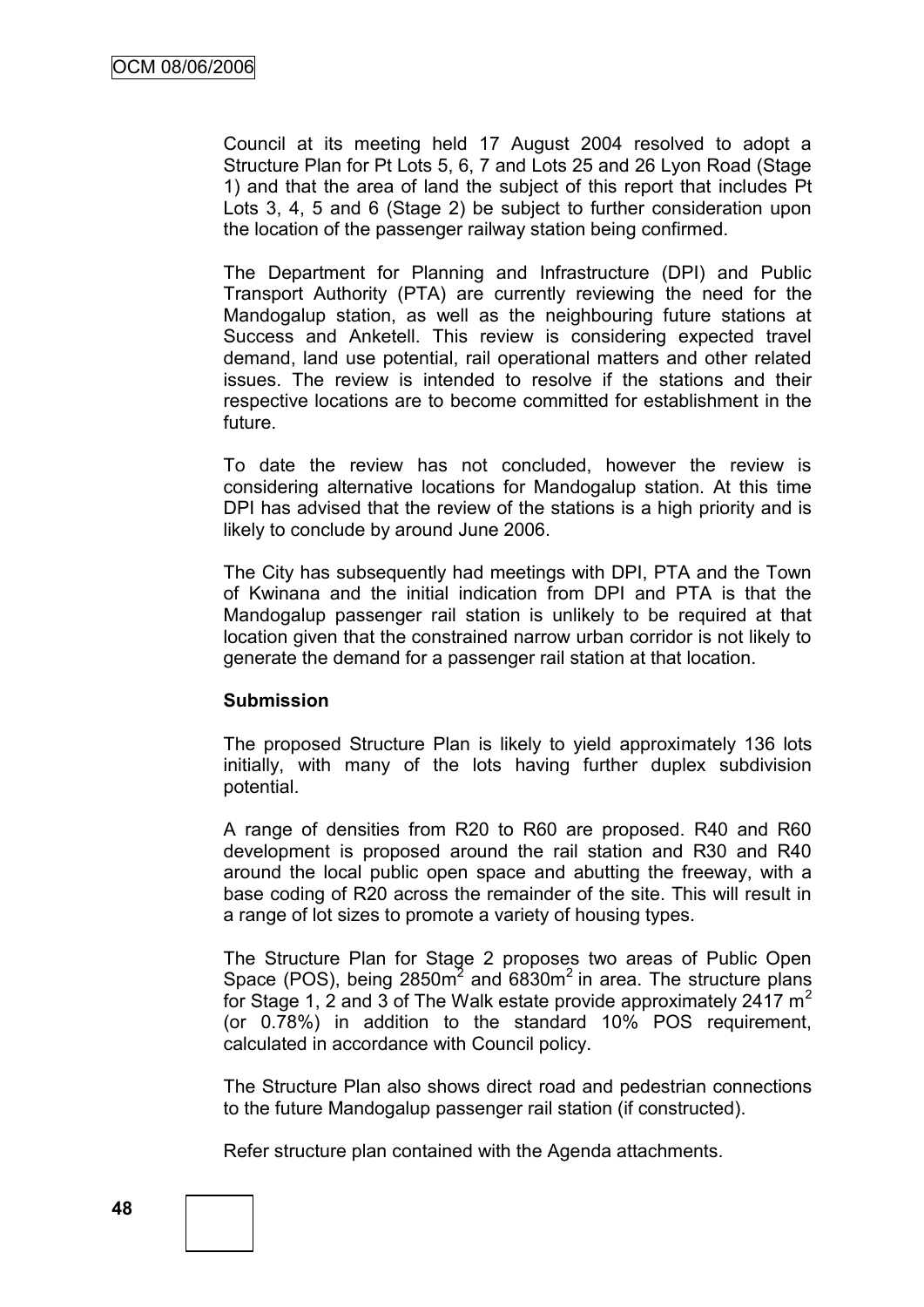# **Report**

### Southern Suburbs District Structure Plan (SSDSP) Stage 2

The SSDSP Stage 2 shows the Mandogalup passenger rail station being located on the northern side of Rowley Road. SSDSP Stage 2 also shows primarily medium density residential over the subject land with two general located areas of POS.

It is considered that the proposed Structure Plan is generally in accordance with the SSDSP Stage 2 in that it designates two areas of POS and provides for medium density residential development around the potential passenger rail station and public open space.

### Community Consultation

The structure plan was initially advertised to relevant government agencies and surrounding landowners for a period of 21 days from 11 August to 2 September 2005. Six submissions were received.

A number of significant issues and concerns were raised in the submissions, particularly those issues raised by the PTA relating to design issues associated with the proposed Mandogalup passenger rail station.

The application was put on hold pending the applicant addressing issues raised in the first round of advertising and pending the DPI and PTA making a decision on the future of the Mandogalup station. Given the time that elapsed and the weight and complexity of the issues raised relating to the passenger rail station, the plan was readvertised for a period of 21 days to directly adjoining landowners and government agencies.

Despite there being no definitive answer on the future of the Mandogalup passenger rail station it is necessary for the Council to consider the proposed structure plan given that the statutory obligations specified in clause 6.2.9.1 of the City"s Town Planning Scheme No. 3 (which requires the Council to make a determination on a proposed structure plan within 60 days of the latest date specified in the notice or advertisement) has been exceeded due to the time that has elapsed waiting on the DPI and PTA to make a decision on the future of the Mandogalup station.

Refer schedule of submissions contained with the Agenda attachments.

#### Residential Density

It is considered that the proposed structure plan design is sufficiently robust and flexible to accommodate change over time and that the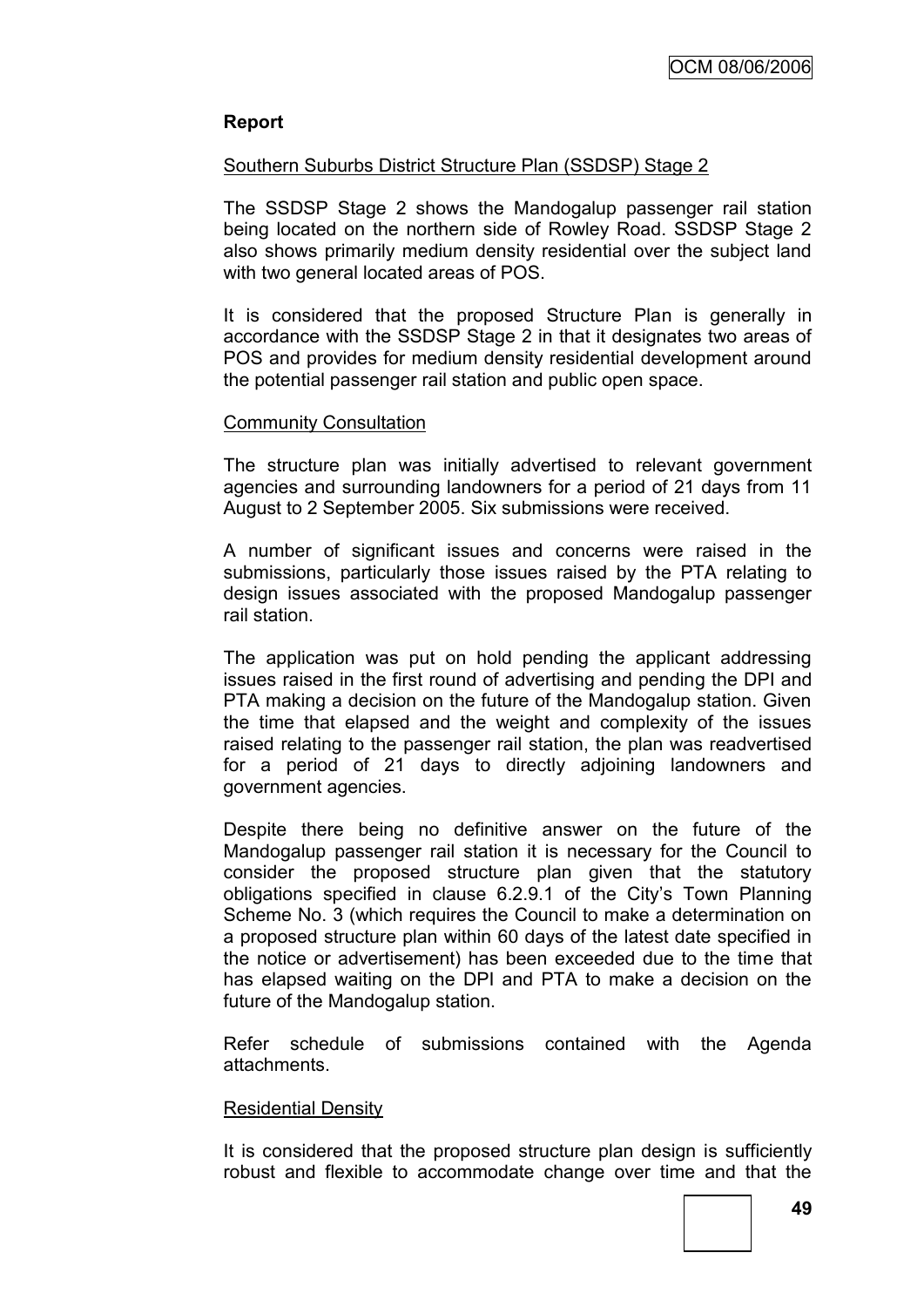current design can accommodate a passenger rail station, if constructed in the future.

The Southern Suburbs District Structure Plan (Stage 2) proposes medium density residential development for a majority of the land the subject of this structure plan. Medium density residential was on the basis that a passenger rail station would be constructed at Mandogalup in the future.

Given the uncertainty of a passenger rail station being provided at Mandogalup, it is recommended that the proposed R60 laneway lots be down coded to the R40 density code, to provide for a more appropriate form of development. This will not have an impact on the subdivision layout or design. It is recommended that the two R60 grouped dwelling sites abutting the western most POS can remain, as this will provide for a variety of housing type within the subdivision.

Further, if a passenger rail station is required at Mandogalup in the future, the future of which should be decided by June/July 2006, then the City can proceed to modify the structure plan to increase the densities to that currently shown (i.e. R40 and R60) prior to the sale of the lots to private landowners.

If the Mandogalup passenger rail station is not constructed, residents within The Walk estate will still have access to bus services operating along Lyon Road, which will take passengers to the Cockburn Central Train Station, which will provide residents with access to public transport services to the City and other destinations.

#### Park and Ride Facility

The PTA raised the requirement for approximately 200 car bays to be constructed to service the initially proposed Mandogalup station. However, the City has since met with the PTA and DPI and preliminary advice indicates that a passenger rail station will not likely be constructed at Mandogalup. Given this uncertainty, it is not considered appropriate to require the subdivider to provide land for a park and ride facility within the subdivision or require the subdivider to construct approximately 200 bays.

The structure plan does provide for approximately 95 on-street car bays within the road reserves, however, these bays will mainly provide parking for visitors as well as providing parking for the proposed parks.

#### **Conclusion**

It is recommended that Council adopt the Structure Plan and refer it to the Western Australian Planning Commission for its endorsement on the following basis: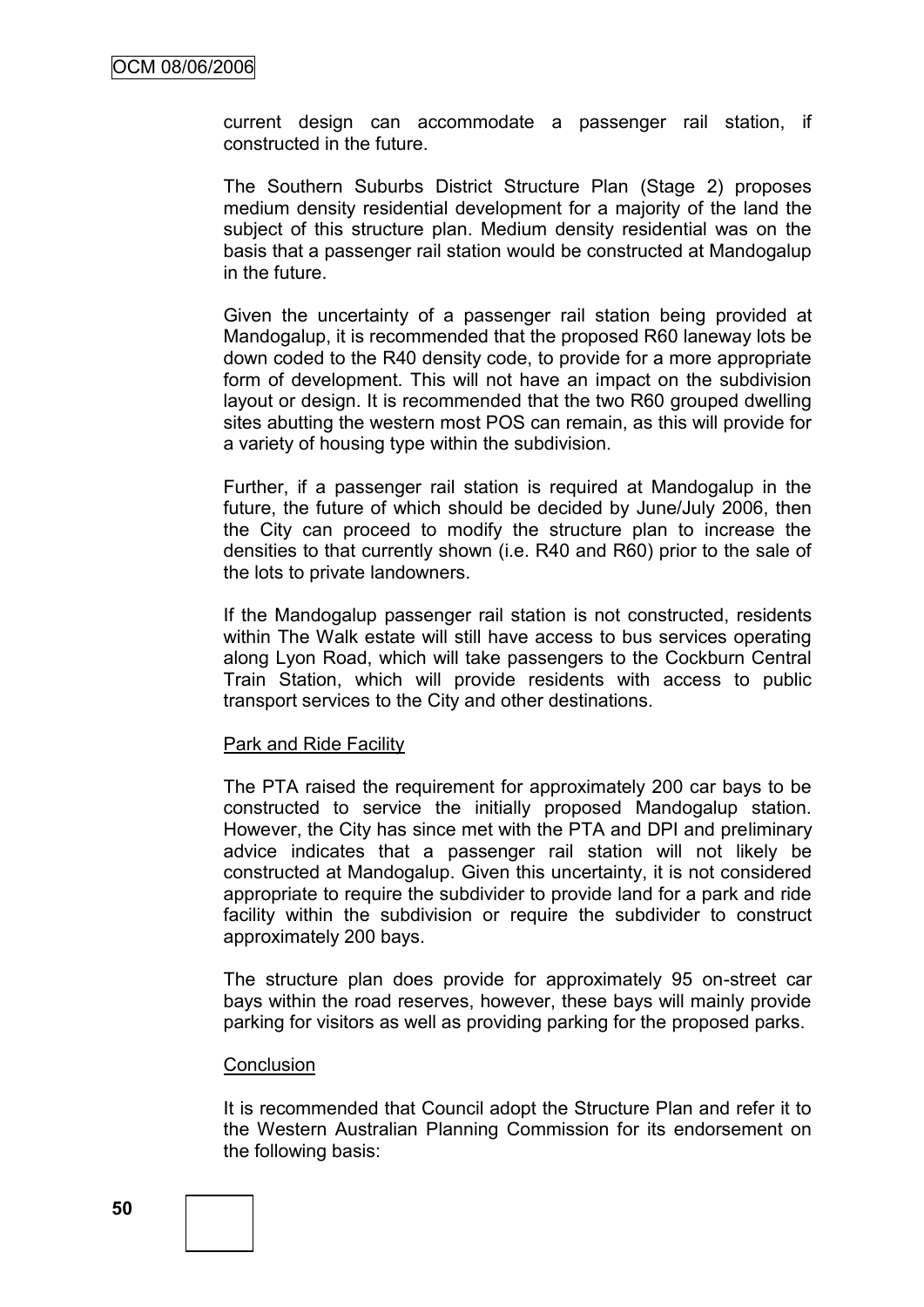- the subject land has been zoned for urban development under the Metropolitan Region Scheme and the City"s Town Planning Scheme No. 3 and noting that there are no physical or servicing constraints to the development of the land for residential development;
- the structure plan is generally in accordance with Southern Suburbs District Structure Plan (Stage 2);
- it is considered that the DPI and PTA will make a determination in the near future that a station will not be required at Mandogalup; and
- the structure plan design is sufficiently robust to accommodate access and parking to service a station at Mandogalup if required in the future.

# **Strategic Plan/Policy Implications**

The Corporate Strategic Plan Key Result Areas which apply to this item are:-

- 2. Planning Your City
	- *"To ensure that the planning of the City is based on an approach which has the potential to achieve high levels of convenience for its citizens."*
	- *"To ensure that the development will enhance the levels of amenity currently enjoyed by the community."*
	- *"To foster a sense of community within the district generally and neighbourhoods in particular."*
- 3. Conserving and Improving Your Environment
	- *"To conserve the quality, extent and uniqueness of the natural environment that exists within the district."*
	- *"To ensure that the development of the district is undertaken in such a way that the balance between the natural and human environment is maintained."*

The Planning Policies which apply to this item are:-

- SPD1 Bushland Conservation Policy
- SPD4 Liveable Neighbourhoods'
- APD4 Public Open Space
- APD28 Public Open Space Credit Calculations
- APD30 Road Reserve and Pavement Standards

### **Budget/Financial Implications**

N/A

### **Legal Implications**

Planning and Development Act Town Planning Scheme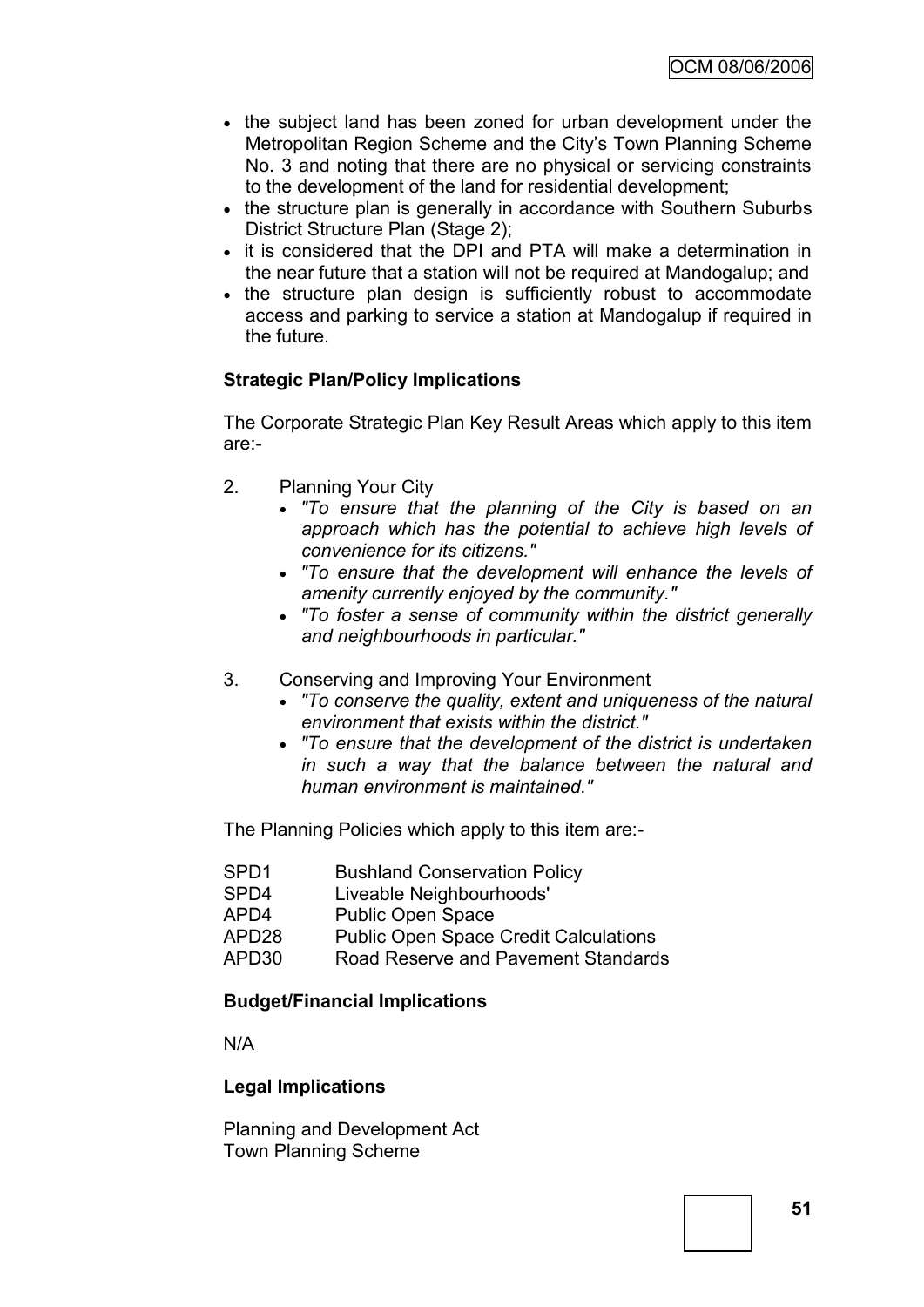### **Community Consultation**

The Structure Plan was advertised for 21 days from 11 August to 2 September 2005 in accordance with Town Planning Scheme No. 3. An advertisement was placed in two local newspapers advising of the Plan being available for comment. Submissions were received from the Public Transport Authority, Water Corporation, Department of Environment, Main Roads and Western Power as well as a no objection from one adjoining landowner.

The application was put on hold pending the applicant addressing issues raised in the first round of advertising. Given the time that elapsed and the weight and complexity of the issues raised relating to the passenger rail station, the plan was readvertised for a period of 21 days to directly adjoining landowners and government agencies from 6 April to 27 April 2006. Comments were received from one adjoining landowner (stating no objection) as well as advice from Western Power, Main Roads and the Water Corporation reiterating previous advice sent in the initial round of advertising.

Refer Schedule of submissions contained with the Agenda attachments.

### **Attachment(s)**

- (1) Site Plan;
- (2) Structure Plan;
- (3) Schedule of submissions.

### **Advice to Proponent(s)/Submissioners**

The Proponent(s) and those who lodged a submission on the proposal have been advised that this matter is to be considered at the 8 June 2006 Council Meeting.

### **Implications of Section 3.18(3) Local Government Act, 1995**

Nil.

# **14.10 (MINUTE NO 3178) (OCM 08/06/2006) - SOUTH BEACH DESIGN GUIDELINES - VARIOUS LOTS WITHIN SOUTH BEACH - OWNER/APPLICANT: LANDCORP (9653) (VM) (ATTACH)**

# **RECOMMENDATION**

That Council:

(1) note the South Beach Design Guidelines which are to be used by LandCorp to guide the development of the following lots in the South Beach Development Area: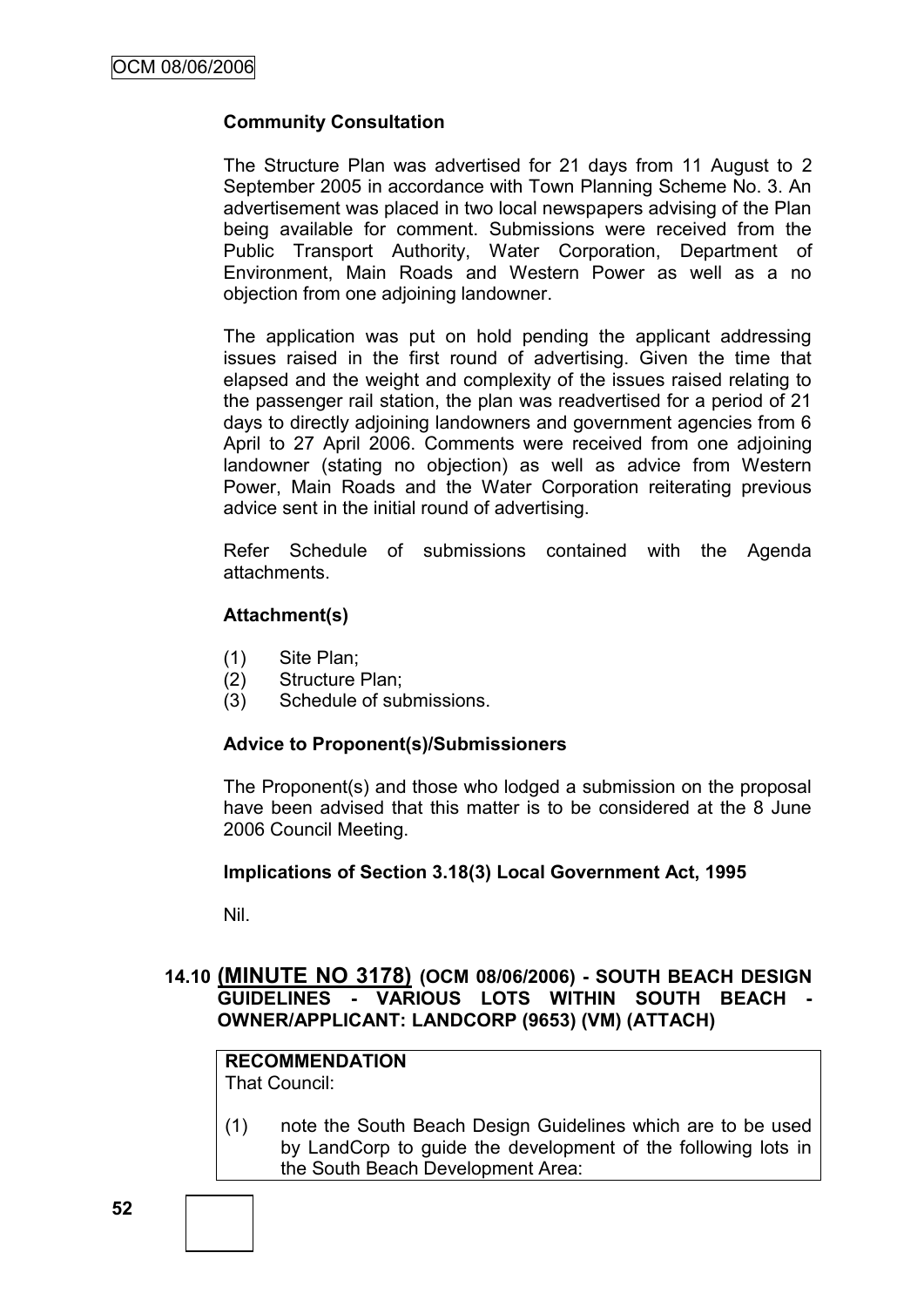- Lot 245 South Beach Promenade, South Beach
- Lot 483 Enderby Close, South Beach
- Lot 484 Enderby Close, South Beach
- Lots 474-482 Enderby Close, South Beach
- Lot 246 South Beach Promenade, South Beach
- (2) refer the South Beach Design Guidelines to the next DAPPS Committee Meeting for adoption as a generic Position Statement.

### **COUNCIL DECISION**

MOVED Clr I Whitfield SECONDED Clr S Limbert that the recommendation be adopted.

**CARRIED 8/0**

### **Background**

The importance of the design guidelines in creating an attractive and well-designed development is essential for the creation of a place, which will be of high quality and give distinction to the South Beach locality.

LandCorp advised the City that they are committed to achieving high quality attractive developments, therefore they have prepared design guidelines for new houses.

The South Beach Design Guidelines (Guidelines) will ensure that a consistent high standard of development is maintained.

#### **Submission**

LandCorp as part of the objectives of the guidelines has advised that the guidelines were prepared:

- To define the built form and character:
- To establish the external material, colours and finishes palette;
- To create a positive relationship to the streetscape;
- To ensure that roofing is cognisant of the existing character of the location;
- To facilitate a character that is distinct to South Beach;
- To encourage outdoor living all year round;
- To ensure that development is environmentally sustainable; and
- To ensure that landscaping visible from the street contributes to the amenity of the locality.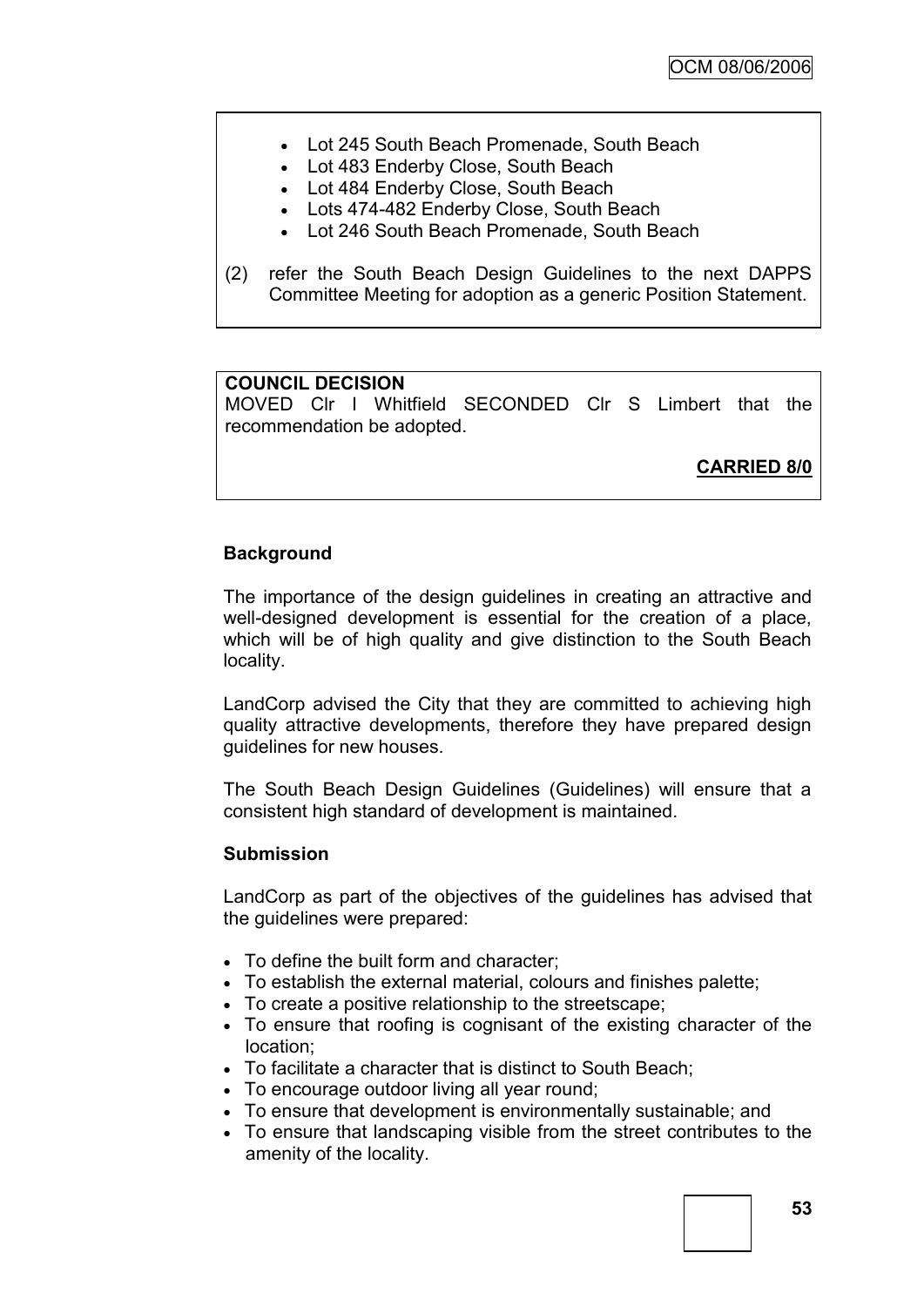A generic Position Statement will be prepared and will be referred to the next DAPPS Committee Meeting.

### **Report**

The guidelines are an initiative of LandCorp, which is consistent with their approach to land development for high quality development outcomes.

In order to facilitate a high standard in built form, landscaping, and environmental sustainability within South Beach, LandCorp have produced the guidelines, which will be given to prospective purchasers as part of a Contract of Sale. The guidelines are additional requirements imposed only by the developers and the existing provisions contained in Council"s Town Planning Scheme.

The guidelines are tools to be provided to the developers to ensure an energy, water and resource efficient development design is created.

The purpose of the Guidelines are to ensure that all prospective purchasers of lots identified above in South Beach are informed of and guided by the criteria contained within guidelines and that development assessment is consistent with achieving these desired outcomes.

Prior to submitting plans for approval by Council the applicant is required to submit one set of plans for assessment to LandCorp. LandCorp will ensure that the application is consistent with the adopted guidelines, through a check list process.

The applicant will then be required to submit the approved stamped plans to Council for assessment under the City"s Town Planning Scheme. If the applicant seeks a variation to the guidelines the modifications need to be adopted by LandCorp. In case of dispute the current Town Planning Scheme shall prevail.

### **Strategic Plan/Policy Implications**

- 3. Conserving and Improving Your Environment
	- *"To ensure that the development of the district is undertaken in such a way that the balance between the natural and human environment is maintained."*

### **Budget/Financial Implications**

Nil.

### **Legal Implications**

Town Planning Scheme No. 3.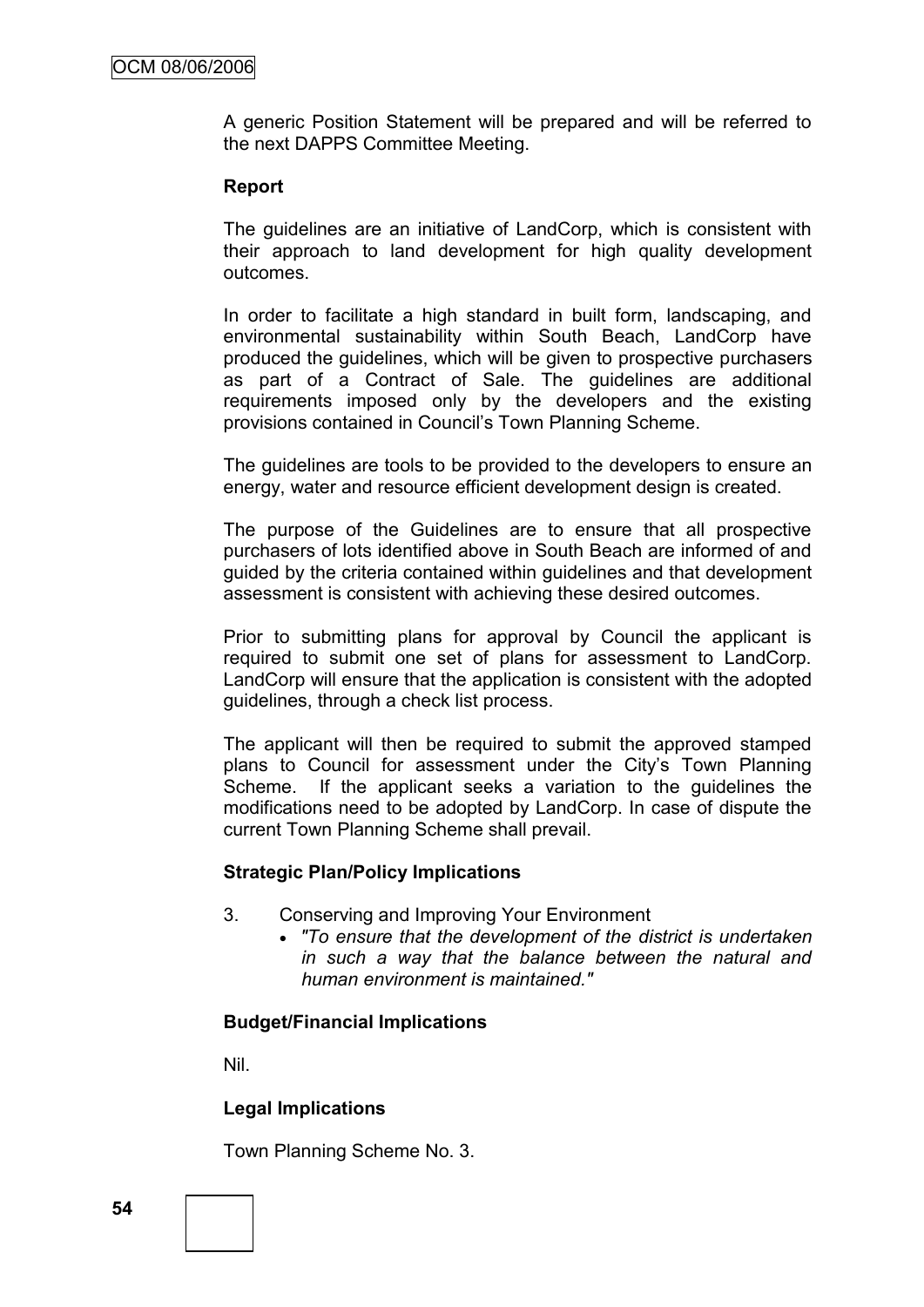# **Community Consultation**

N/A

# **Attachment(s)**

Draft Design Guidelines – South Beach.

# **Advice to Proponent(s)/Applicant**

N/A

# **Implications of Section 3.18(3) Local Government Act, 1995**

Nil.

# **14.11 (MINUTE NO 3179) (OCM 08/06/2006) - RETROSPECTIVE PLANNING APPROVAL - SATELLITE DISH - LOT 459; 53 CINCOTTA LOOP, BEELIAR - OWNER/APPLICANT: C & M RICCIARDI (3318407) (JW) (ATTACH)**

# **RECOMMENDATION**

That Council:

- (1) pursuant to Council Policy SC17, advise the applicant that it is not prepared to overturn the refusal decision for the satellite dish made under delegated authority of Council issued on 9 May 2006 for Lot 459 (No.53) Cincotta Loop, Beeliar for the following reasons:-
	- 1. The proposal fails to comply with Council's Policy APD14 - Domestic Satellite Dishes Policy.
	- 2. The proposal will adversely affect the amenity of the neighbouring property because of the visual impact.
- (2) advise the applicant of Council"s decision; and
- (3) serve a direction on the owner to remove the unlawful satellite dish within 60 days pursuant to Section 214(3) of the Planning and Development Act 2005. If the owner fails to comply with the direction, this matter must be referred to Council"s solicitor.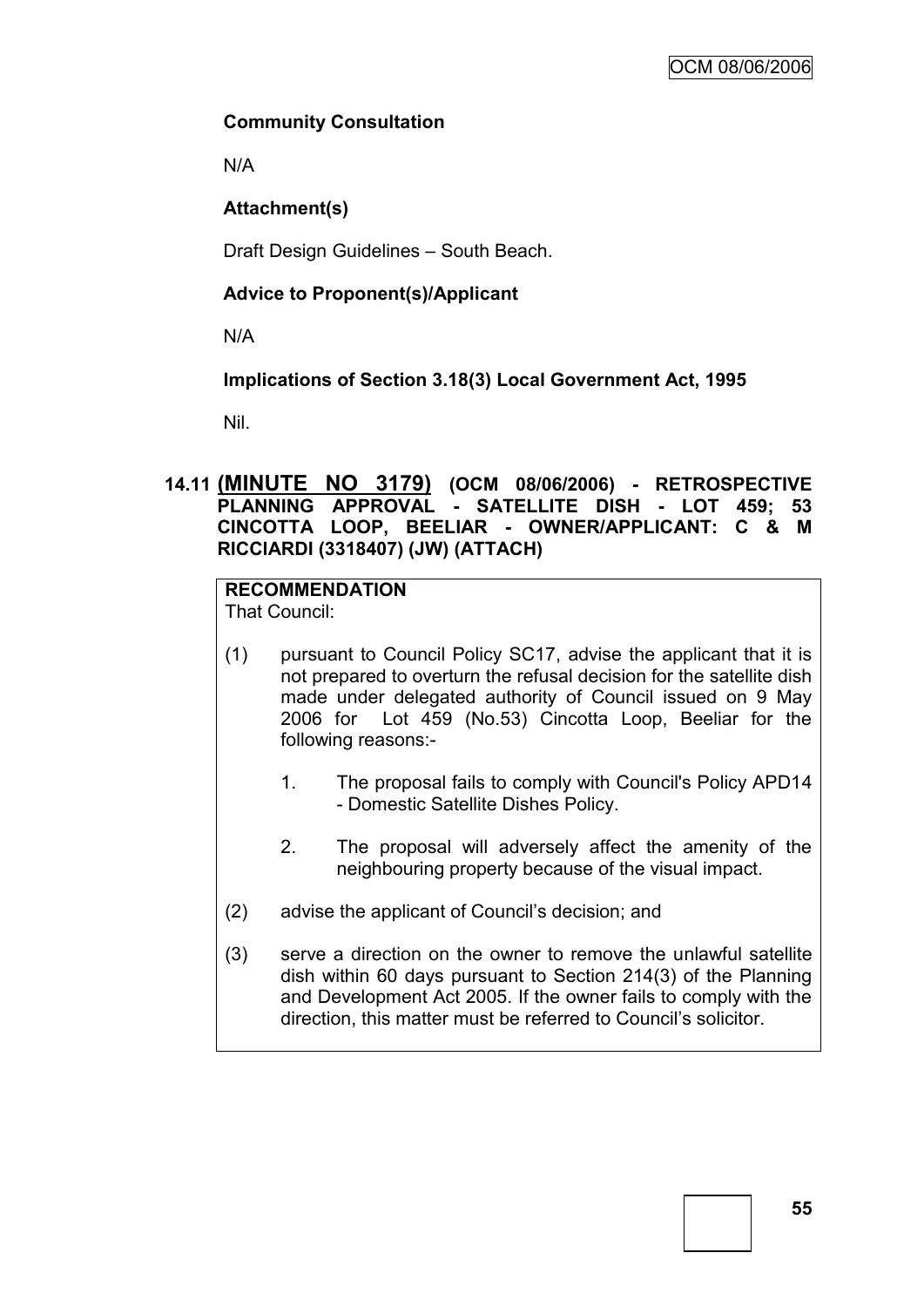### **COUNCIL DECISION**

MOVED Clr I Whitfield SECONDED Clr S Limbert that the recommendation be adopted.

### **Background**

| ZONING:           | MRS:                          | Urban                  |
|-------------------|-------------------------------|------------------------|
|                   | TPS3:                         | <b>Residential R20</b> |
| LAND USE:         | <b>Single Dwelling</b>        |                        |
| LOT SIZE:         | $0.0623$ Ha                   |                        |
| AREA:             | N/A                           |                        |
| <b>USE CLASS:</b> | Satellite Dish 'Single House' |                        |

The City acting under delegated authority of Council, issued a Schedule 9 Notice of Determination on Application for Planning Approval – Refusal dated 9 May 2006 to a retrospective planning application for a satellite dish on Lot 459 (No.53) Cincotta Loop, Beeliar for the following reasons:

- *"1. The proposal fails to comply with Council's Policy APD 14 - Domestic Satellite Dishes Policy.*
- *2. The proposal will adversely affect the amenity of the neighbouring property because of the visual impact."*

The applicant is not satisfied with this decision and requested the application be referred to the Council for its consideration and determination.

### **Submission**

The applicant was also advised that if he is aggrieved by this decision. a right of appeal may exist if lodged within 28 days from the date of this decision or alternatively, he can write to the Council requesting reconsideration of his application within 14 days from the date of this decision.

### **Submission**

A letter was received from the applicant on 23 May 2006 requesting the Council to reconsider a retrospective planning application for an existing satellite dish on Lot 459 (No.53) Cincotta Loop, Beeliar.

The letter states: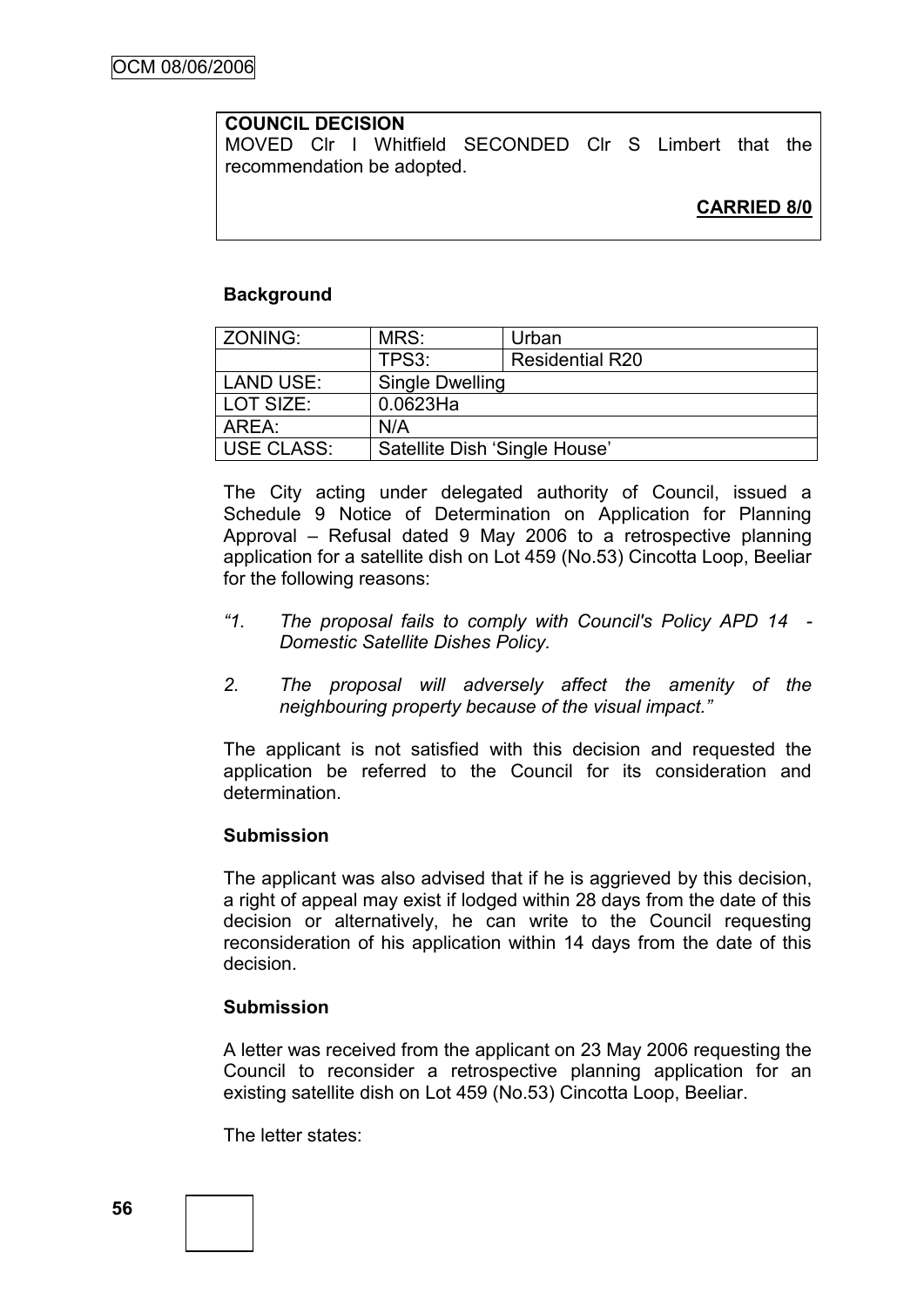*"Can the Council please reconsider the decision to have my satellite dish refused. As the satellite dish is not visible from the street and I have a letter signed by 99% of the landowners surrounding my house that they do not object to the satellite dish being on my roof."*

A petition was also attached showing 11 adjoining property landowners do not object to the existing satellite dish.

### **Report**

In January 2006, the applicant submitted an application to seek a retrospective planning approval for an existing satellite dish on the subject property (refer to Attachment 1).

The satellite dish is located at the rear of the property with a 3 metre high pole and 2.4 metre diameter bowl on top of the roof (refer to Attachment 2 & 3 & 4).

Council"s Domestic Satellite Dish Policy (APD14) requires Planning Approval for all dishes in excess of 1.2 metres in diameter. The policy also specifies general guidelines to minimise the visual impact of satellite dishes and details the procedure for considering applications.

The application was referred to five (5) adjoining property owners in accordance with Council policy. One (1) letter of objection was received from adjoining landowners, which raised the following concerns: -

- The satellite dish is in full view from the objector"s back patio
- The dish could de-value the objector's property; and
- The dish is considered as an eyesore.

The City officers carried out a site inspection to check if the existing satellite dish presents potential visual impact on the adjoining properties. It was found that although the dish is not visible from the street, it is fully visible from the objector's property on 7 Peraldini Court (refer to Attachment 5).

Council"s Policy APD 14 – Domestic Satellite Dishes Policy clearly states the following:

*"Dishes should be located such to minimise the visual impact from neighbouring properties; the street or other public areas;*

*Dishes should be erected close to the ground and below the height of fences where practical. If objections from neighbours are received with regards to the potential visual impact, the dish shall not protrude above a fence or screening fixture at all times."*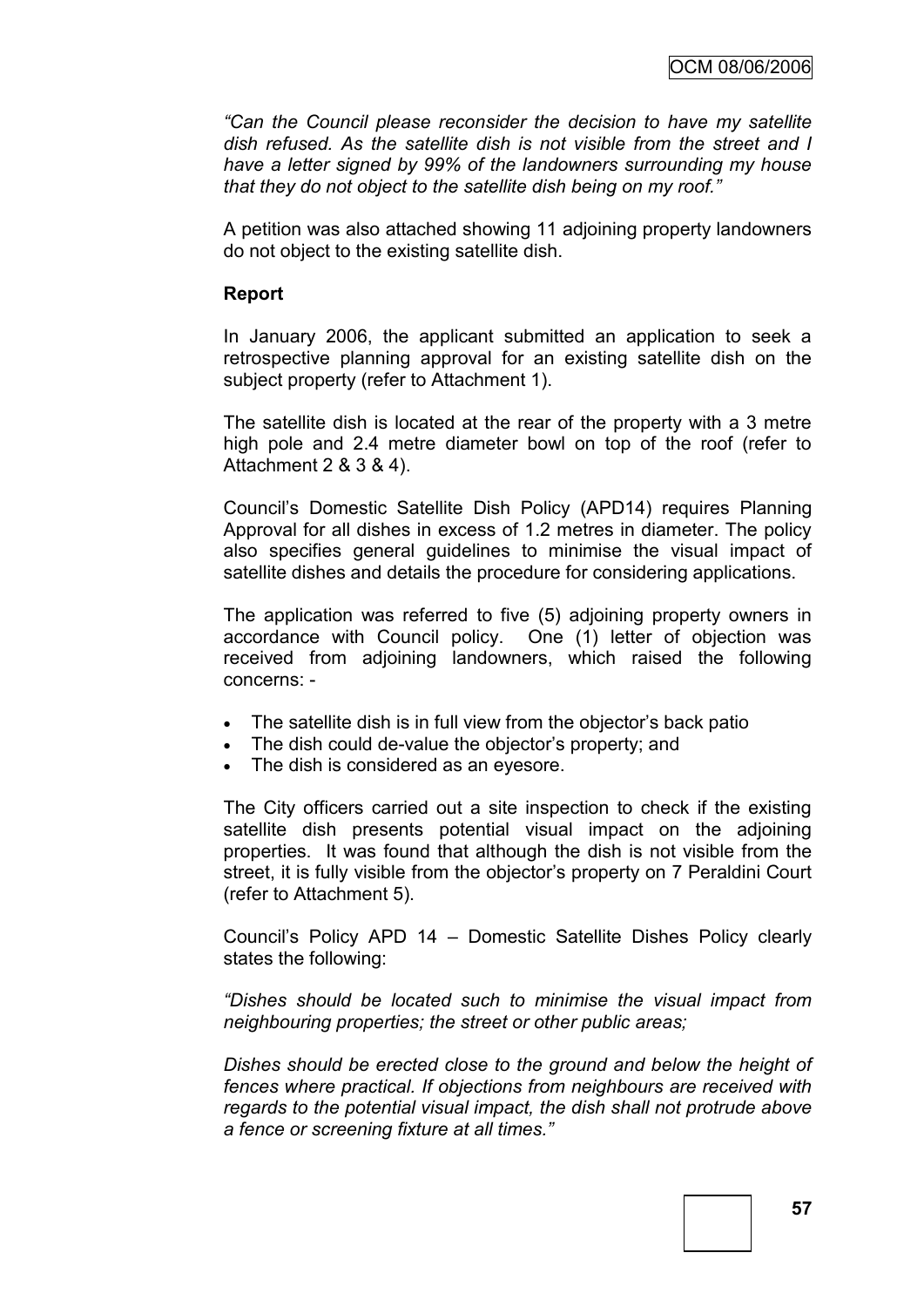The retrospective planning application for the existing satellite dish does not comply with the above requirements.

Before issuing a refusal to the application, it was recommended that the applicant submit a revised plan showing the satellite dish being relocated to the backyard and the height of the pole being lowered to minimise the visual impact on the neighbouring property. The revised plan could be supported subject to no further objection received from the adjoining landowners. The owner from 7 Peraldini Court verbally indicated that they would be happy with this arrangement. However, the applicant insisted with the current application and did not want to change the location of the satellite dish. A refusal decision was then issued under delegated authority.

The applicant is not satisfied with this refusal decision and wrote to the Council within 14 days from the date of the refusal requesting the Council to reconsider his application.

It is recommended that Council reaffirm the refusal decision for the existing satellite dish on Lot 459 (No.53) Cincotta Loop, Beeliar. The dish does not comply with Council's Policy APD14 and has a visual impact on adjoining neighbours.

### **Strategic Plan/Policy Implications**

The Corporate Strategic Plan Key Result Areas which apply to this item are:-

- 2. Planning Your City
	- *"To ensure that the planning of the City is based on an approach which has the potential to achieve high levels of convenience for its citizens."*
	- *"To ensure that the development will enhance the levels of amenity currently enjoyed by the community."*
- 3. Conserving and Improving Your Environment
	- *"To conserve the character and historic value of the human and built environment."*
	- *"To ensure that the development of the district is undertaken in such a way that the balance between the natural and human environment is maintained."*

The Planning Policies which apply to this item are:-

- APD14 Domestic Satellite Dishes Policy
- APD17 Standard Development Conditions and Footnotes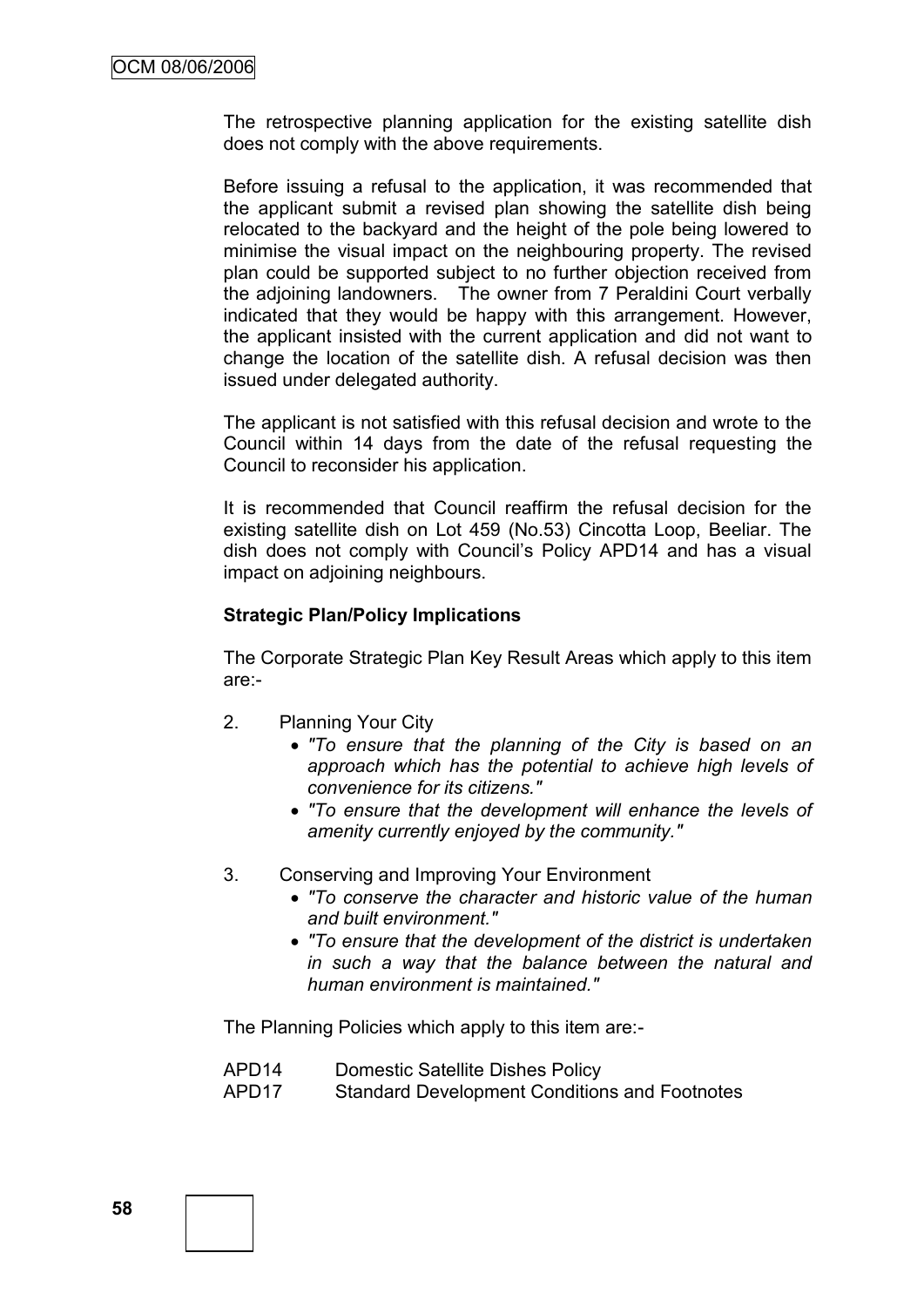# **Budget/Financial Implications**

There could be legal costs associated with defending an application for review with the State Administrative Tribunal ("SAT").

# **Legal Implications**

Planning and Development Act 2005. Town Planning Scheme No.3.

### **Community Consultation**

The application was advertised to adjoining properties for comment for a period of 14 days in accordance with the City's Town Planning Scheme No. 3. At the close of the submission only one submission was received.

# **Attachment(s)**

- (1) Location Plan
- (2) Elevation Plan
- (3) Site Photographs

### **Advice to Proponent(s)/Submissioners**

The Proponent(s) and those who lodged a submission on the proposal have been advised that this matter is to be considered at the 8 June 2006 Council Meeting.

### **Implications of Section 3.18(3) Local Government Act, 1995**

Nil.

### **14.12 (MINUTE NO 3180) (OCM 08/06/2006) - EXTENSION OF AREA AND USAGE - PORTION OF LEASE L3102 PUBLIC TRANSPORT AUTHORITY LICENCE TO MOLTONI CORPORATION PTY LTD - DISUSED RAILWAY, WELLARD TO MIGUEL ROAD, BIBRA LAKE (4109346; 4113473; 4413031) (KJS) (ATTACH)**

#### **RECOMMENDATION** That Council:

- (1) request that the Public Transport Authority ("PTA") amend Lease L3102 to:
	- 1. Increase the width of the lease area from 3 metres to 10 metres between Wellard Road and Railway Parade, Bibra Lake.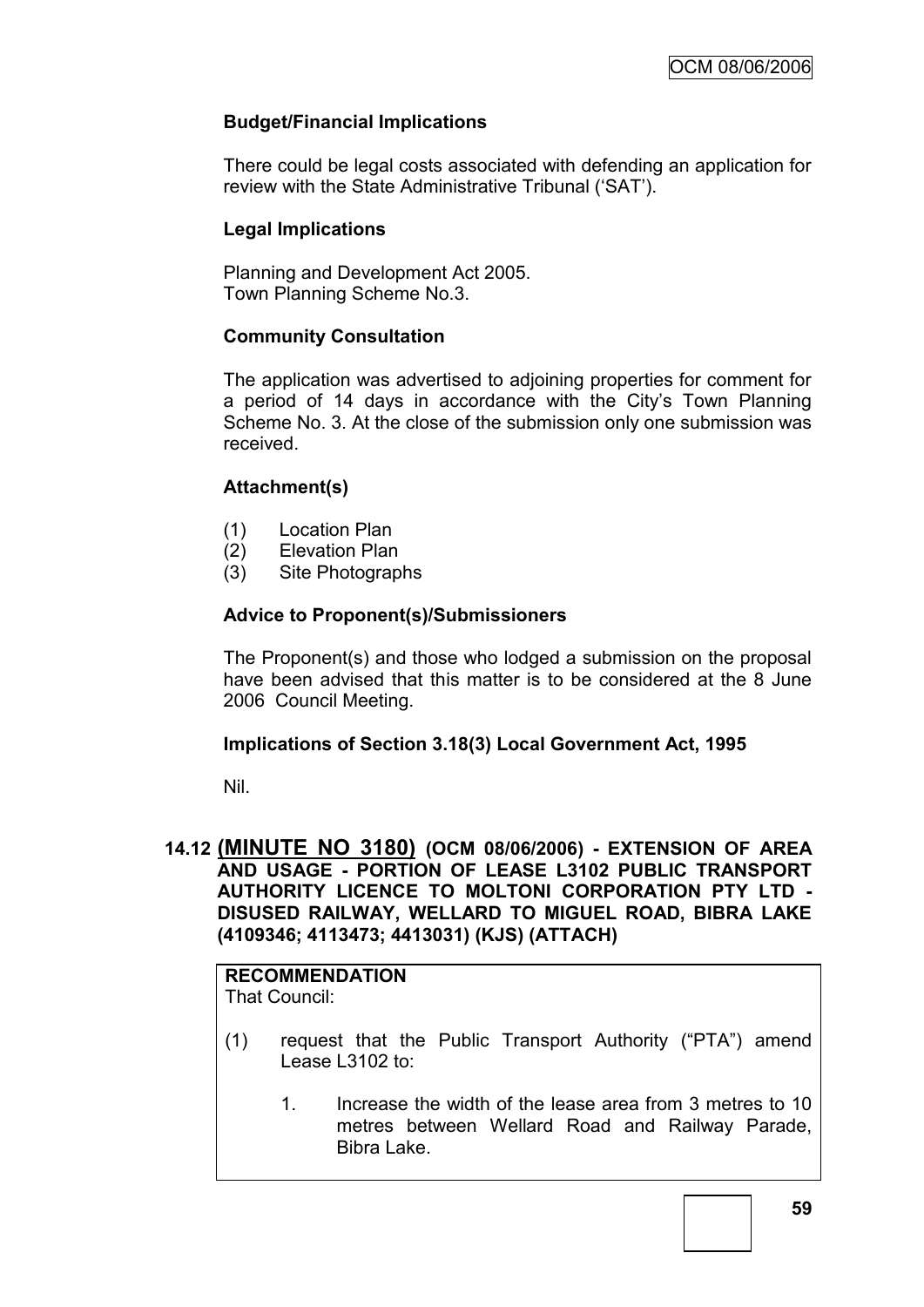- 2. Allow vehicular access within the 10 metre wide easement area.
- (2) on approval from PTA of (1) above, enter into a licence with Moltoni Corporation Pty Ltd for a 3 year period for Moltoni to use the 10 metre wide lease area for truck movements associated with the approved landfill of Lot 410 and 451 subject to:
	- 1. Moltoni using its best endeavours to secure permanent vehicular access in the interim.
	- 2. The Council having the ability to terminate the licence following the 1st year licence period by giving at least 90 days notice to Moltoni, without any claim for compensation or costs being payable.
	- 3. The access being constructed to a standard acceptable to the City"s Engineer.
	- 4. Moltoni maintaining the licence area in a safe, dust free and secure manner to the satisfaction of the Council.
- (3) comply with provisions of Section 3.58 of the Local Government Act 1995; and
- (4) upon receipt of a "fresh" application for planning approval, allow access at the point where the lease area connects to Railway Parade.

# **COUNCIL DECISION**

MOVED Clr S Limbert SECONDED Clr I Whitfield that Council:

- (1) request that the Public Transport Authority ("PTA") amend Lease L3102 to:
	- 1. Increase the width of the lease area from 3 metres to 10 metres between Wellard Road and Railway Parade, Bibra Lake.
	- 2. Allow vehicular access within the 10 metre wide easement area.
- (2) on approval from PTA of (1) above, enter into a licence with Moltoni Corporation Pty Ltd for a 3 year period for Moltoni to use the 10 metre wide lease area for truck movements associated with the approved landfill of Lot 410 and 451 subject to:
	- 1. Moltoni using its best endeavours to secure permanent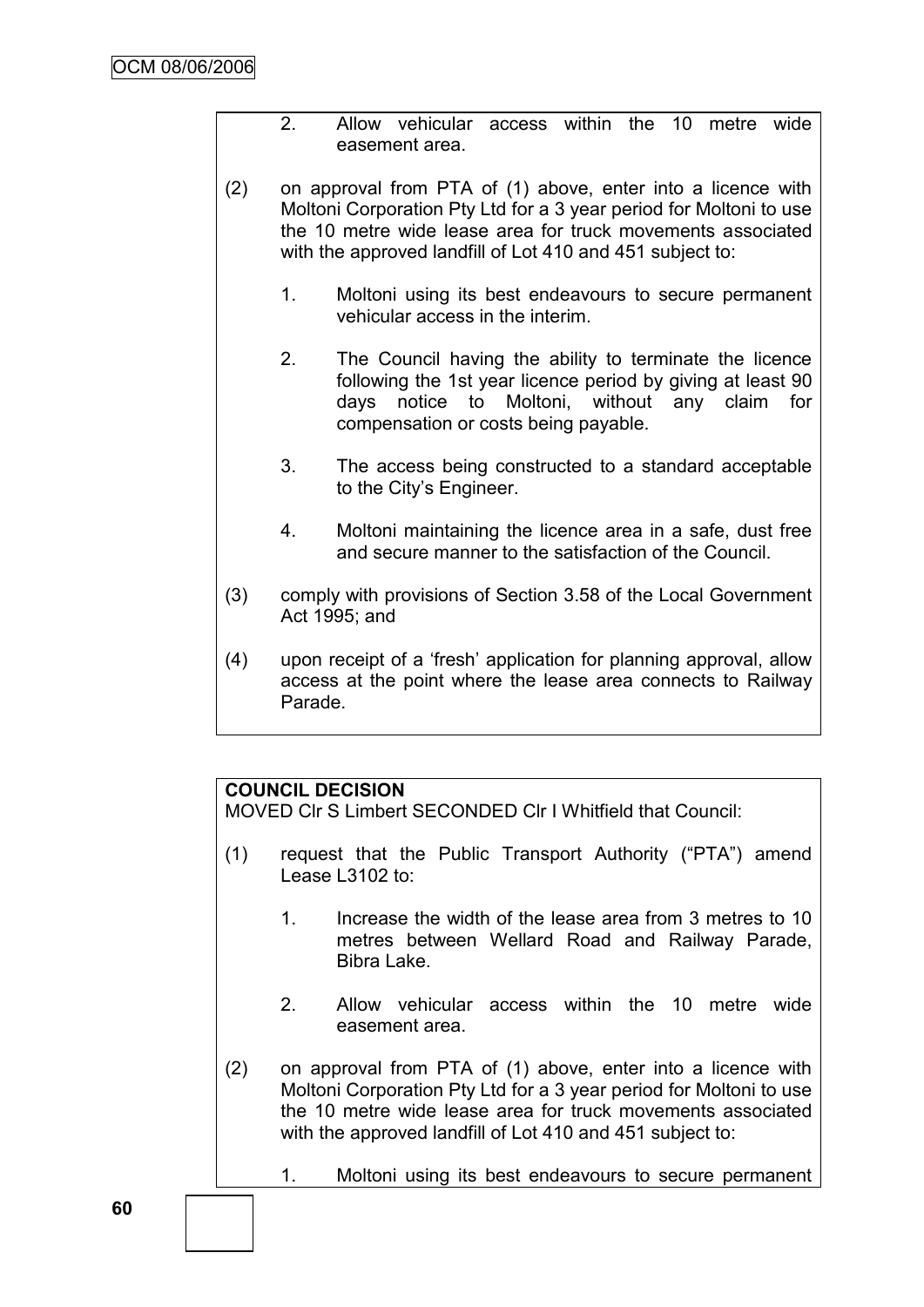vehicular access in the interim.

- 2. The Council having the ability to terminate the licence following the 1st year licence period by giving at least 90 days notice to Moltoni, without any claim for compensation or costs being payable.
- 3. The access being constructed to a standard acceptable to the City"s Engineer.
- 4. Moltoni maintaining the licence area in a safe, dust free and secure manner to the satisfaction of the Council.
- 5. Agreement being reached on the acquisition of the Spearwood Avenue land requirement on Lot 410 as agreed by Licensed Valuers representing the Council and Moltoni Corporation.
- (3) comply with provisions of Section 3.58 of the Local Government Act 1995; and
- (4) upon receipt of a "fresh" application for planning approval, allow access at the point where the lease area connects to Railway Parade.

**CARRIED 8/0**

### **Reason for Decision**

Council needs an assurance that its land acquisition requirements for Spearwood Avenue extension can be secured from Moltoni Corporation as a condition to granting temporary access.

### **Background**

The background to this matter is included in the Agenda attachment.

### **Submission**

Moltoni has written to the City requesting the arrangements set out in items 1 and 2 of the recommendation. Included in the request is an agreement to the proposition from Burgess Rawson (WA) Pty Ltd who are agents for the Public Transport Authority.

### **Report**

Representatives from Moltoni have endeavoured to comply with Council objectives to establish a safe access point off Miguel Road.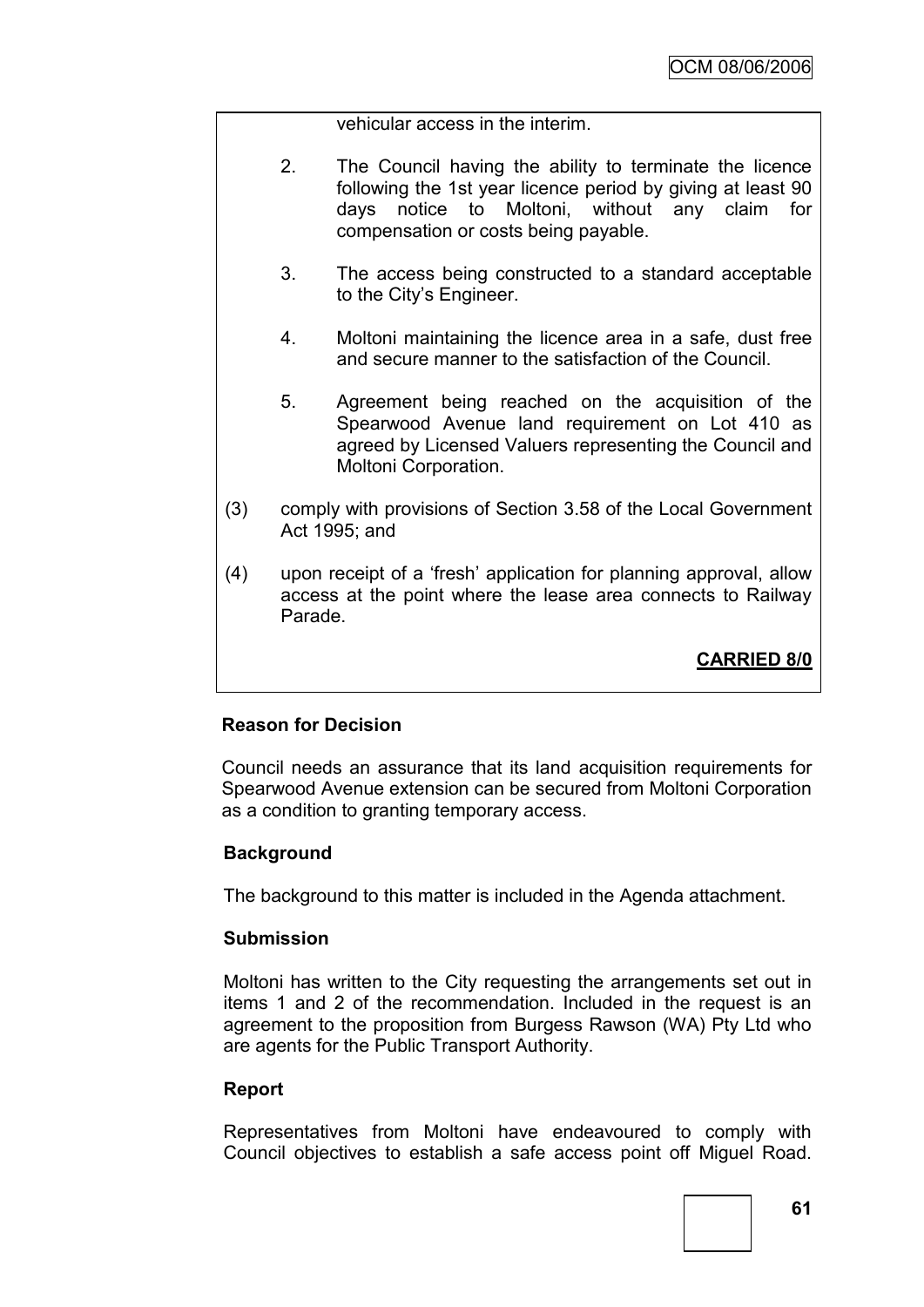The nature of the site and the geometry of Miguel Road has rendered safe access off Miguel Road cost prohibitive.

The alternative as proposed in the recommendation has been brokered between Council officers, Moltoni and Public Transport Authority. The Public Transport Authority have agreed to the amendments to the lease area.

Lease L3102 in its current form is a 3 metre wide strip of the former railway between Bibra Lake and Leonard Way, Spearwood. The allowed use for the lease area is as a recreation trail.

The lease expires 1 October 2006 although Public Transport Authority has written to the City with an offer to extend the lease. The City has not developed the lease area to enhance its use as a recreational trail in the 9 years that it has held the lease.

The rails and sleepers have been removed from and the resulting path has been sufficient for use by the public. There is very little evidence that the public have made use of the route. It is considered therefore that the use by Moltoni of the section between Wellard Road and Railway Parade will not have an adverse impact of the public use of the trail. The total lease length is approximately 4 kilometres whilst the subject **licence** length is approximately 400 metres.

### **Strategic Plan/Policy Implications**

The Corporate Strategic Plan Key Result Areas which apply to this item are:-

- 2. Planning Your City
	- *"To ensure that the planning of the City is based on an approach which has the potential to achieve high levels of convenience for its citizens."*
	- *"To ensure that the development will enhance the levels of amenity currently enjoyed by the community."*
	- *"To foster a sense of community within the district generally and neighbourhoods in particular."*

#### **Budget/Financial Implications**

N/A

### **Legal Implications**

Section 3.58 of the Local Government Act.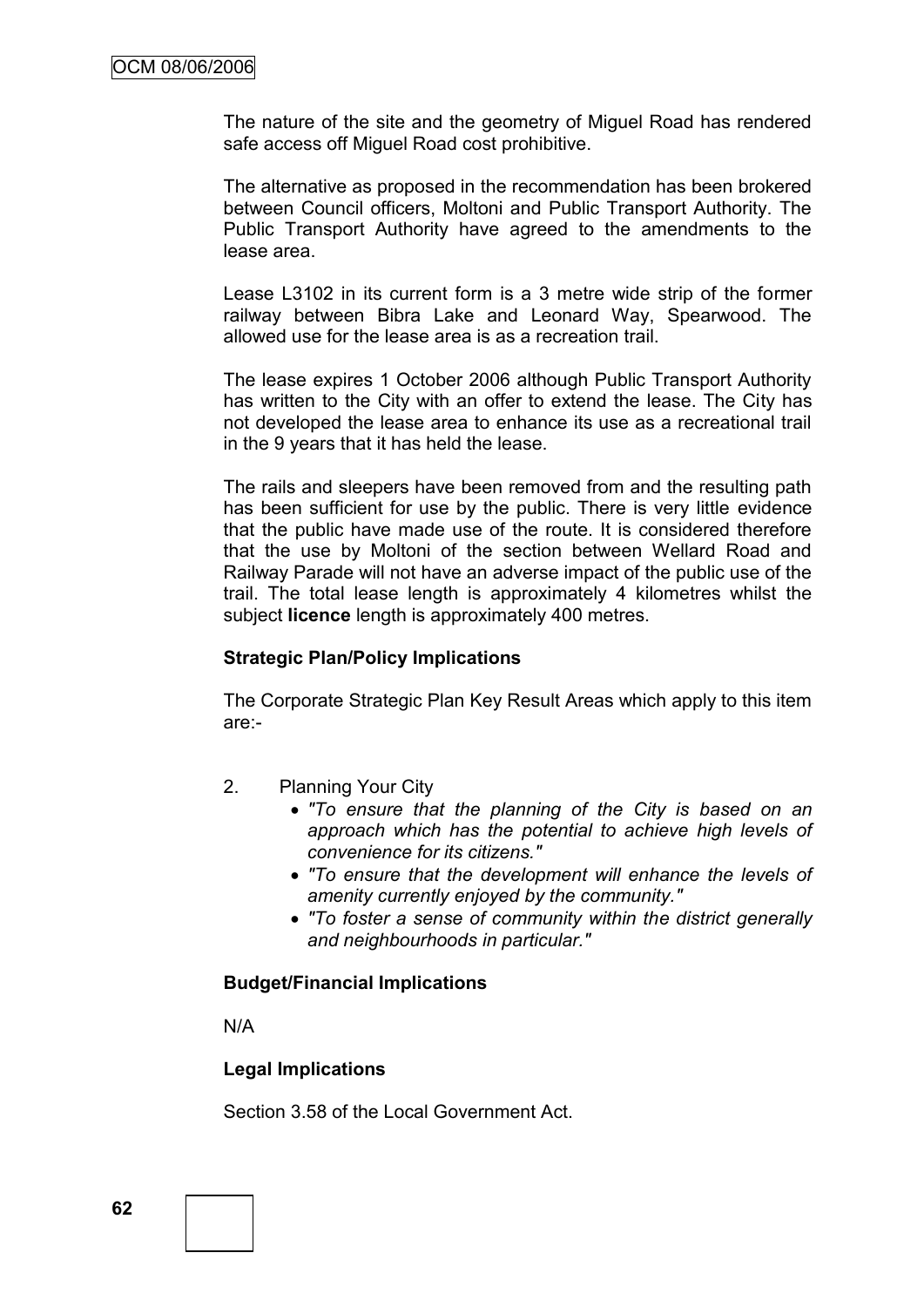# **Community Consultation**

N/A

# **Attachment(s)**

- (1) Decision from Council Meeting 8 December 2005.
- (2) Letter dated 19 May 2006 from Moltoni Corp Pty Ltd.
- (3) Location Plan.

# **Advice to Proponent(s)/Applicant**

The Proponent has been advised that this matter is to be considered at the 8 June 2006 Council Meeting.

# **Implications of Section 3.18(3) Local Government Act, 1995**

Nil.

# **14.13 (MINUTE NO 3181) (OCM 08/06/2006) - MOTION - SPECIAL ELECTORS MEETING - 19 APRIL 2006 - INFILL SEWER PROGRAM IN THE SPEARWOOD LOCALITY (4908) (CW)**

# **RECOMMENDATION**

That Council:

- (1) note the resolution of the Special Electors meeting of 19 April 2006 passed at the special electors meeting; and
- (2) continue pursuing the provision of infill sewer to the Spearwood locality as per the recommendations adopted at the 13 April 2006 meeting of Council.

### **COUNCIL DECISION**

MOVED Clr I Whitfield SECONDED Clr S Limbert that the recommendation be adopted.

**CARRIED 8/0**

# **Background**

A Special Electors Meeting was called for by the residents of Cockburn to discuss several matters including the provision of infill sewerage to areas of Spearwood which are currently provided with onsite effluent disposal systems. The resolution made in regard to this matter was: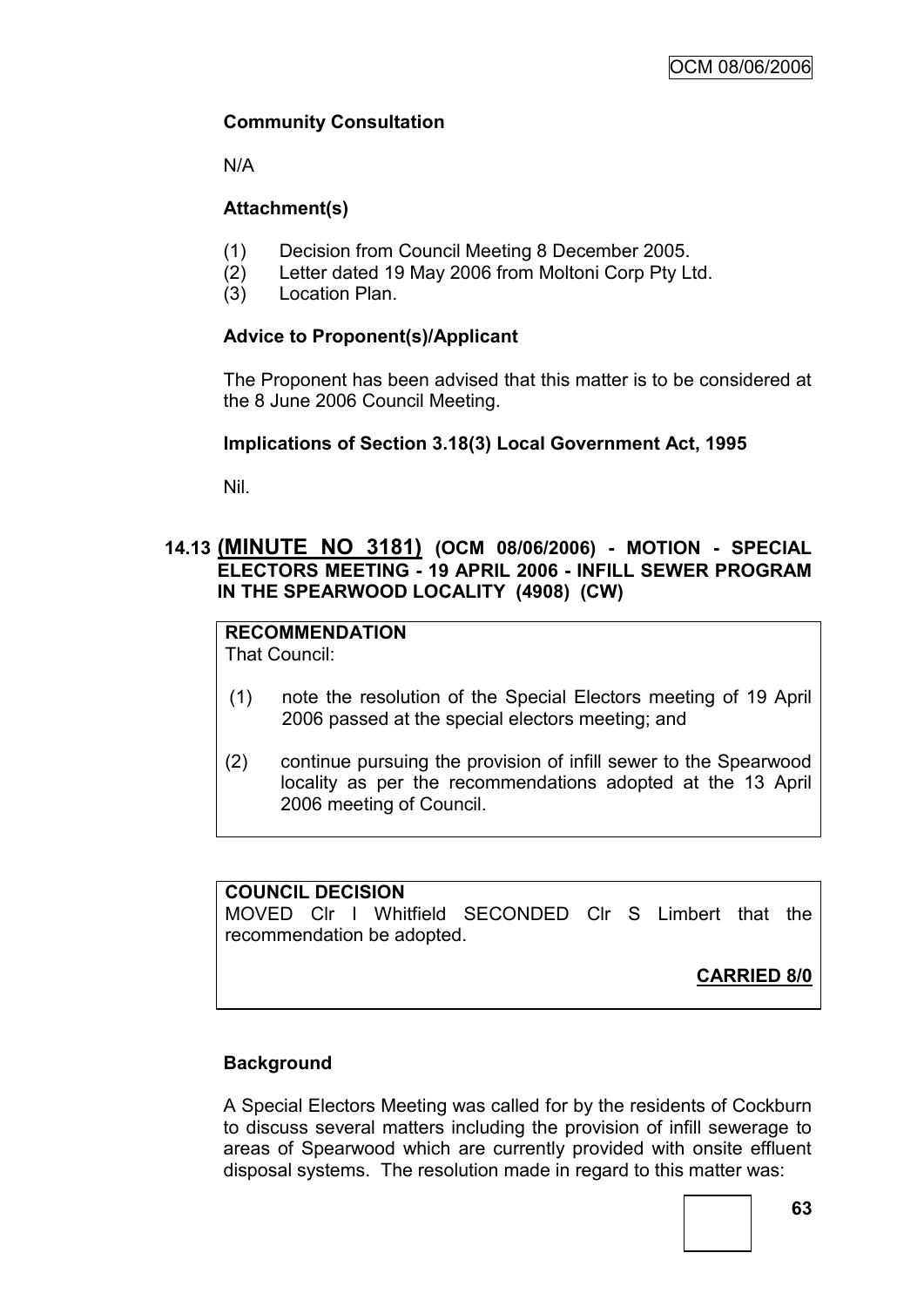*….that \$12.6M be placed on the State Budget for infill sewerage in Spearwood and Hamilton Hill over the next 2 to 3 years.*

### **Submission**

N/A

### **Report**

At its 13 April 2006 meeting, Council resolved to adopt the following recommendation:

*That Council:*

- *(1) acknowledge Spearwood as a priority area as reflected in the report for the provision of sewerage as part of the review of the State Government Infill Sewerage Program as previously advised to the Department of Health on 6 February 2006;*
- *(2) correspond with the Premier, Minister for Health, Minister for Water Resources and Local State Members seeking support to allocate additional State Government funding to expedite the provision of infill sewerage to unsewered areas of the Cockburn District, particularly the Spearwood area which should be considered as a program priority within the Perth Metropolitan Area;*
- *(3) seek a meeting with the Minister for Water Resources to be attended by Mayor Lee and the Chief Executive Officer to discuss the State Government giving greater priority to the provision of sewerage within the Cockburn District, particularly the Spearwood area; and*
- *(4) seek the co-operation of the Western Australian Local Government Association to lobby the State Government to allocate more funds for the provision of sewerage in Urban and Industrial Areas under the State Government Infill Sewerage Program.*
- *(5) note that the projected tender/commencement date for the project area referred to as Spearwood 16ZZ has been deferred from 2009 to 2011.*

The City has completed all of the actions required to fulfil the requirements of the adopted recommendation. On 23 May 2006, the Mayor and Chief Executive Officer met with John Kobelke, Minister for Water Resources and Sheila Mills, MLC for the Southern Metropolitan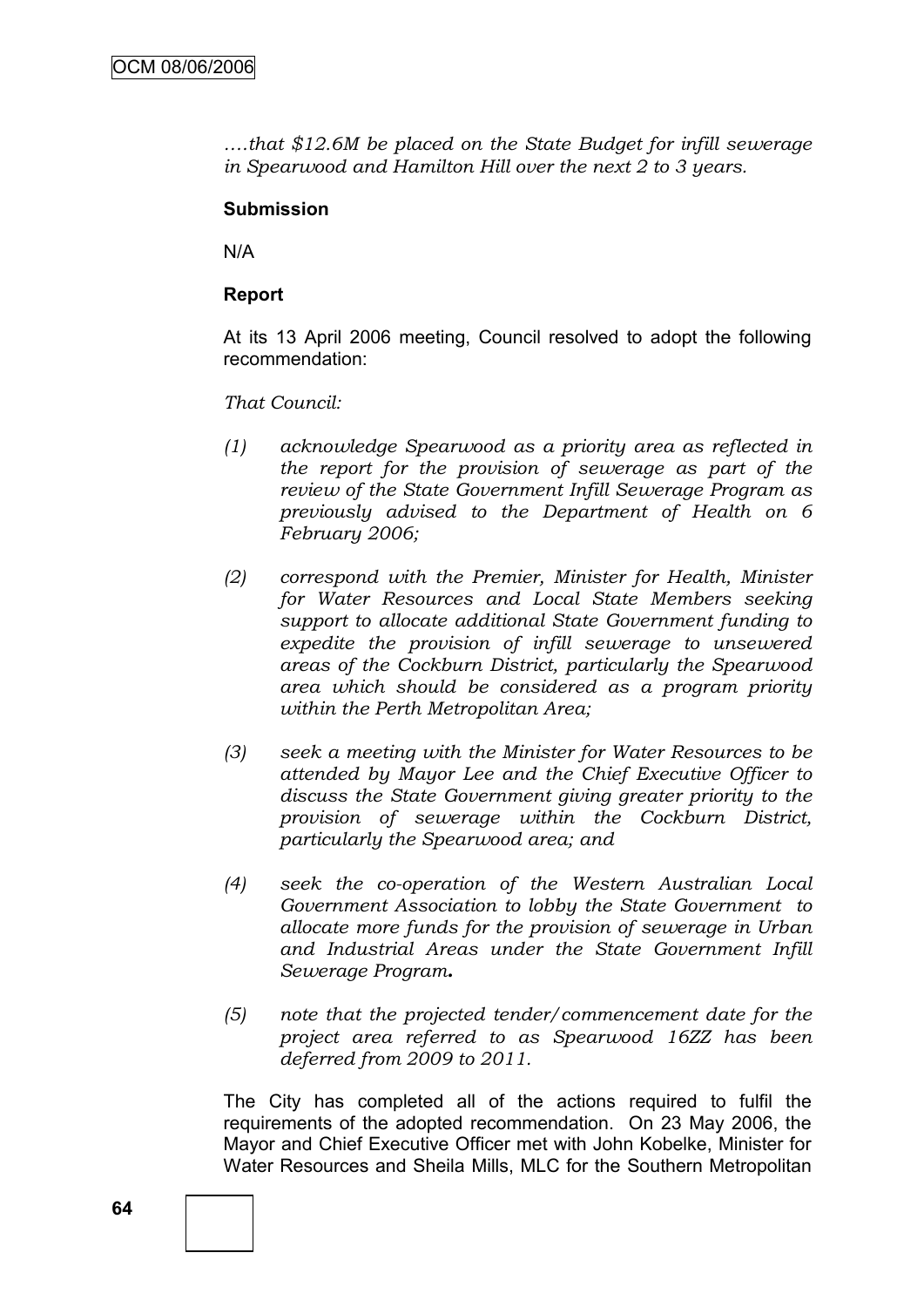Region to discuss additional funding for the provision of sewer to the Spearwood locality.

Since the City is currently vigorously pursuing this route, the motion recommended at the Special Electors Meeting should be noted, however no specific action is warranted.

### **Strategic Plan/Policy Implications**

The Corporate Strategic Plan Key Result Areas which apply to this item are:-

1. Managing Your City

*To conduct Council business in open public forums and to manage Council affairs by employing publicly accountable practices.*

# **Budget/Financial Implications**

N/A

# **Legal Implications**

N/A

### **Community Consultation**

N/A

# **Attachment(s)**

N/A

### **Advice to Proponent(s)/Submissioners**

The Proponent(s) has been advised that this matter is to be considered at the Council Meeting of 8 June 2006.

### **Implications of Section 3.18(3) Local Government Act, 1995**

Nil.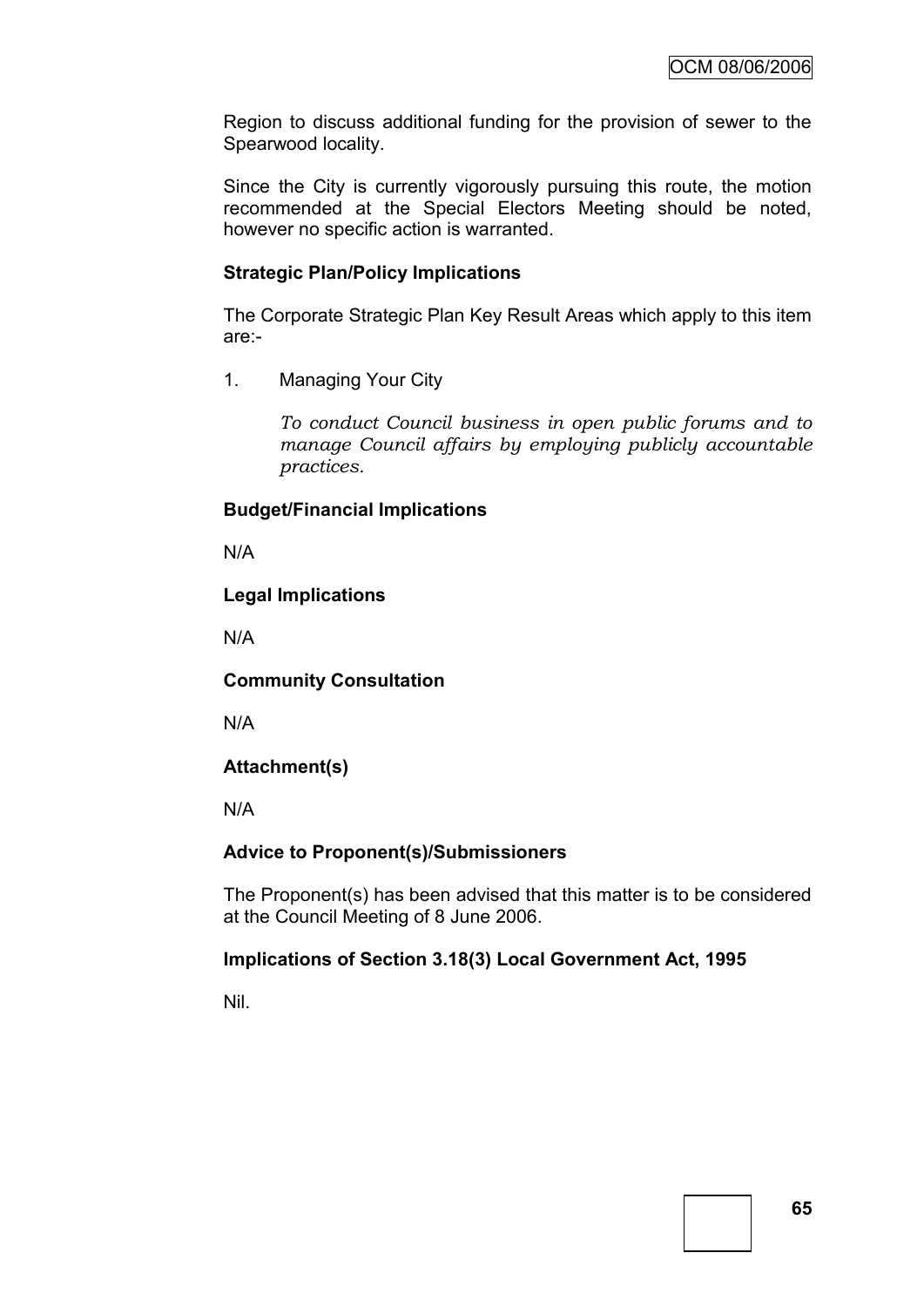### **15. FINANCE AND CORPORATE SERVICES DIVISION ISSUES**

### **15.1 (MINUTE NO 3182) (OCM 08/06/2006) - LIST OF CREDITORS PAID - APRIL 2006 (5605) (KL) (ATTACH)**

#### **RECOMMENDATION**

That Council receive the List of Creditors Paid for April 2006, as attached to the Agenda.

### **COUNCIL DECISION**

MOVED Clr I Whitfield SECONDED Clr S Limbert that the recommendation be adopted.

**CARRIED 8/0**

### **Background**

It is a requirement of the Local Government (Financial Management) Regulations 1996, that a List of Creditors be compiled each month and provided to Council.

#### **Submission**

N/A

#### **Report**

N/A

### **Strategic Plan/Policy Implications**

Key Result Area *Managing Your City* refers.

#### **Budget/Financial Implications**

N/A

### **Legal Implications**

Section 13 of the Local Government (Financial Management) Regulations 1996.

### **Community Consultation**

N/A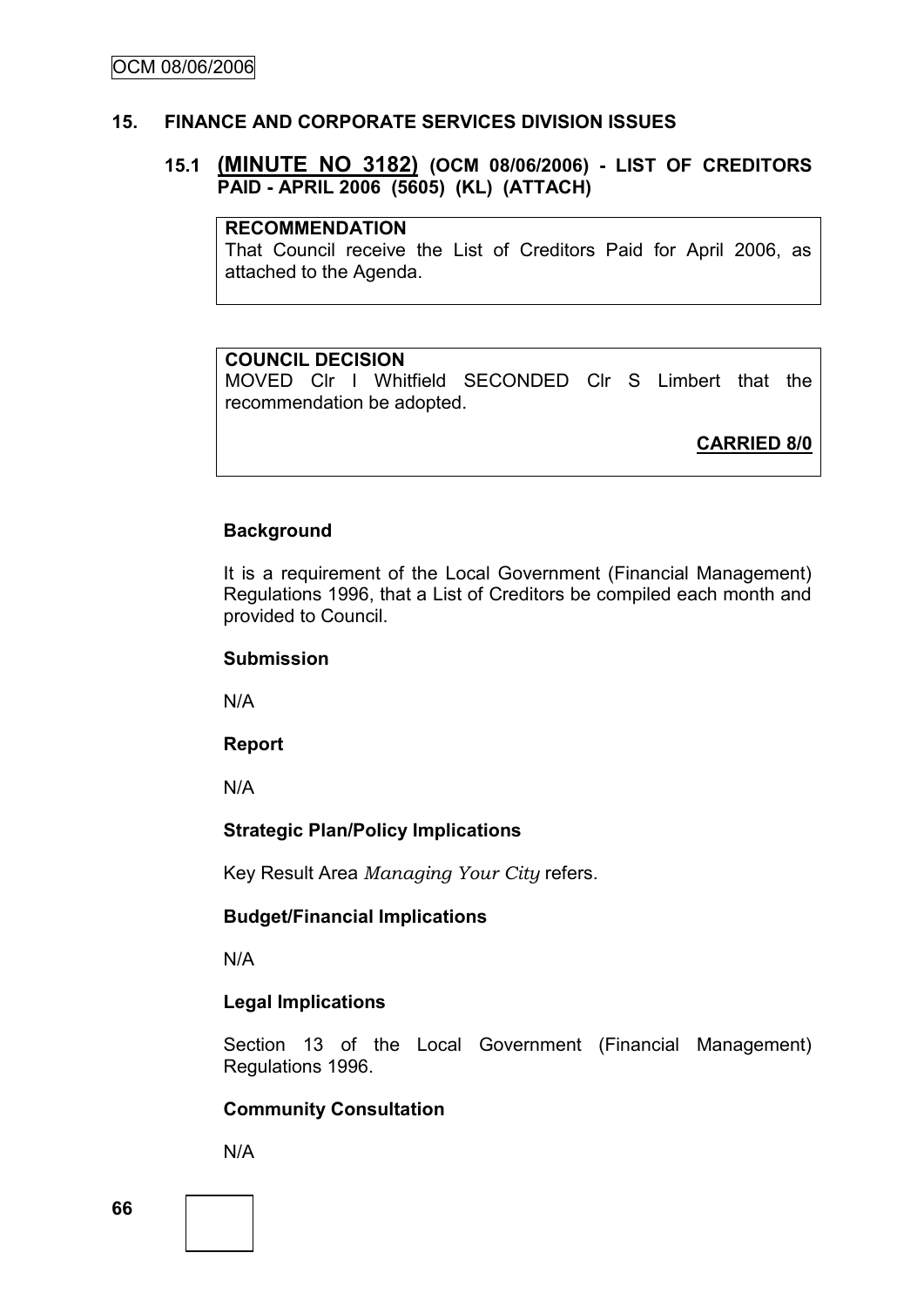# **Attachment(s)**

List of Creditors Paid – April 2006.

# **Advice to Proponent(s)/Submissioners**

N/A

# **Implications of Section 3.18(3) Local Government Act, 1995**

Nil.

# **15.2 (MINUTE NO 3183) (OCM 08/06/2006) - STATEMENT OF FINANCIAL ACTIVITY - APRIL 2006 (5505) (NM) (ATTACH)**

# **RECOMMENDATION**

That Council receive the Statement of Financial Activity and associated documents for the period ended 30 April 2006, as attached to the Agenda

# **COUNCIL DECISION**

MOVED Clr I Whitfield SECONDED Clr S Limbert that the recommendation be adopted.

**CARRIED 8/0**

# **Background**

Regulation 34(1) of the Local Government (Financial Management) Regulations 1996 prescribes that a local government is to prepare each month a Statement of Financial Activity.

Regulation 34(2) requires the Statement of Financial Activity to be accompanied by documents containing:–

- (a) details of the composition of the closing net current assets (less restricted and committed assets),
- (b) explanations for each material variance identified between YTD budgets and actuals; and
- (c) any other supporting information considered relevant by the local government.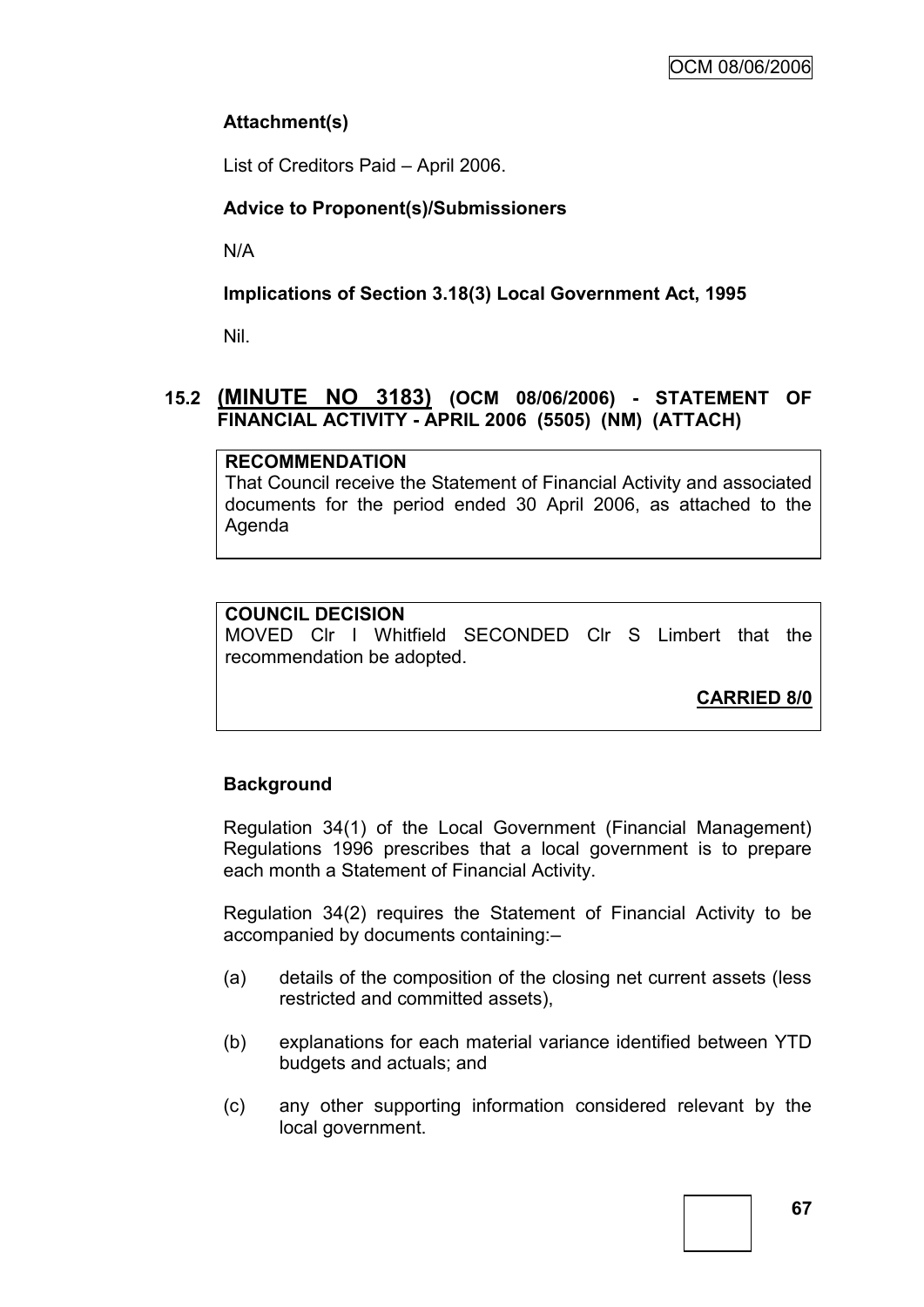Regulation 34(4)(a) prescribes that the Statement of Financial Activity and accompanying documents are to be presented to the Council.

### **Submission**

N/A

### **Report**

Attached to the Agenda is the Statement of Financial Activity for April 2006.

Note 1 shows how much capital grants and contributions are contained within the reported operating revenue.

Note 2 provides a reconciliation of Council's net current assets (adjusted for restricted assets and cash backed leave provisions). This provides a financial measure of Council"s working capital and an indication of its liquid financial health.

Also provided are Reserve Fund and Restricted Funds Analysis Statements. These assist to substantiate the calculation of Council"s net current assets position.

The Reserve Fund Statement reports the budget and actual balances for Council"s cash backed reserves, whilst the Restricted Funds Analysis summarises bonds, deposits and infrastructure contributions held by Council. The funds reported in these statements are deemed restricted in accordance with Australian Accounting Standard AAS27.

#### Material Variance Threshold

For the purpose of identifying material variances in Statements of Financial Activity, Regulation 34(5) requires Council to adopt each financial year, a percentage or value calculated in accordance with Australian Accounting Standard AAS5 - Materiality.

For the 2005/06 financial year, Council has adopted a materiality threshold of 10% or \$10,000, whichever is the greater.

#### **Strategic Plan/Policy Implications**

Managing Your City:

*To deliver services and to manage resources in a way that is cost effective without compromising quality.*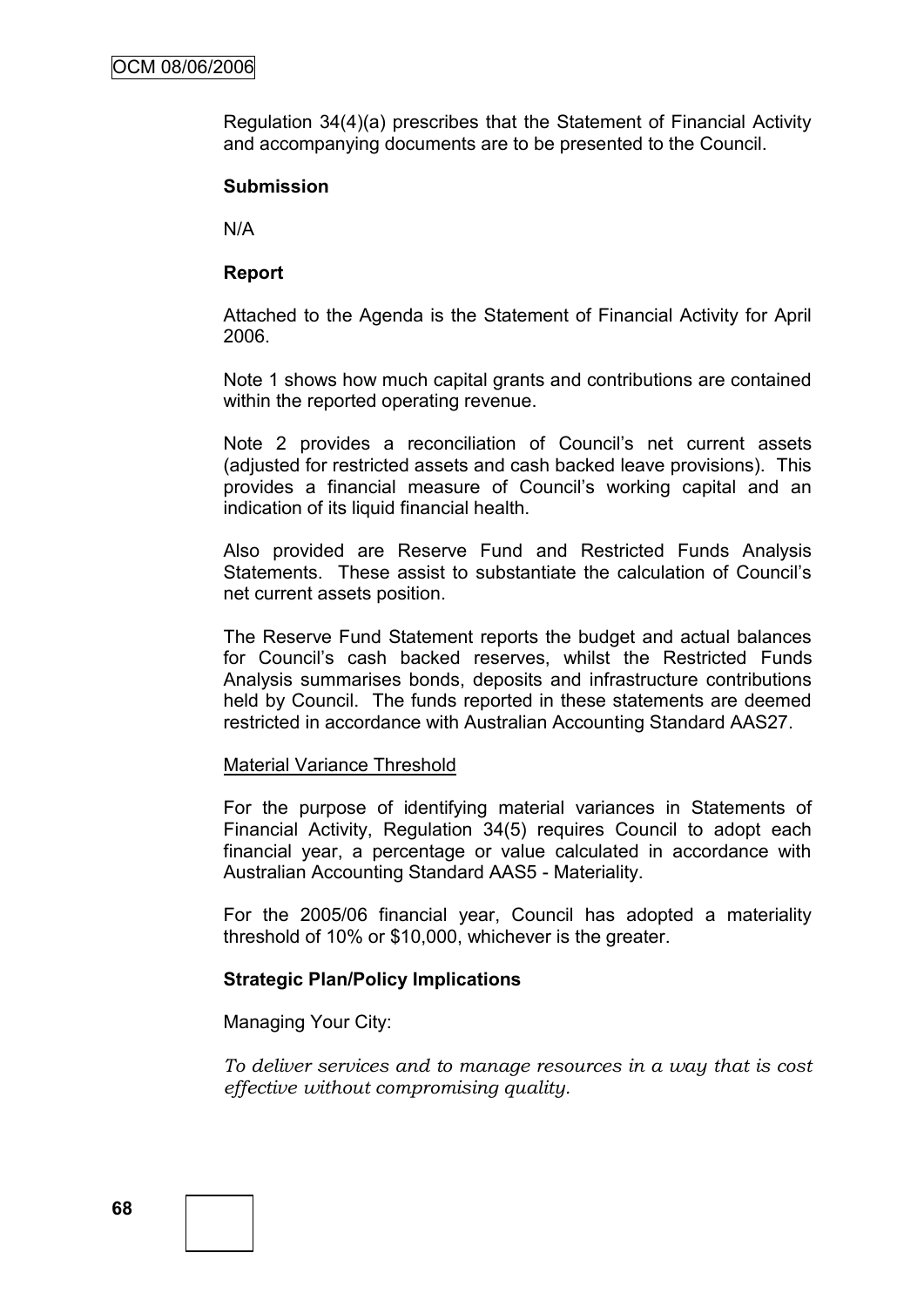#### **Budget/Financial Implications**

As the mid-year budget review has already been conducted and was based on financial information as at 31 December 2005, any further material variances of a permanent nature will now impact upon Council"s end of year surplus/deficit position.

#### **Legal Implications**

Section 6.4 of the Local Government Act, 1995 and Regulation 34 of the Local Government (Financial Management) Regulations 1996, refer.

#### **Community Consultation**

N/A

#### **Attachment(s)**

Statement of Financial Activity and associated reports for April 2006.

#### **Advice to Proponent(s)/Submissioners**

N/A

**Implications of Section 3.18(3) Local Government Act, 1995**

Nil.

### **16. ENGINEERING AND WORKS DIVISION ISSUES**

### **(MINUTE NO 3184) (OCM 08/06/2006) – MEETING BEHIND CLOSED DOORS**

#### **COUNCIL DECISION**

MOVED Deputy Mayor R Graham SECONDED Clr L Goncalves that pursuant to s5.23 (2) (d) of the Local Government Act 1995, Council move behind closed doors, the time being 7.51 pm to discuss Item 16.1 and that they remain closed to discuss Item 16.2 pursuant to s5.23 (3) of the Local Government Act 1995.

**CARRIED 8/0**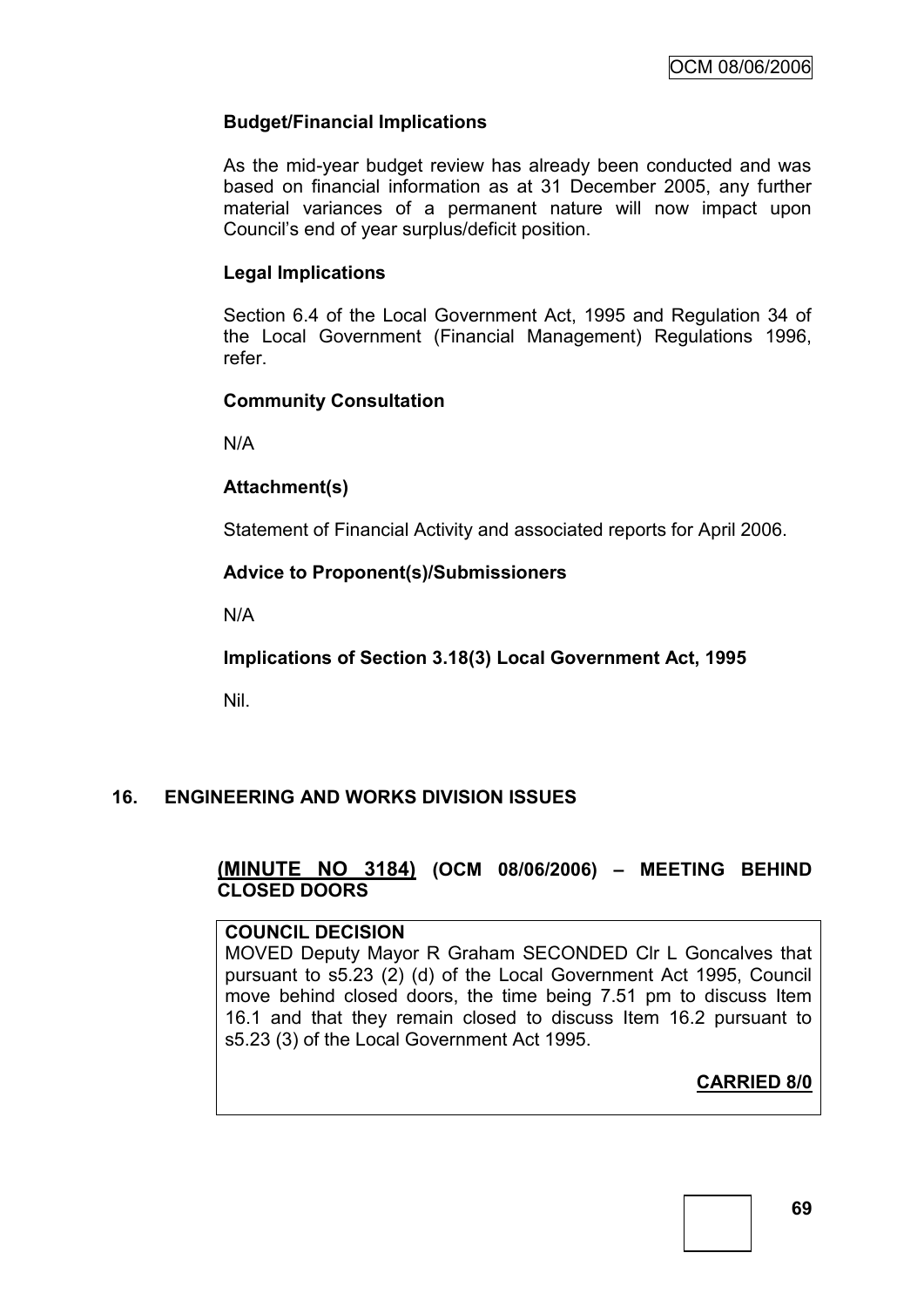### **(MINUTE NO 3185) (OCM 08/06/2006) - SUSPENSION OF STANDING ORDERS**

#### **COUNCIL DECISION**

MOVED Clr L Goncalves SECONDED Clr V Oliver that, pursuant to Clause 22.1 of Council's Standing Orders Local Law, Standing Orders be suspended the time being 7.54 pm, to enable discussions to take place on Items 16.1 and 16.2.

**CARRIED 8/0**

#### **(MINUTE NO 3186) (OCM 08/06/2006) - RESUMPTION OF STANDING ORDERS**

#### **COUNCIL DECISION**

MOVED Clr I Whitfield SECONDED Clr V Oliver that Standing Orders be resumed, the time being 8.14 pm.

**CARRIED 8/0**

### **16.1 (MINUTE NO 3187) (OCM 08/06/2006) - CONSTRUCTION OF CELL 6 - PURCHASE OF PT LOT 2 ROCKINGHAM ROAD, HENDERSON (4900; 3411237) (ML) (ATTACH)**

#### **RECOMMENDATION** That Council:

- (1) negotiates with WA Limestone for the acquisition of the 1 hectare portion of Lot 2 Rockingham Road, Henderson adjacent to the landfill as shown on the attached plan, in accordance with the confidential report; and
- (2) delegates to the Chief Executive Officer the authority to conclude any agreement necessary to formalise the matters referred to in Clause (1) above.

#### **TO BE CARRIED BY AN ABSOLUTE MAJORITY OF COUNCIL**

#### **COUNCIL DECISION**

MOVED Clr S Limbert SECONDED Clr L Goncalves that Council:

(1) negotiates with WA Limestone for the acquisition of the 1 hectare portion of Lot 2 Rockingham Road, Henderson adjacent to the landfill as shown on the attached plan, in accordance with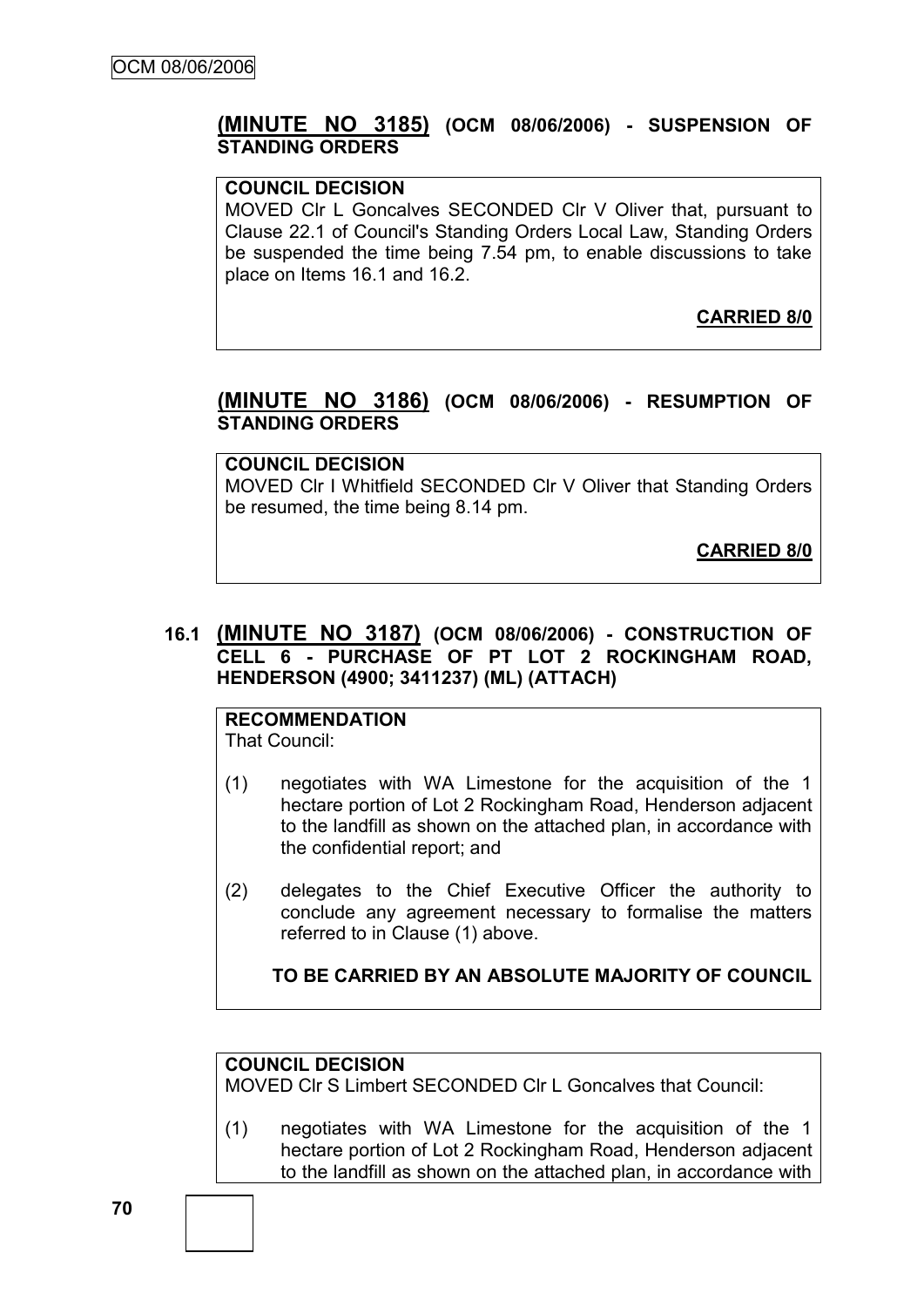#### the confidential report; and

(2) delegates to the Chief Executive Officer the authority to conclude any agreement necessary to formalise the matters referred to in Clause (1) above and within the financial limitations contained within the report.

### **CARRIED BY ABSOLUTE MAJORITY OF COUNCIL 8/0**

#### **Reason for Decision**

This transaction is primarily a matter of agreeing on what is a fair value of the land, all things being considered. The recommendation needs to clearly demonstrate that Council has established that value and has authorised the Chief Executive Officer to finalise the deal on that basis.

#### **Background**

The background to this item appears in the confidential report prepared by the Director of Engineering and Works and supplied to Elected Members under separate cover.

#### **Submission**

See Confidential Report.

#### **Report**

See Confidential Report.

#### **Strategic Plan/Policy Implications**

The Corporate Strategic Plan Key Result Areas which apply to this item are:-

- 1. Managing Your City
	- *"To deliver services and to manage resources in a way that is cost effective without compromising quality."*

#### **Budget/Financial Implications**

The purchase of the lot will be funded from the Waste and Recycling Reserve Fund.

#### **Legal Implications**

Section 3.59 of the Local Government Act 1995 and Part 3 Regulation 7 of the Local Government (Functions and General Regulations) 1996 define a major land transaction as "*a transaction with a total value*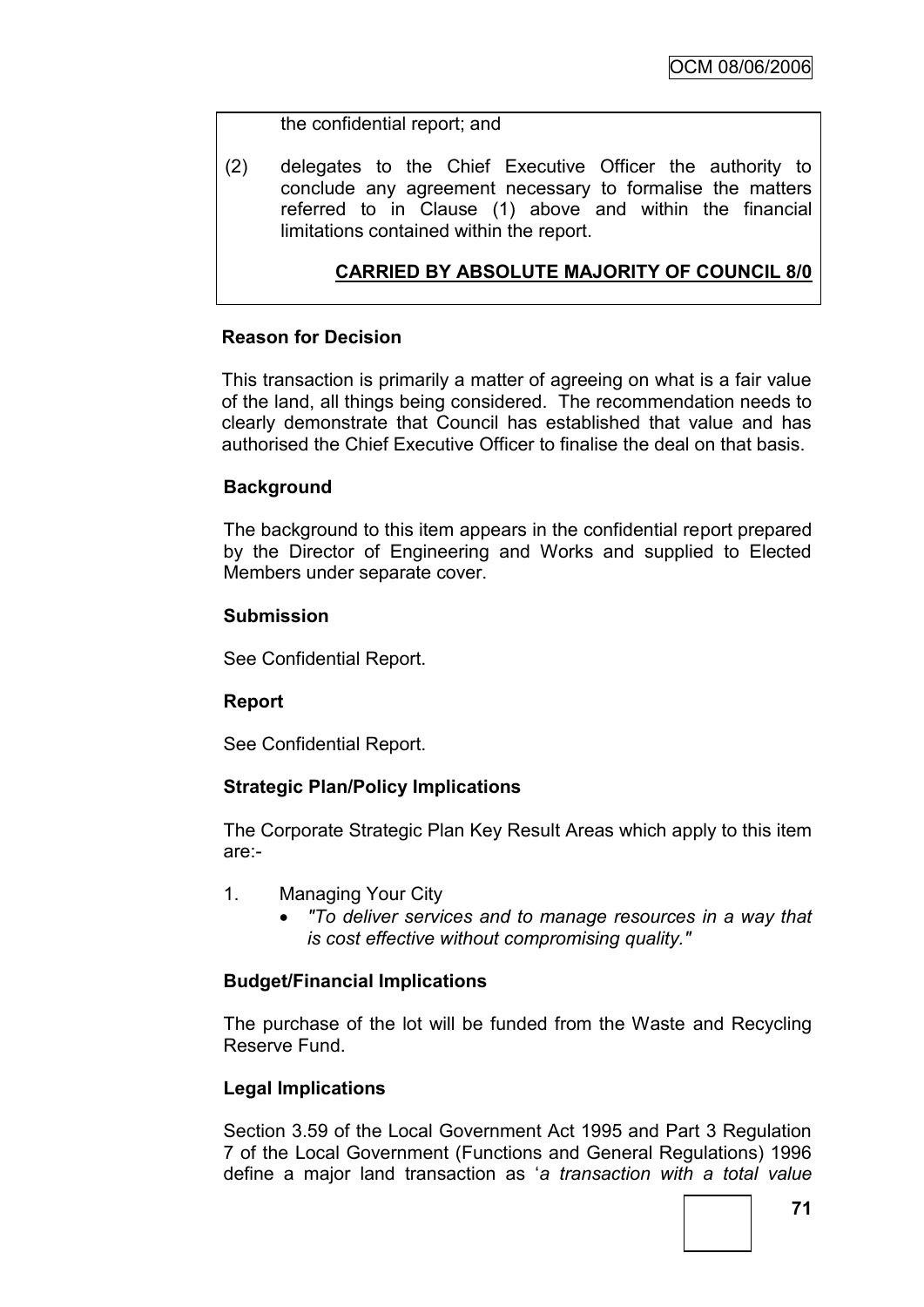*exceeding \$500,000 or 10% of the operating expenditure*". Regulation 8 of the same Part however would suggest that the proposed land acquisition would be exempt for the purpose of Section 3.59 as the City of Cockburn "*does not intend to sell or to allow any person exclusive use of the land involved in the transaction*".

Section 5.42(1) of the Local Government Act 1995, applies to subrecommendation (2).

### **Community Consultation**

N/A

### **Attachment(s)**

Confidential report provided to Elected Members under separate cover.

### **Advice to Proponent(s)/Submissioners**

N/A.

**Implications of Section 3.18(3) Local Government Act, 1995**

Nil.

### **16.2 (MINUTE NO 3188) (OCM 08/06/2006) - RESERVE 1712 RUSSELL ROAD, WATTLEUP - MINING TENEMENT DISPUTE WITH ROCLA LIMITED (4412065) (ML) (ATTACH)**

# **RECOMMENDATION**

That Council:

- (1) negotiate with Rocla Limited a royalty payment for the extraction of all sand and limestone from Reserve 1712 Russell Road, Wattleup, within the range contained in the confidential report;
- (2) subject to an agreement being reached regarding the payment of royalties, the City advises the Department of Industry and Resources that it concedes its existing mining tenement over Reserve 1712 Russell Road, Wattleup as a means of resolving the outstanding dispute; and
- (3) delegates to the Chief Executive Officer the authority to conclude any agreement necessary to formalise the matters referred to in Clauses (1) and (2) above.

### **TO BE CARRIED BY AN ABSOLUTE MAJORITY OF COUNCIL**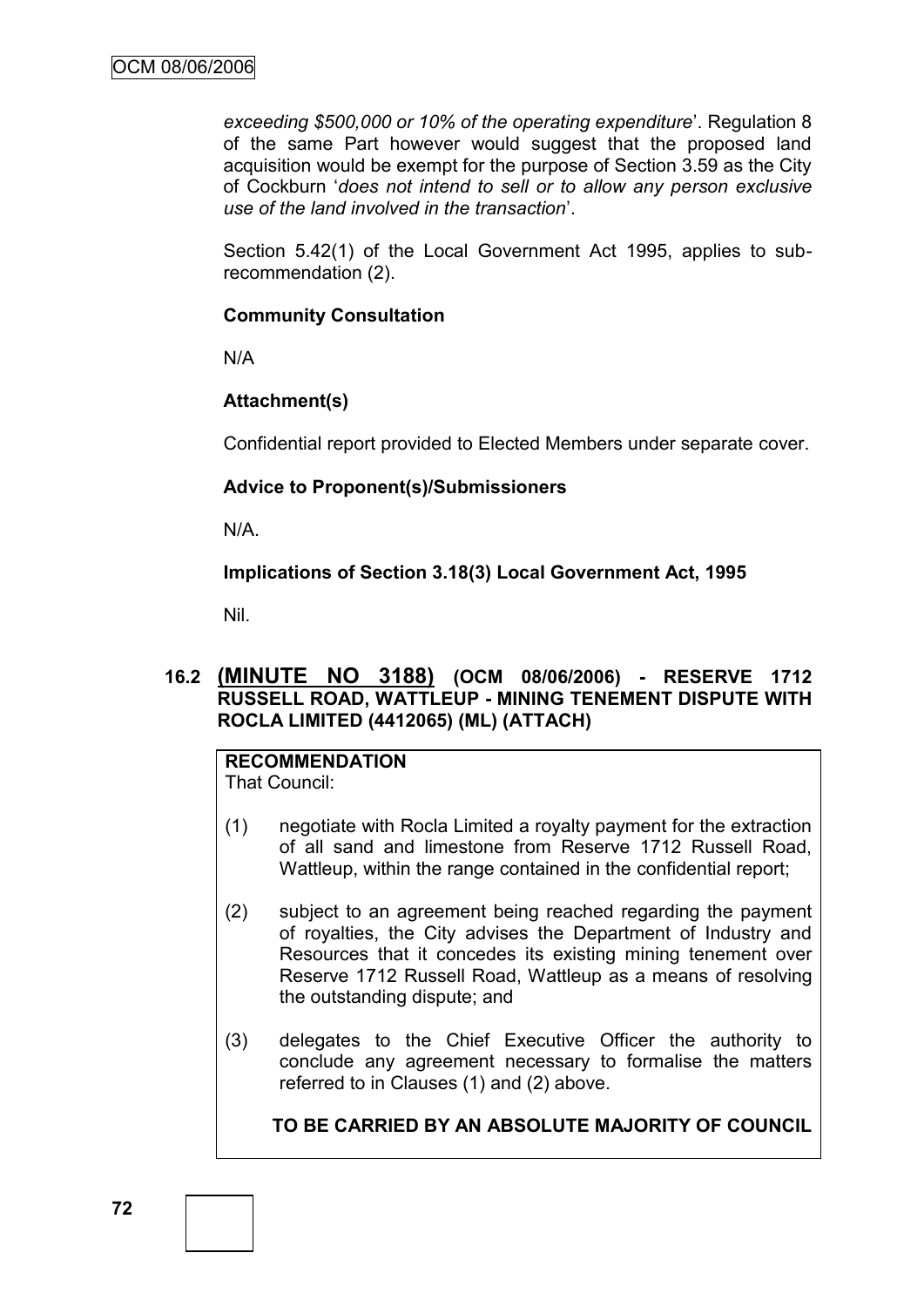### **COUNCIL DECISION**

MOVED Deputy Mayor R Graham SECONDED Clr S Limbert that Council:

- (1) negotiate with Rocla Limited a royalty payment for the extraction of all sand and limestone from Reserve 1712 Russell Road, Wattleup, within the range contained in the confidential report;
- (2) subject to an agreement being reached regarding the payment of royalties, the City advises the Department of Industry and Resources that it concedes its existing mining tenement over Reserve 1712 Russell Road, Wattleup as a means of resolving the outstanding dispute;
- (3) requires the Chief Executive Officer to negotiate the agreement to formalise the matters referred to in Clause (1) and (2) above and refer the matter back to Council for a final decision;
- (4) pursuant to clause 6.1.5 of the terms of reference for Council"s Audit Committee ("the Committee"), require the Committee to review Council"s risk management processes in view of the decision of the Mining Warden in *Rocla Ltd v City of Cockburn* ("the litigation"), with the report to the Committee to advise whether in this instance:
	- (a) adequate information was provided to the Council and/or the Elected Members during and after the conduct of the litigation in relation to:
		- (i) the dispute generally;
		- (ii) any losses sustained by Council as a result of the dispute;
		- (iii) settlement of both the litigation, and, the dispute generally.
	- (b) adequate risk minimisation measures have been implemented by Council as a consequence of the litigation and the dispute.

### **CARRIED BY ABSOLUTE MAJORITY OF COUNCIL 8/0**

#### **Reason for Decision**

Elected Members have been provided with a decision of the Mining Warden's Court that is critical of Council. At this stage, it is not known whether this is the first occasion on which Council has been made aware of (a) the criticisms in the decision, or (b) the content of the decision generally. Council has provided its Audit Committee with the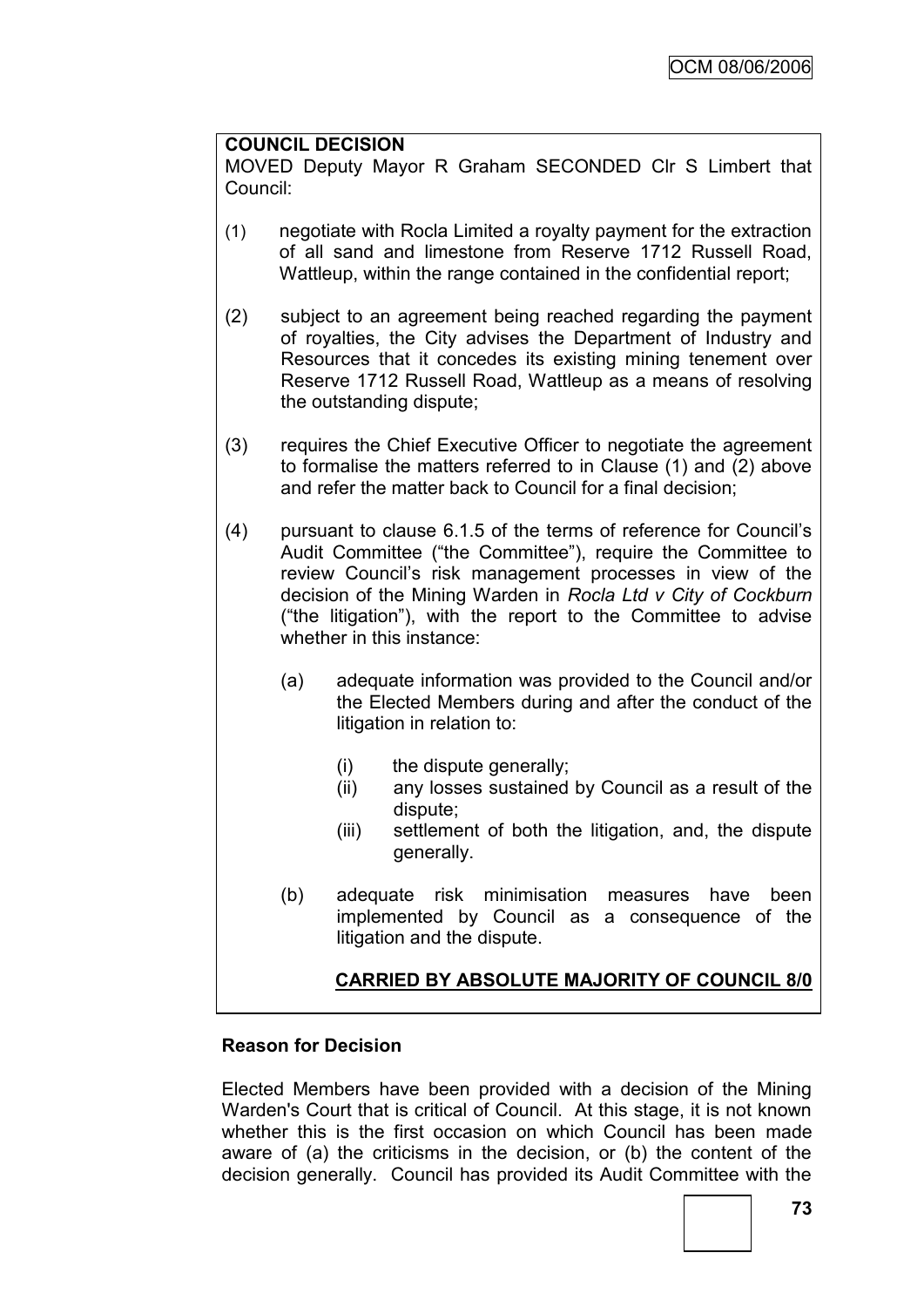role of monitoring its risk exposure. In order to fulfil its control responsibilities, Council requires the Audit Committee to review its risk minimisation processes in view of the decision.

#### **Background**

Background to this item has been included in a Confidential Report prepared by the Director of Engineering and Works and supplied to Elected Members under separate cover.

#### **Submission**

See Confidential Report.

#### **Report**

See Confidential Report.

#### **Strategic Plan/Policy Implications**

The Corporate Strategic Plan Key Result Areas which apply to this item are:-

1. Managing Your City *To deliver services and to manage resources in a way that is cost effective without compromising quality.*

#### **Budget/Financial Implications**

See Confidential Report.

#### **Legal Implications**

Advice received from Council"s Legal Advisors identifies that the provisions of Sections 3.57, 3.58 and 3.59 of the Local Government Act 1995, and associated regulations do not apply to this item. Section 5.42(1) of the Act, applies to sub-recommendation (3).

#### **Community Consultation**

N/A

#### **Attachment(s)**

Confidential report provided to Elected Members under separate cover.

#### **Advice to Proponent(s)/Submissioners**

N/A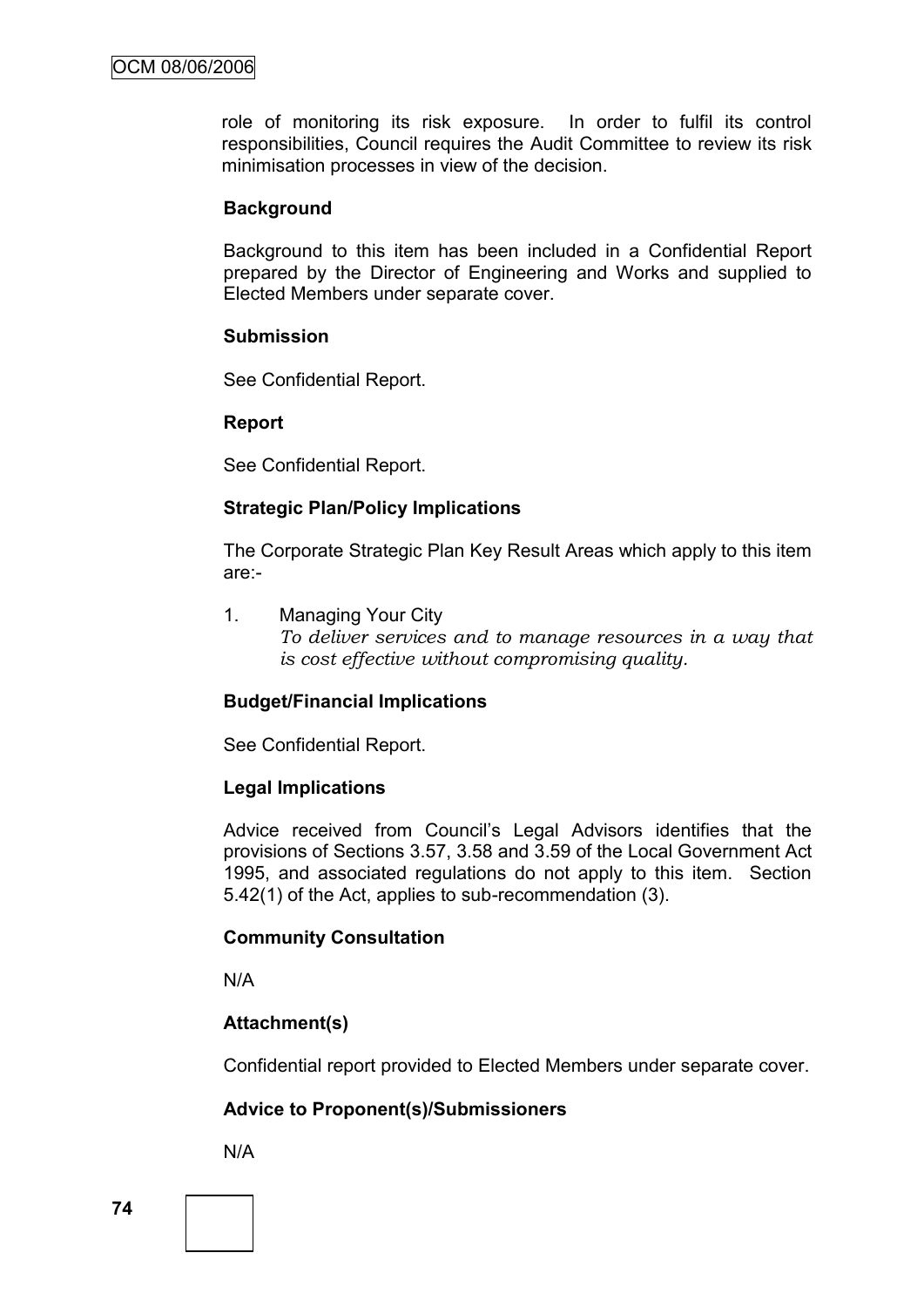## **Implications of Section 3.18(3) Local Government Act, 1995**

Nil.

### **(MINUTE NO 3189) (OCM 08/06/2006) - MEETING OPEN TO THE PUBLIC**

#### **COUNCIL DECISION**

MOVED Clr K Allen SECONDED Clr I Whitfield that the meeting be opened to the public, the time being 8.17 pm.

**CARRIED 8/0**

THE PRESIDING MEMBER READ ALOUD THE DECISIONS OF COUNCIL WHILST BEHIND CLOSED DOORS.

## **16.3 (MINUTE NO 3190) (OCM 08/06/2006) - FOOTPATH - HUSK PARADE, COOGEE (451093) (IS) (ATTACH)**

**RECOMMENDATION** That Council:

- (1) construct the footpath as proposed on the eastern side of Husk Parade, Coogee;
- (2) advise all residents of Husk Parade of Council decision.

#### **COUNCIL DECISION**

MOVED Clr I Whitfield SECONDED Clr S Limbert that the recommendation be adopted.

**CARRIED 8/0**

### **Background**

This footpath issue goes back some three years with residents divided regarding the demand for the footpath. The most recent request was received on 19 April 2006 by way of a petition (45 signatures) requesting that the footpath be constructed.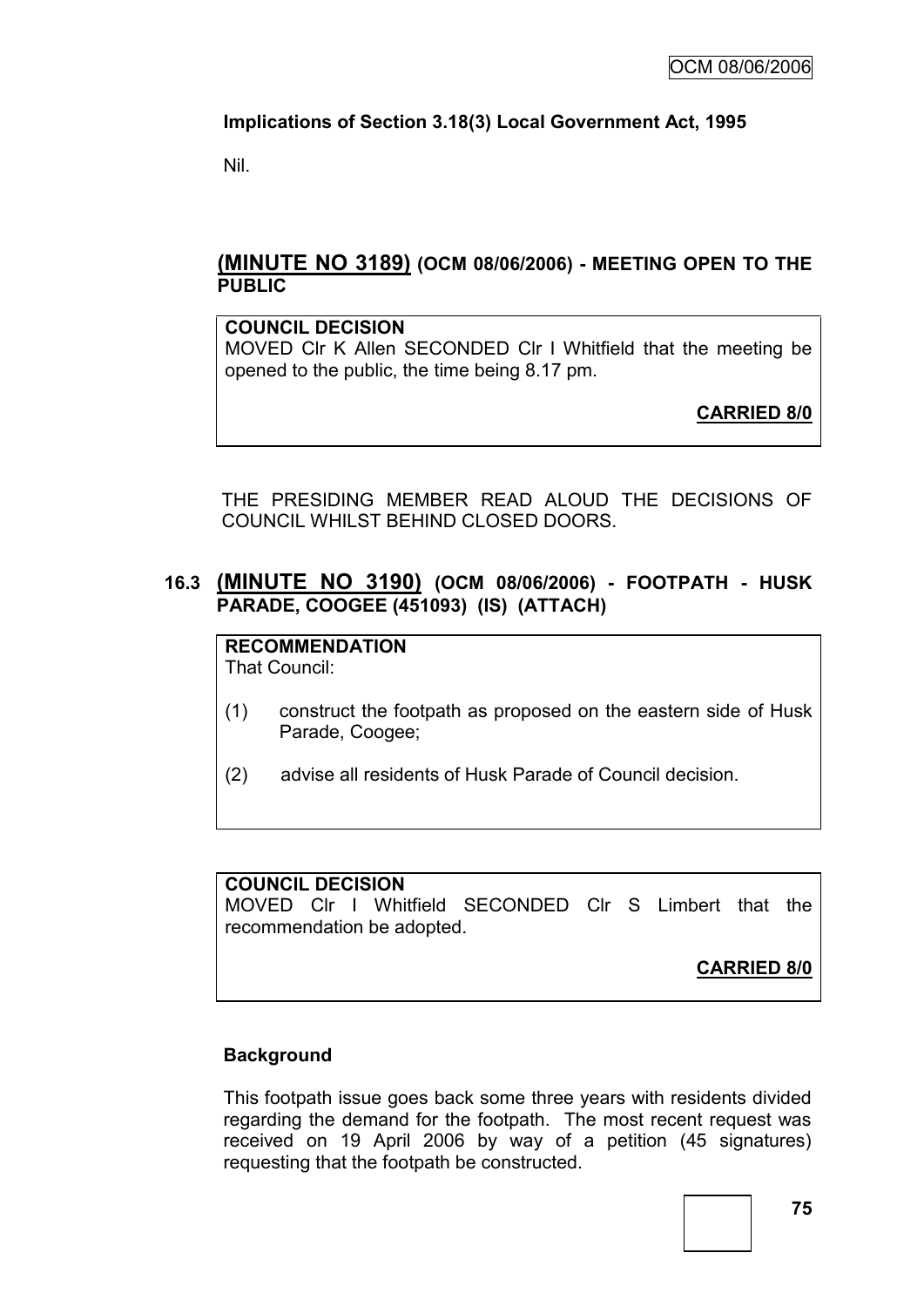### **Submission**

Council surveyed those residents on the eastern side of Husk Parade with the results received being 50% for and 50% against. There is a demonstrated need to provide good pedestrian linkages throughout residential areas and a footpath in this location will assist in achieving that purpose.

#### **Report**

A survey letter was distributed to those affected residents on 21 April 2006 seeking feedback on the proposal. Of the 10 properties surveyed, 7 responses were received as demonstrated by the plan attached. Objections raised by residents largely related to the loss of verge grass that has been lovingly tended over the years as well as the general amenity and security issues.

Officers confirm that the verge areas are maintained to a high standard. The verge area is 5 metres wide with minor plantings likely to be affected by the works. However Husk Parade provides an important pedestrian link between King Street and Duchart Avenue for the Coogee area. Consequently, the construction of the footpath is recommended to improve permeability within the residential area and to provide safe pedestrian movement. The eastern side of the road is recommended as that is the side that contains the street lights.

#### **Strategic Plan/Policy Implications**

A Strategic Objective of the City is to construct and maintain roads, which are the responsibility of the Council, in accordance with recognised standards, and convenient and safe for use by vehicles, cyclists and pedestrians.

Footpaths are an essential component of allowing residents to move around the City safely.

#### **Budget/Financial Implications**

Funds to come from the Trust account for Coogee development funding.

### **Legal Implications**

N/A

#### **Community Consultation**

Survey of residents on the eastern side of Husk Parade Coogee.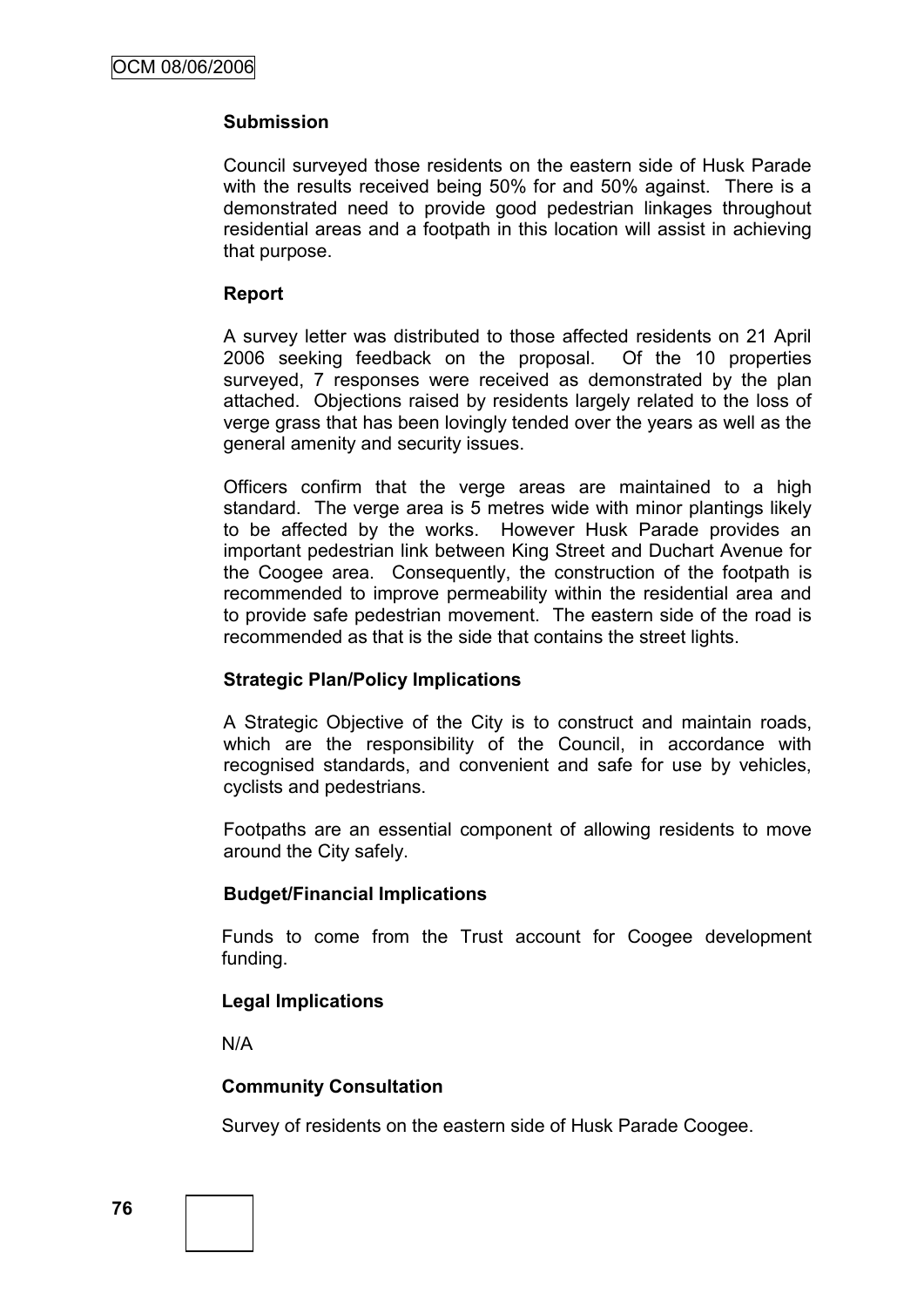## **Attachment(s)**

- (1) Site Plan
- (2) Survey Results

### **Advice to Applicant(s)/Stakeholders**

The organiser of the petition has been advised that the item will be considered by the Council at its 8 June Meeting.

### **Implications of Section 3.18(3) Local Government Act, 1995**

Nil.

### **17. COMMUNITY SERVICES DIVISION ISSUES**

Nil

### **18. EXECUTIVE DIVISION ISSUES**

Nil

### **19. MOTIONS OF WHICH PREVIOUS NOTICE HAS BEEN GIVEN**

Nil

#### **20. NOTICES OF MOTION GIVEN AT THE MEETING FOR CONSIDERATION AT NEXT MEETING**

Nil

### **21. NEW BUSINESS OF AN URGENT NATURE INTRODUCED BY COUNCILLORS OR OFFICERS**

**21.1 (MINUTE NO 3191) (OCM 08/06/2006) - APPROVAL TO ATTEND 13 JULY 2006 ORDINARY COUNCIL MEETING BY INSTANTANEOUS COMMUNICATION (1070) (SGC)**

#### **RECOMMENDATION**

That Council approves of the arrangement for Clr Allen to participate in the Ordinary Council Meeting of 13 July 2006, via telephone link from Sydney between the hours of 7.00 pm (Western Australian Standard Time) until the completion of the meeting.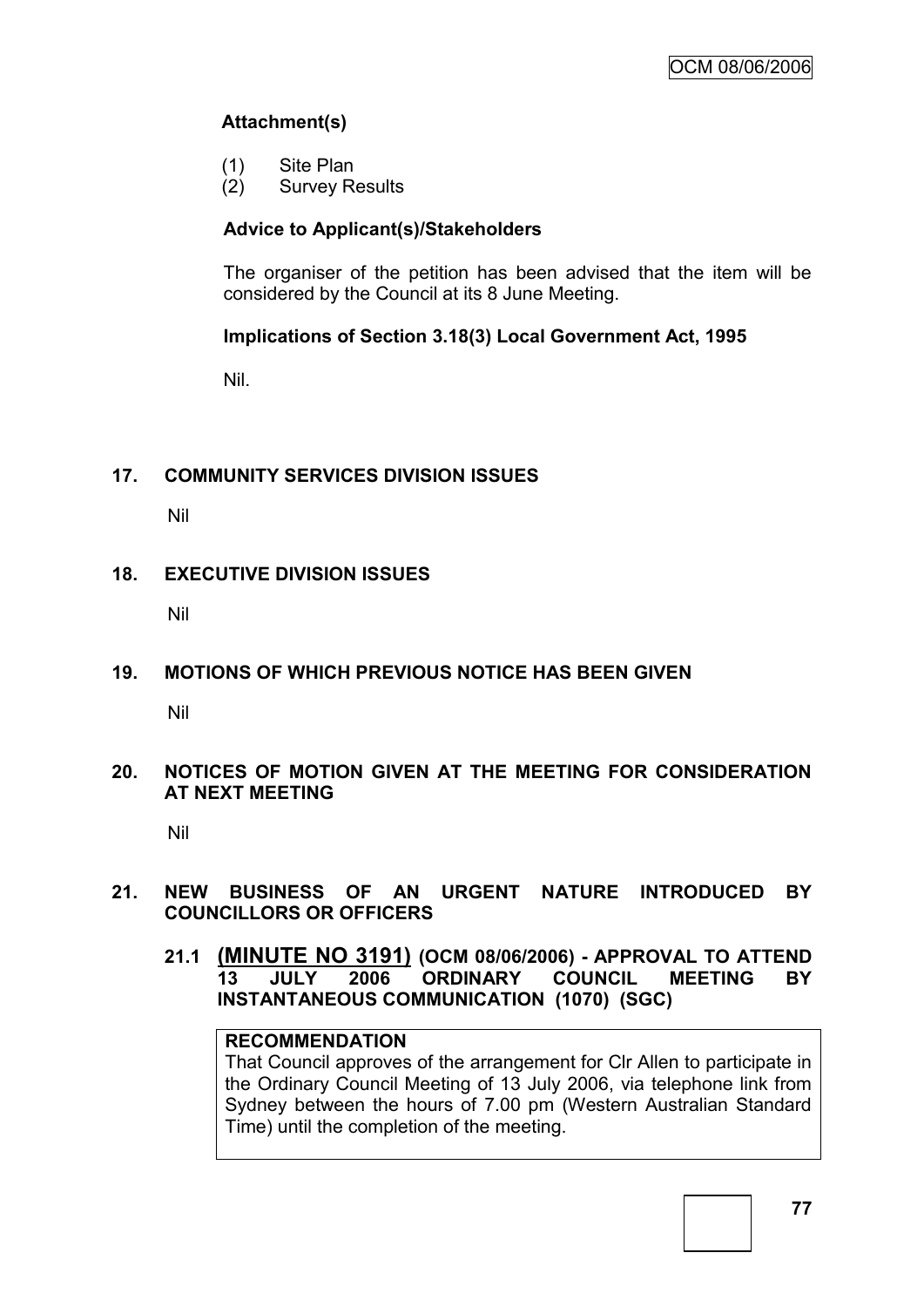#### **COUNCIL DECISION**

MOVED Clr S Limbert SECONDED Clr I Whitfield that Council approves of the arrangement for Clr Allen to participate in the Ordinary Council Meeting of 13 July 2006, via telephone link from Sydney between the hours of 7.00 pm (Western Australian Standard Time) until the completion of the meeting.

#### **CARRIED BY ABSOLUTE MAJORITY OF COUNCIL 8/0**

#### **Background**

The Local Government (Administration) Regulations enables Elected Members to participate in Council meetings under certain conditions via "instantaneous communication" channels, if they are unable to attend the meeting in person. Clr Allen has advised that he will be in Sydney, New South Wales on business on the date of the 13 July 2006 Ordinary Council Meeting and would like to participate in the Council Meeting via telephone link.

#### **Submission**

For Council to approve of the arrangements for Clr Allen to participate in the Ordinary Council Meeting to be held on 13 July 2006 by telephone link-up from Sydney, New South Wales.

#### **Report**

A briefing paper has previously been circulated to Elected Members outlining the likely issues which will require consideration by Council in advance of approving the arrangements and place being proposed to include Clr Allen as a participant at the 13 July 2006 Ordinary Council Meeting. Clr Allen has advised that he will be staying in a private room at a Sydney hotel yet to be advised, on the evening of the 13 July 2006 Council Meeting and will be unaccompanied. It is intended to use the room as the place from which to participant in the meeting proceedings, either by way of a hotel provided telephone or personal mobile telephone, should the room telephone not have a hands free and speaker function.

As there will be no other persons present for the duration of the connecting call and all information will be provided to Clr Allen via email to his Council computer address or, if necessary, to the hotel by facsimile, it is considered the hotel room is a suitable place for the purposes of the legislation. An appropriate telephone communication system is in place to accommodate Council's requirements.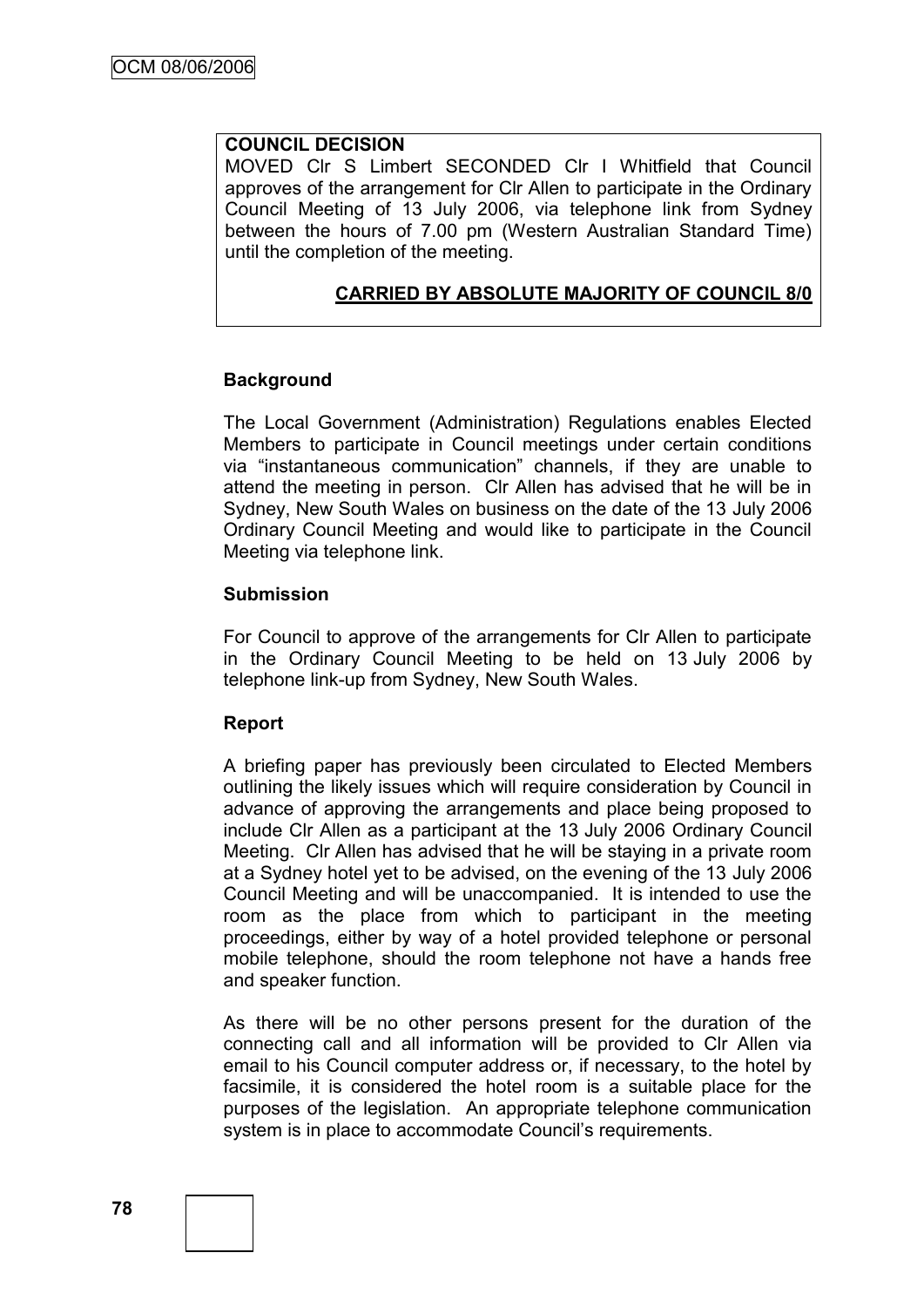In all other respects, the meeting processes are expected to comply with legislative requirements and it is therefore recommended that Council approves of the arrangements and place proposed to conduct the meeting.

### **Strategic Plan/Policy Implications**

Key Result Area "Managing Your City" refers.

#### **Budget/Financial Implications**

Funds are available in the Governance – Elected Members Expenditure Account 110-6246 – Councillor Communication Expenses for the cost of the telephone call.

### **Legal Implications**

Regulation 14A of the Local Government (Administration) Amendment Regulations 2005 refers.

### **Community Consultation**

N/A

### **Attachment(s)**

Briefing Notes for Conducting a Council Meeting with an Elected Member(s) by Means of Instantaneous Communication.

#### **Advice to Proponent(s)/Submissioners**

N/A

**Implications of Section 3.18(3) Local Government Act, 1995**

Nil.

### **22. MATTERS TO BE NOTED FOR INVESTIGATION, WITHOUT DEBATE**

Nil

#### **23. CONFIDENTIAL BUSINESS**

Nil